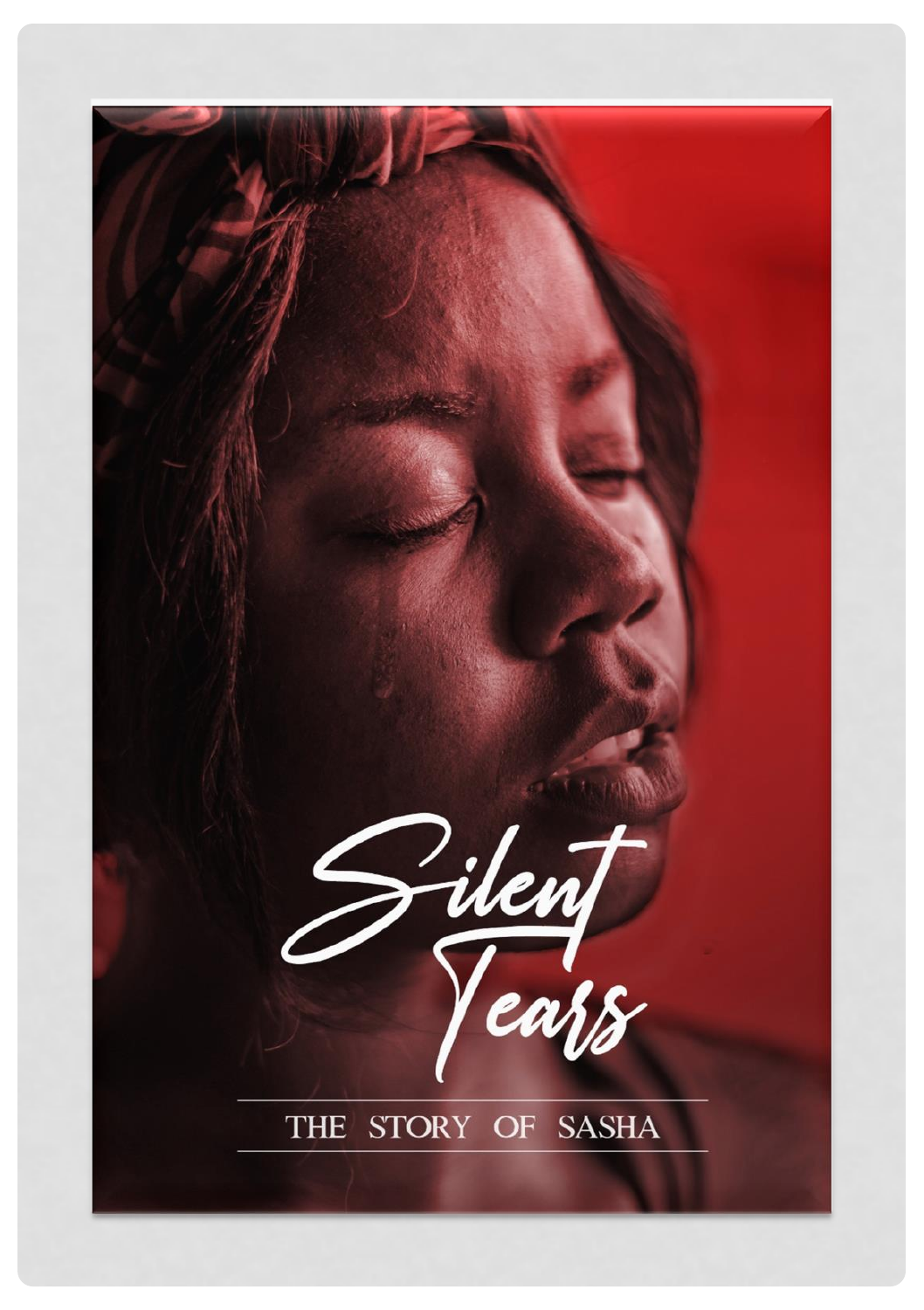$\triangleright$  What if we told you that the communication breakdown between you and your tantrum-spewing adolescent can be rectified?

 $\triangleright$  What if we showed you how parenting your adolescent need not be a confusing or distressing time for you but one of fun and continuous evolution for the both of you?

 $\triangleright$  What if you discovered a company specially committed to coaching your adolescent into a wholesome adult using specially curated wellness curricula?

 $\triangleright$  What if we take you on a discovery journey using unconventional parenting tools and DIY approaches to everyday parenting scenarios?

➢ What if we introduced you to an upgrade version of yourself and then take you on that journey to evolve dynamically so as to nurture an enfolding relationship between you and your adolescent?

"If you could relate to any one of those musings, then you are right where you should be  $-$  here! We spend our time curating the www (wellness, wholeness and winning) experience for adolescent and adolescent managers. If you want this experience, it's time you started looking in a new direction and we are here to be your guides." - TSAGEandTBOG

> $© 2020$ All rights reserved.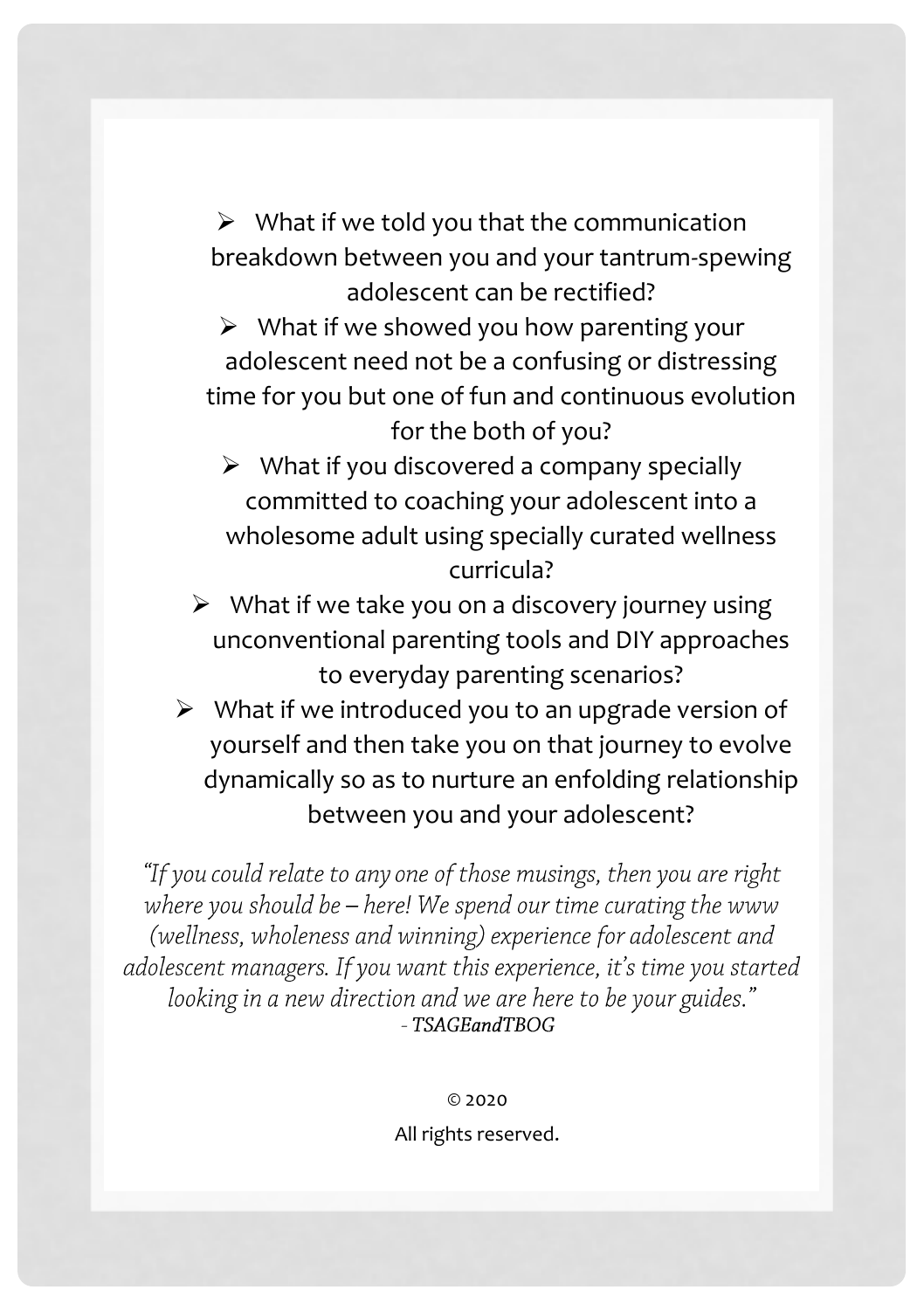## **CONTENT**

| <b>Dedication</b>                                |                                                   | v  |
|--------------------------------------------------|---------------------------------------------------|----|
|                                                  | Part One The Story of Sasha                       | 1  |
| <b>The Past</b>                                  |                                                   |    |
|                                                  | The Home Place                                    | 8  |
|                                                  | Tunde                                             | 11 |
|                                                  | Tunde and Sasha                                   | 13 |
| <b>The Present</b>                               |                                                   |    |
|                                                  | Sasha                                             | 23 |
|                                                  | Jeff                                              | 28 |
| <b>The Future</b>                                |                                                   |    |
|                                                  | <b>Part Two</b> The Eight Wellness Dimensions and |    |
|                                                  | Their Interactions                                | 34 |
| Part Three Practical steps to the WWW experience |                                                   | 57 |
| On a Final Note                                  |                                                   | 60 |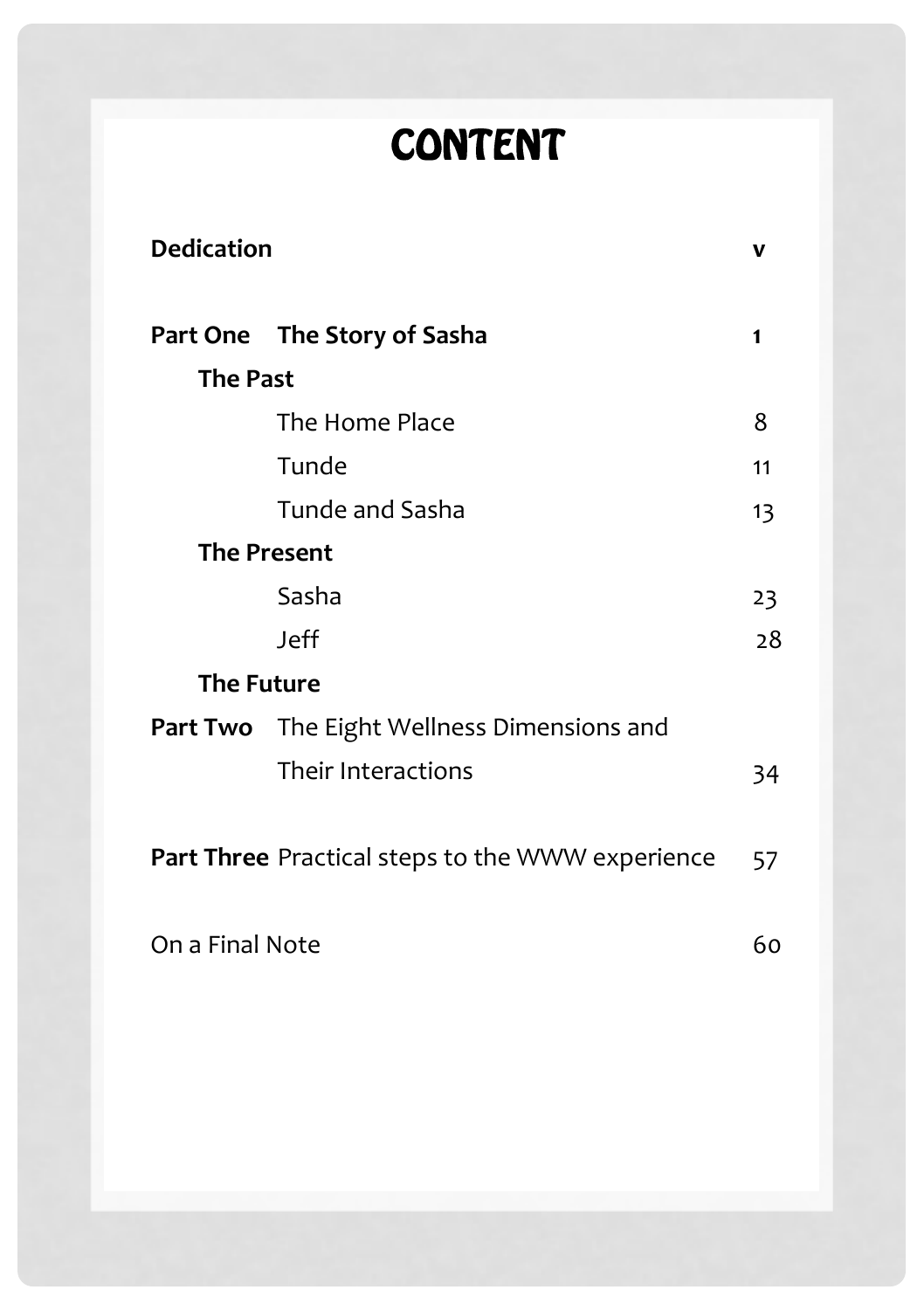Then I saw the look! Trepidation flowed through my entire being and I muttered a prayer up to the Creator! "Lord, if you will help me, I will never get caught up in this again"**.**  Apparently, He didn't seem to hear me as Tunde's gaze went all over me with his eyes stopping briefly on my already exposed breasts. He held me harshly and spoke to me in a voice I had never had him use on me. His eyes were hard and cold, I couldn't see the Tunde I knew. His jaw was set and I knew what was coming. I had been advised never to be alone with a guy so as not to get raped but Tunde had never been that kind of guy to me. He had been sweet and pure and perfect. But the person standing before me looked like the devil himself…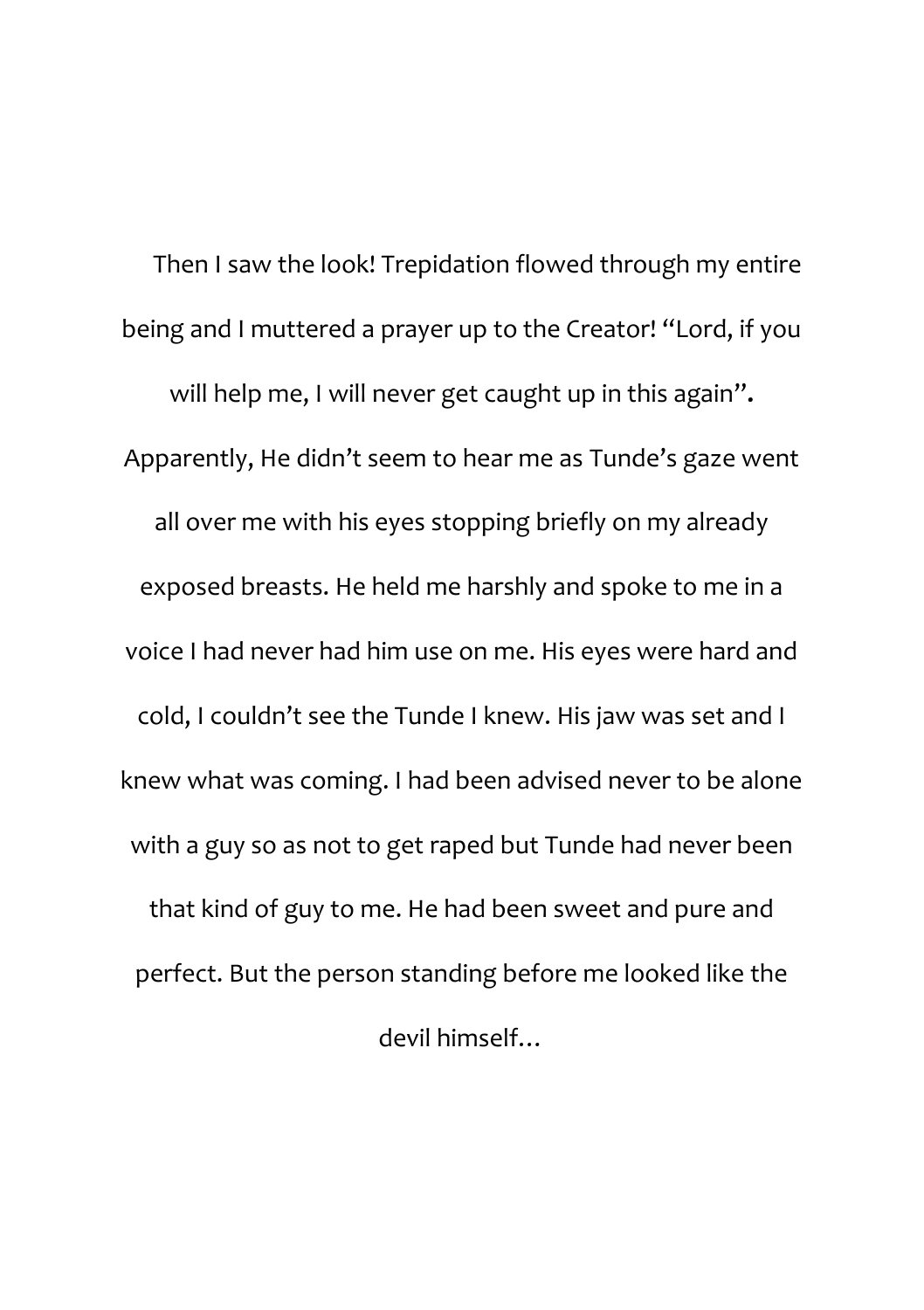#### **DEDICATION**

To everyone who is determined not to let the past confine them, nor the present define them; to everyone who is willing to let the future compel them; and to everyone on a personal journey to Wellness, Wholeness and Winning!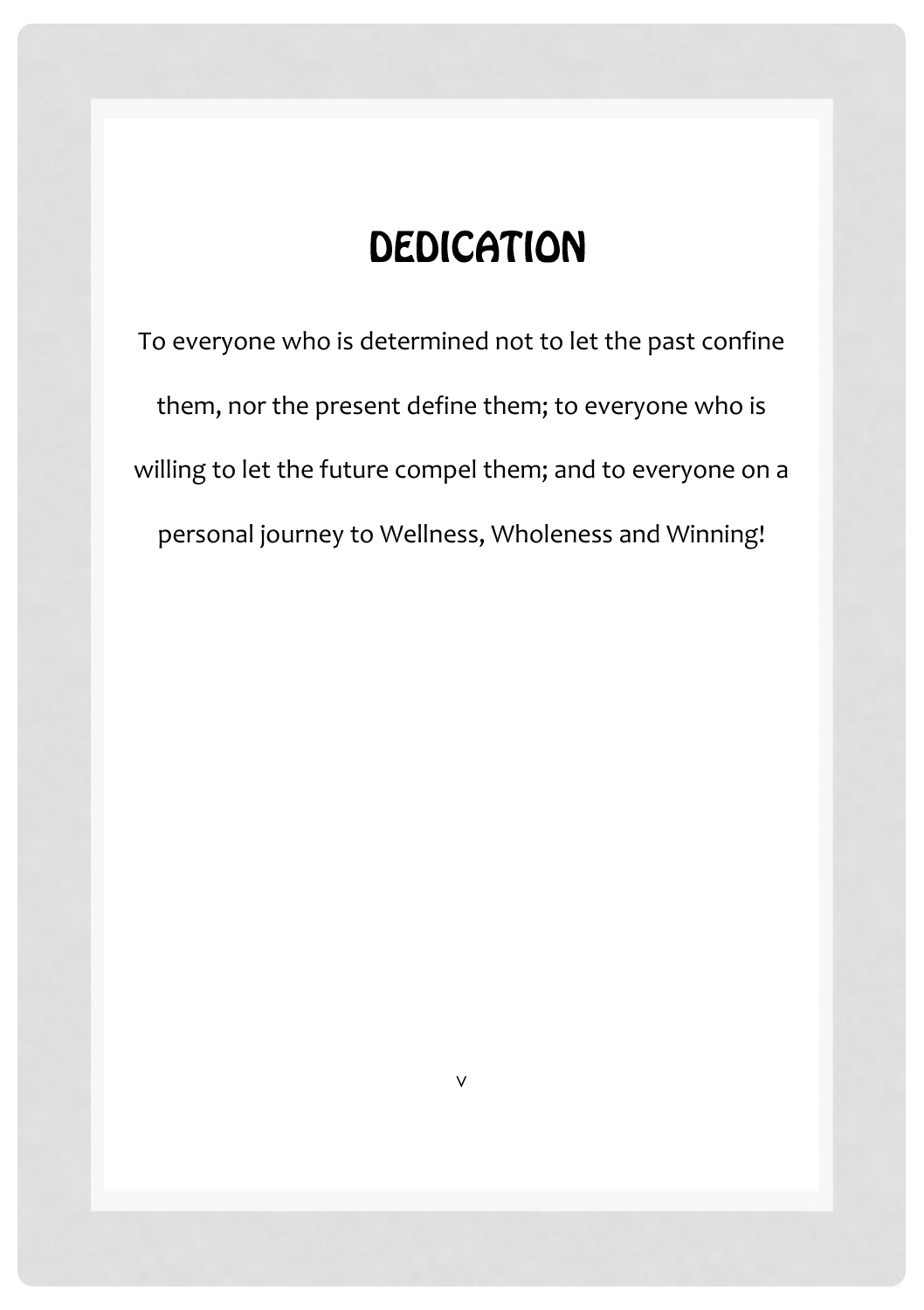### **Part One**

## THE STORY OF SASHA

*Will I ever find this love I truly desire?*

It's been many years and I can't seem to bring myself to

trust anyone.

I still feel scared and helpless,

Will this torment end?

I see the one my heart beats for,

Yet I can't move further to bask in the warmth of this love

he offers me,

Will this dent forever cause me to live a life of

dissatisfaction and longing?

Will it all go away so I can swirl in this beauty his radiance

brings to me?

*…sighs…*

My name is Sasha and this is my story...

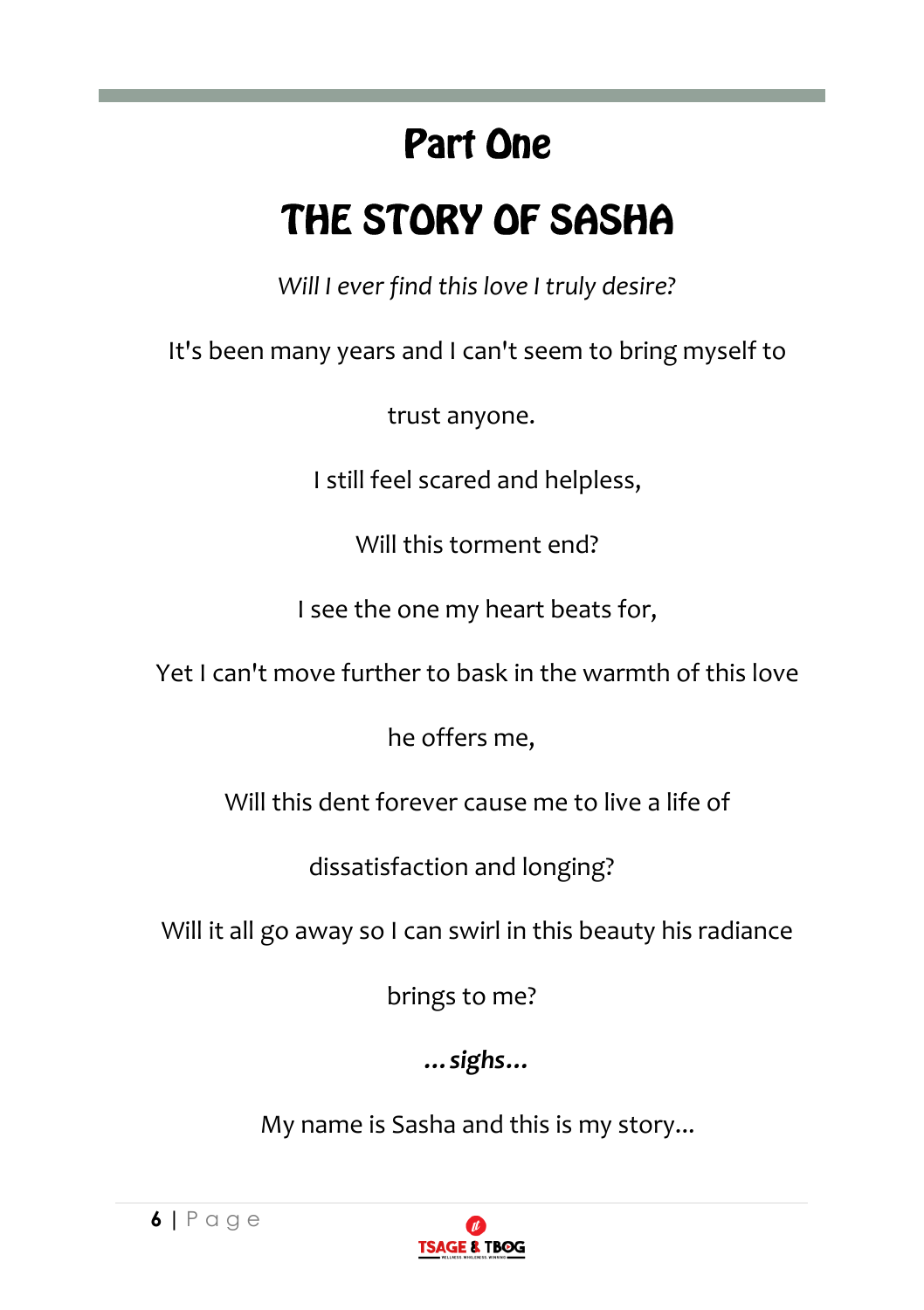# THE PAST

*…where it all began…*

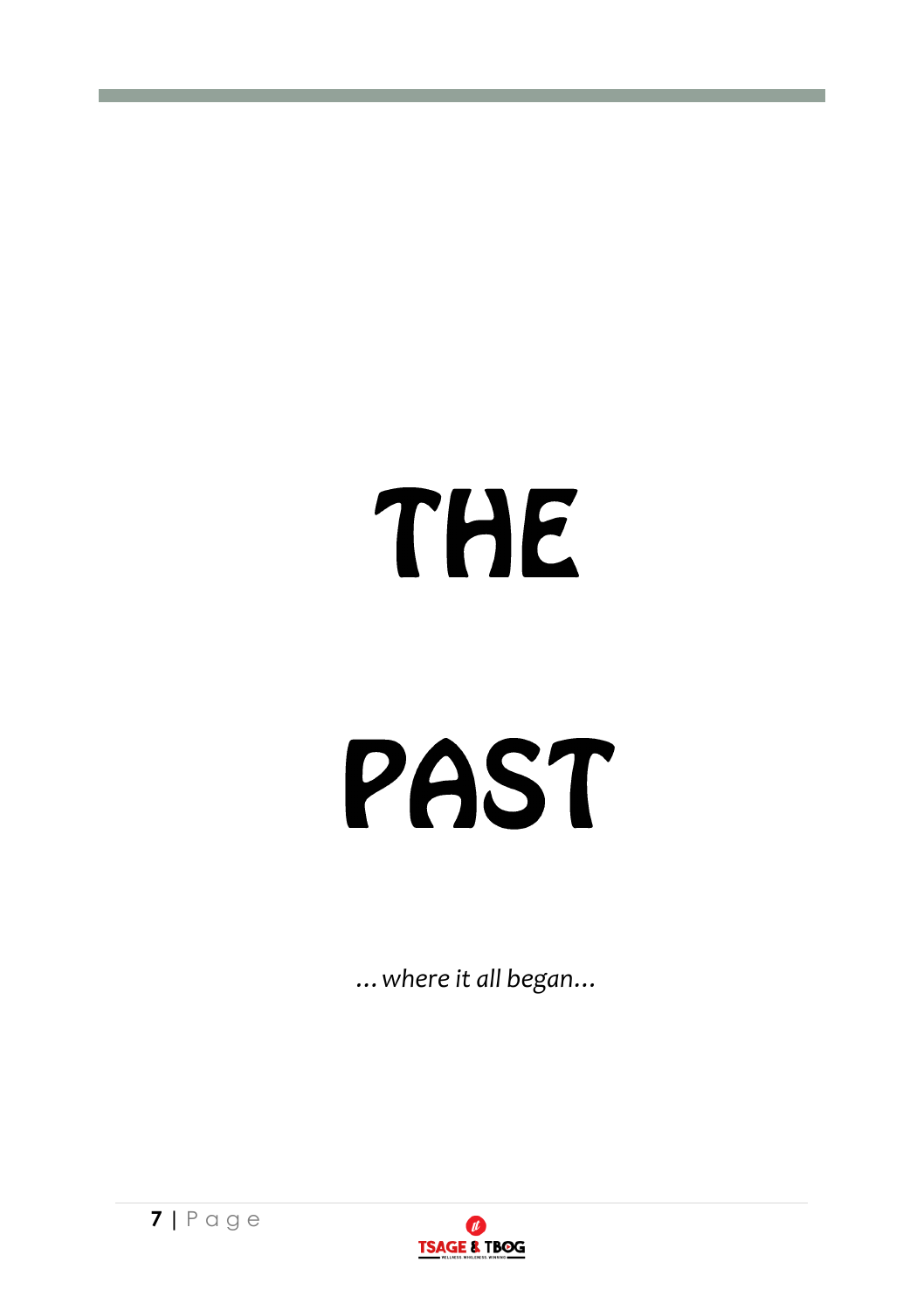### THE HOME PLACE

I am the first of five children, born into the strict home of a Nigerian lower-class family. Our residence was at Makoko<sup>i</sup> in Lagos State – an abode named as the World's biggest floating slum. Life was tough for us. We rarely saw our father as he worked multiple jobs just to make ends meet**.** And the few times he was home, I'd rather he wasn't.

My mom? Well, she also worked multiple jobs while she was alive. She passed in a tragic car accident when I was seven. But as far back as my memory can travel, I barely remember us having a *"me and mom"* time. She was typically out before we woke up and returned long past our bed time. She was a home cleaner while she was alive. Growing up in a *slum* did not help my self-esteem either. Worse still, it was generally believed by our *ghetto* community that the male child was better off than the female child. That may explain why I rarely felt affection

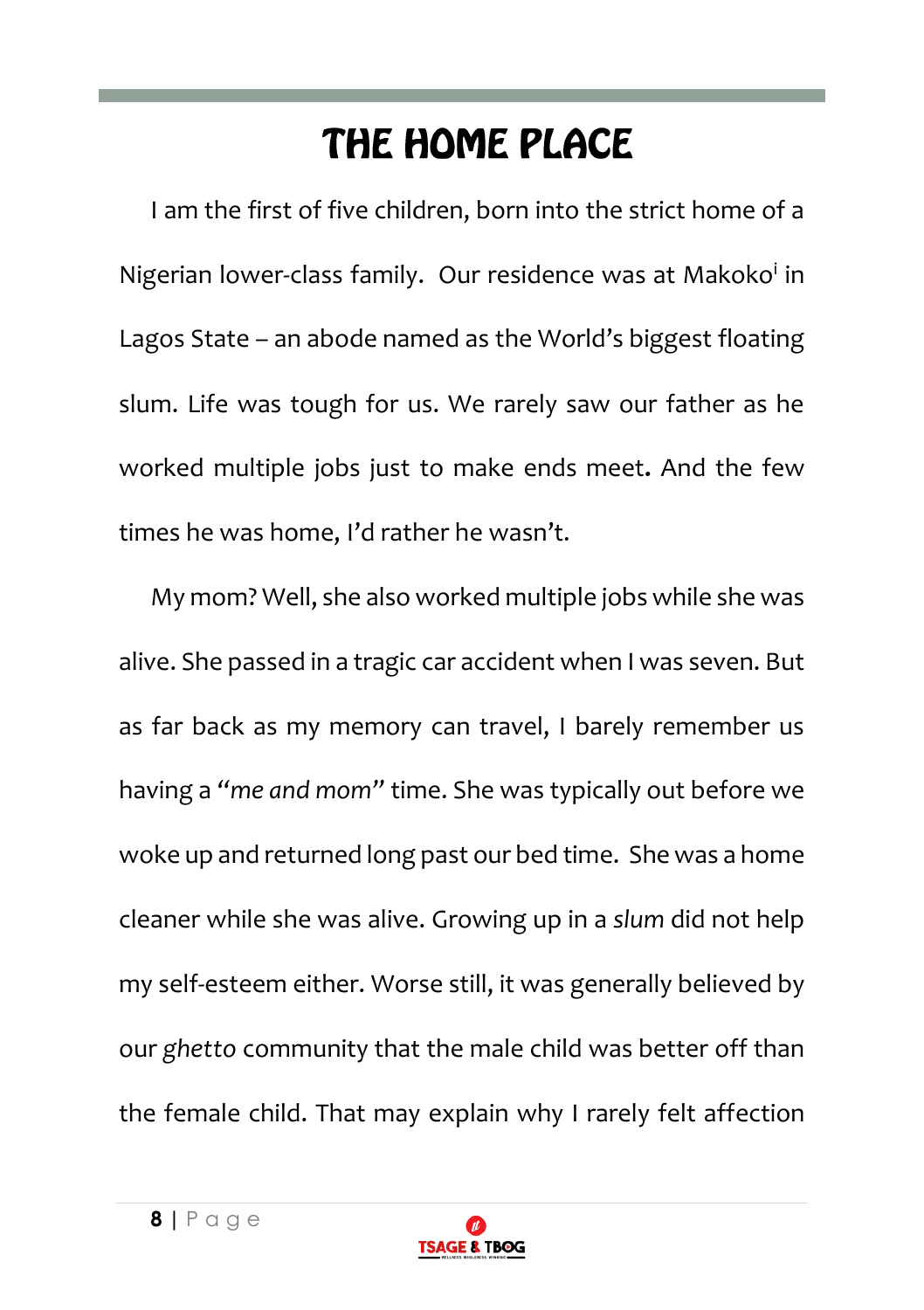from my father as much as my immediate younger brother did. I grew up feeling insecure because I felt nobody loved me and since my dad preferred my brother to me, I tried by all means possible to become a boy. That was the origin of my tom boyish traits.

I yearned for my dad's attention as the deer pants for water. I disliked my brother immensely because he had my father's heart. I remember days when my brother would intentionally wrong me and then run to our dad for refuge. He would weave the story so beautifully against me but so shallow that even a child would know it was a blatant lie, yet my dad would beat me blue black! My dad is really smart, I mean, he was the most literate person in my community. No one attains that by being a dunce, right? But somehow with my brother in the picture, it was a totally different story.

 I was the best in class *(I don't know how I managed to achieve that)* and also the best athlete all through from junior

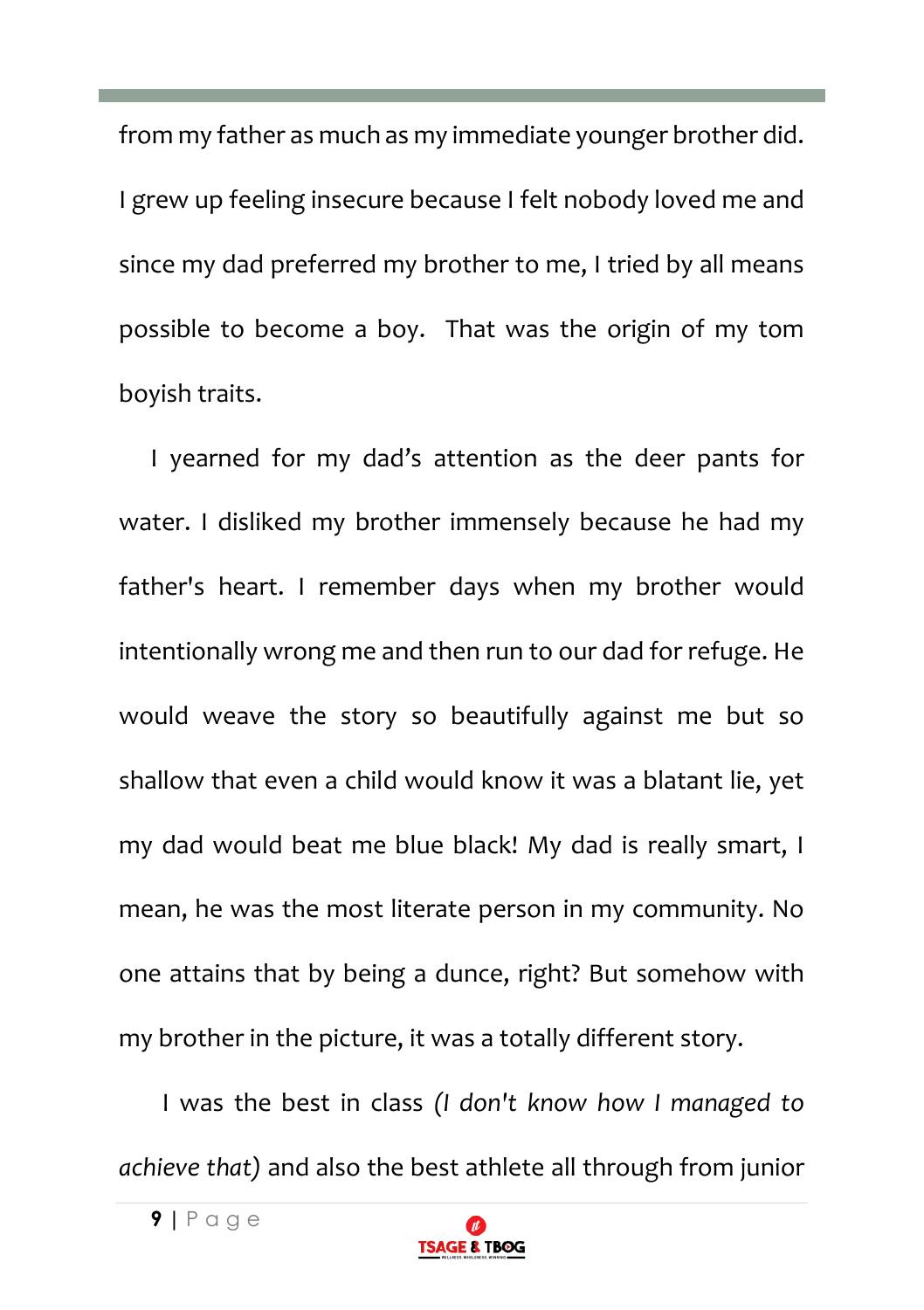school to high school. This brought me more popularity than I wanted. With it came responsibilities I would originally have cowered from like becoming the class monitor<sup>ii</sup>, helping teachers out with administrative responsibilities among others. I had it going for me but the one thing every human needs to thrive was missing; LOVE!

I grew up hating myself for being female and started searching for love and finally I found it!

*… Or so I thought…*

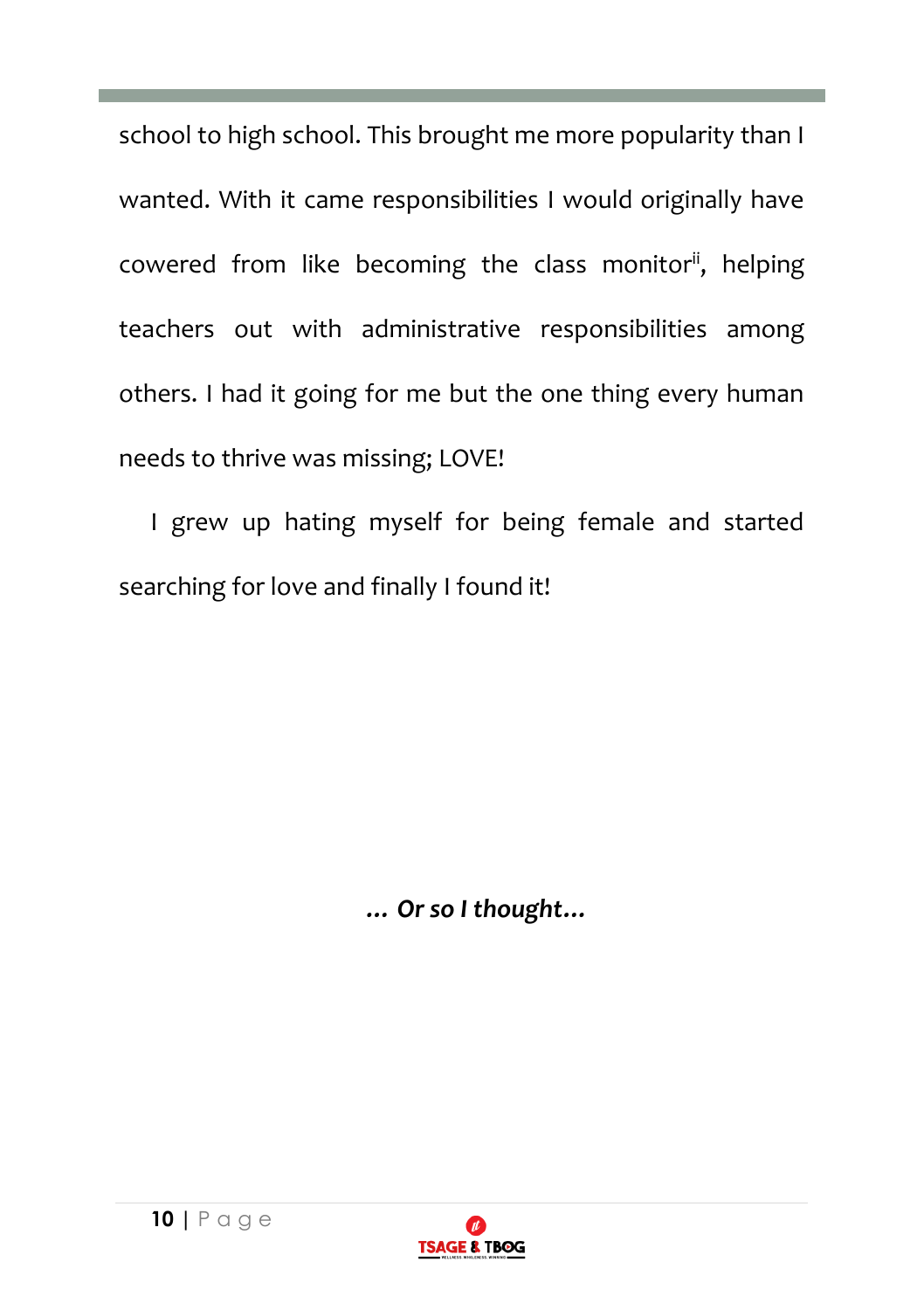#### **TUNDE**

He was everyone's dream guy. A lot of the girls were after him and he was always happy to be the centre of attraction. I really don't know how I got his heart but I was glad I did anyways, and I wasn't willing to let him go. However, there were other girls who were very interested in him and while I was naïve, they were very exposed. It made me feel even lesser as a person and though I strived to compete in being like them, I just could never measure up. They had lived the exciting life while I had always lived a sheltered life. I had insecurities, oh quite a lot. I was plagued with a very low selfesteem and a poor sense of self-worth; it really damaged me. Unfortunately, I had no idea at the time that these were the things that plagued me and I had no idea the import they would eventually have on me.

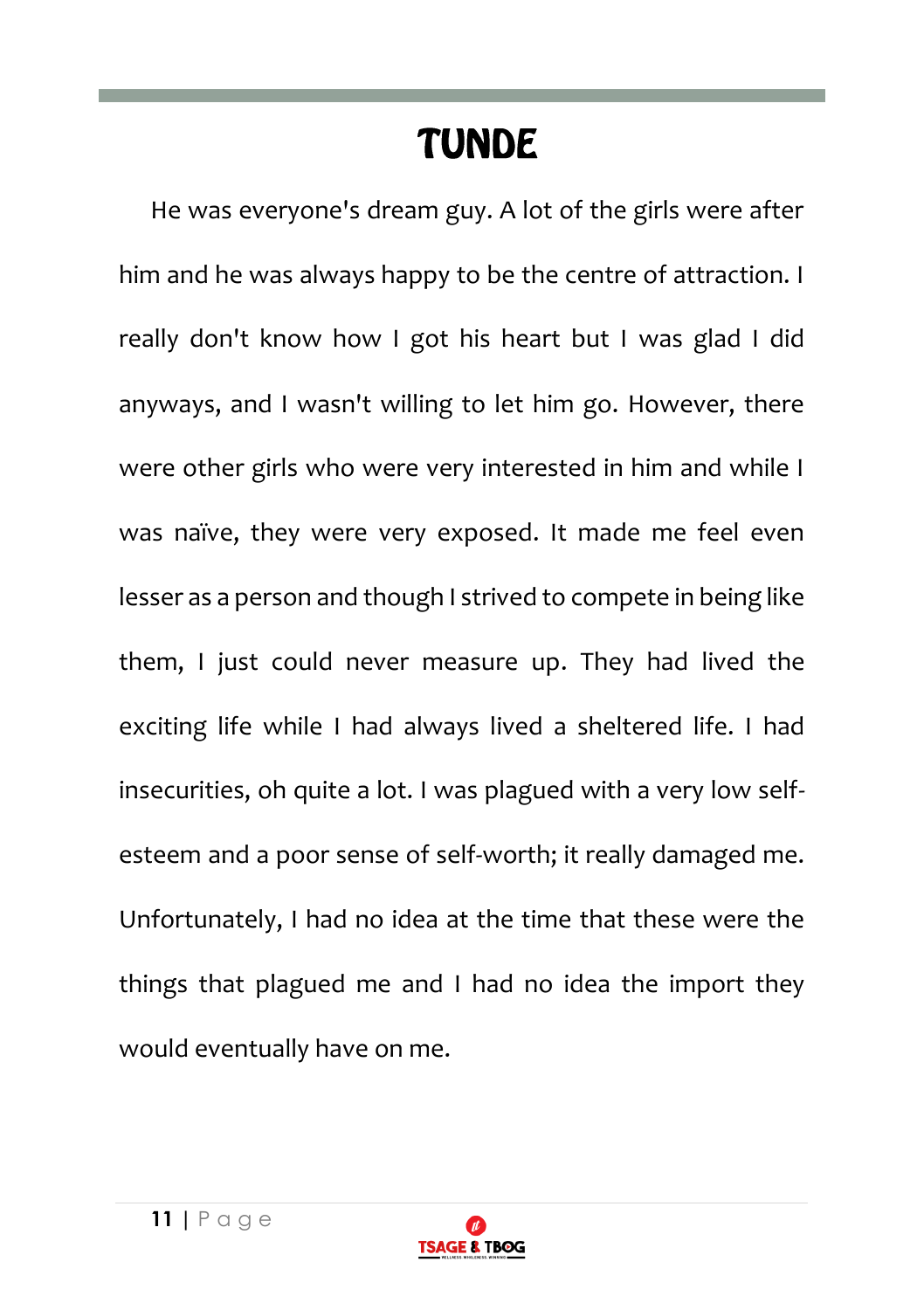I had fears whether logical or paranoid. I had gotten this love and I had no intention of letting go. But with these girls all over my guy, how do I compete? The one thing to bring me joy became the source of my everyday heartache. As girls with means and hotter bodies seductively winked at my man, I would watch anxiously hoping he would behave the same way I would if another man looked at me with such lust but disappointingly, he would always take the bait, leaving me with a shattered heart.

Now I know that I was in a make–believe relationship but back then, it felt like an answered prayer to my desperation of wanting to be loved…

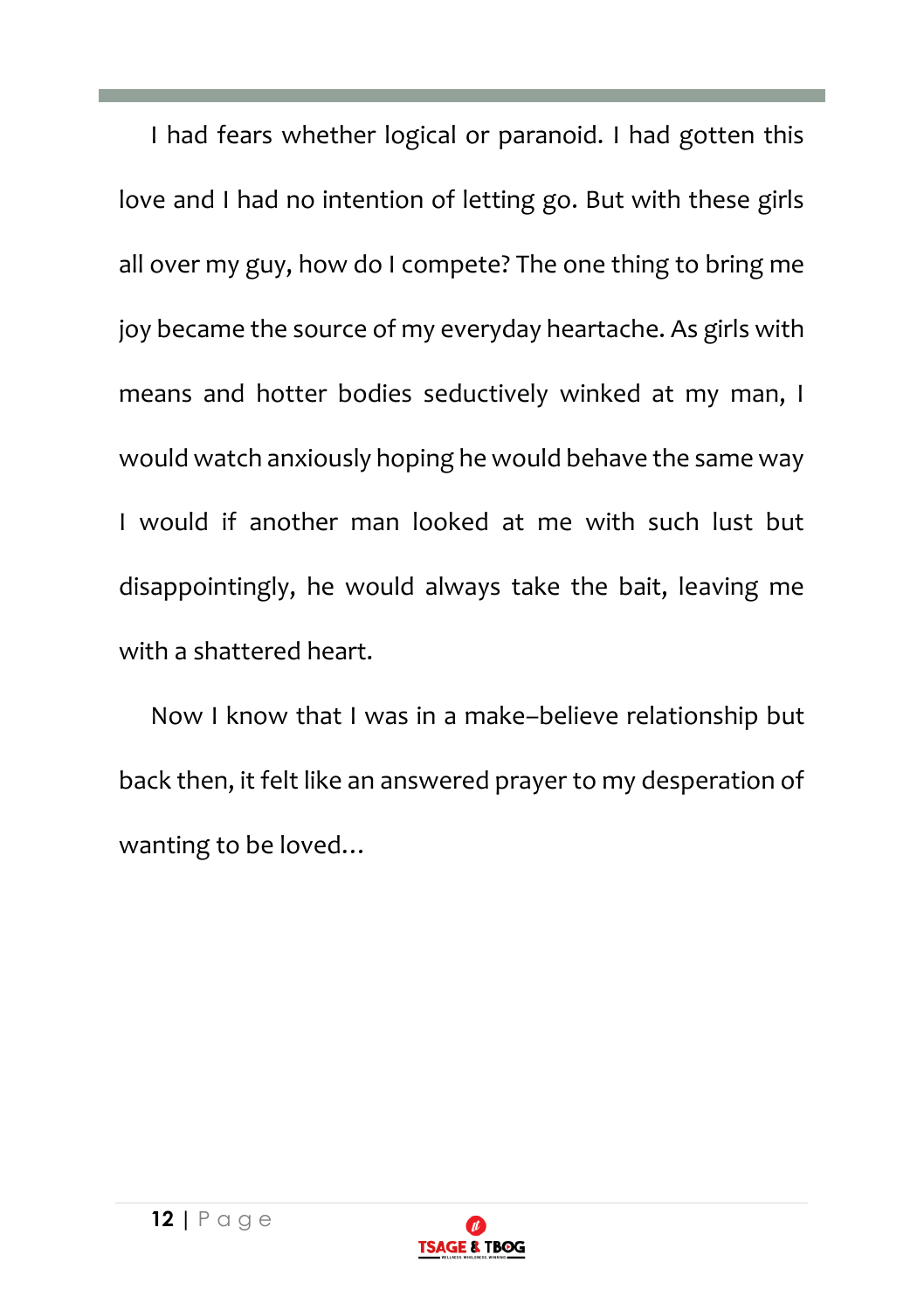### TUNDE AND SASHA

I met Tunde<sup>iii</sup> when I was just sixteen. He was taller than his age, a slender but well-built nineteen-year-old boy with a seductive aura around him. He had this charisma that attracted the ladies just as ants are drawn to sugar. He knew how to get any girl he chose, and I had no idea why I was the lucky one. I was attracted to him from the very first day I set my eyes on him but being a shy girl, I was too scared to even as much as say *"hello".* I had a weakness; one I still have till date. When I have my eyes on a man, no one else matters. This made the other guys have a lot of problems in getting my attention. So, when Tunde suddenly started paying me attention, you can imagine how elated I felt. He would talk at length with me and he made me feel so special. There was a way he gazed at me. He had this intense, penetrating look that made it feel as though he was piercing through my very soul.

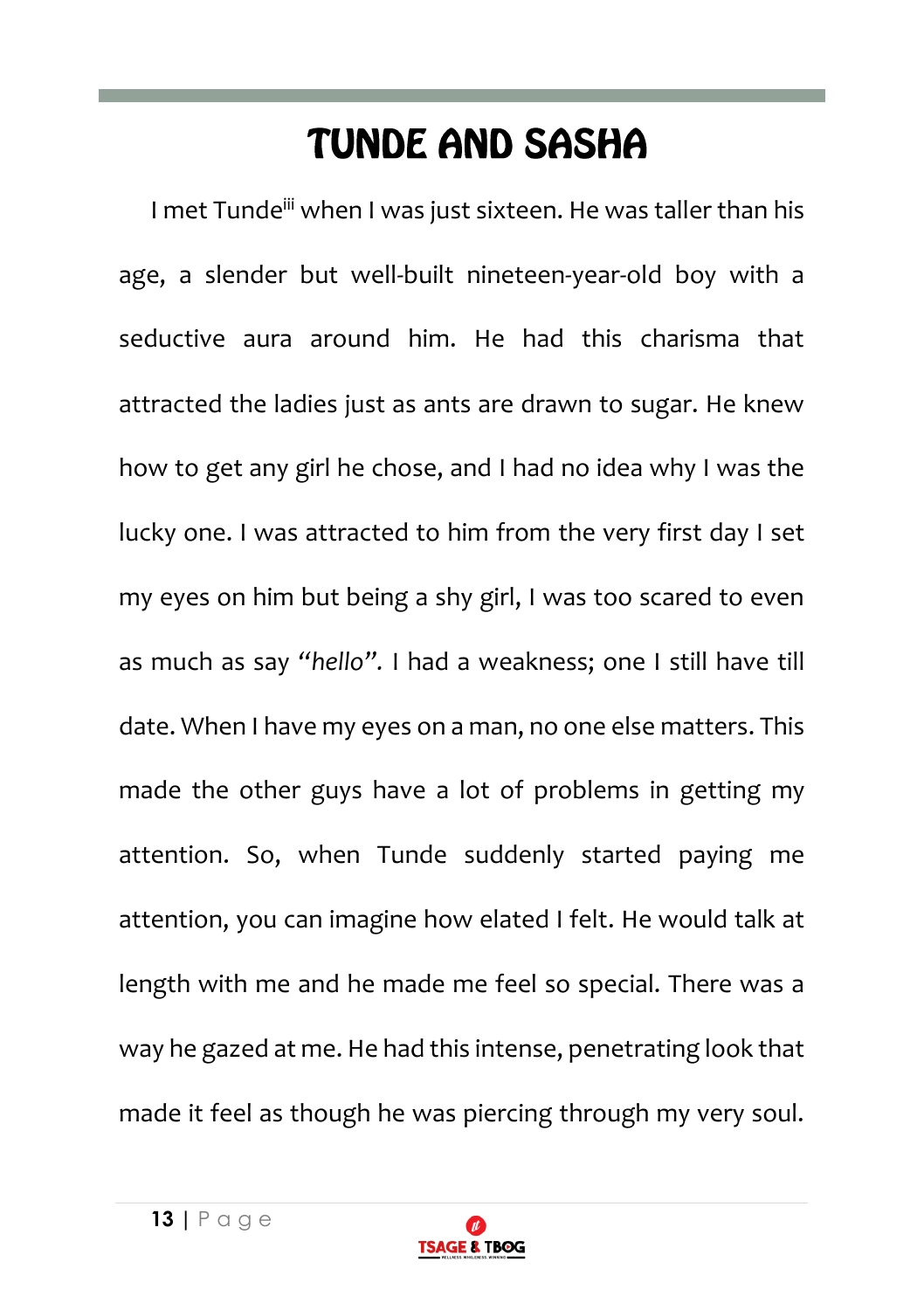So, here I was encapsulated and enraptured by this attention and affection he paid me. He took me to their house at *Lekkiiv* and I met his siblings, they were so nice to me. I was literally at home with them. I was so glad I had found this love. Everyone acknowledged our relationship and knew we were a couple. I often would hear side remarks like, *"that's Tunde's new babe"* and it always felt like I was soaring. I was the lucky one, I was proud of me *\*smiles\*.*

He suddenly asked me to meet him up one evening at his residence while I was preparing to go out for an important function. He was aware of my outing so I knew that whatever he needed me for might be an emergency. *"That's so unlike Tunde"*, I thought. *"Could he have deteriorated?*" I knew he had been pretty ill during the week and I ensured I was always available to cater to his needs the best I could. We had our regular meet up time, so it was quite disturbing for him to request my presence long before I was due to come. I got him

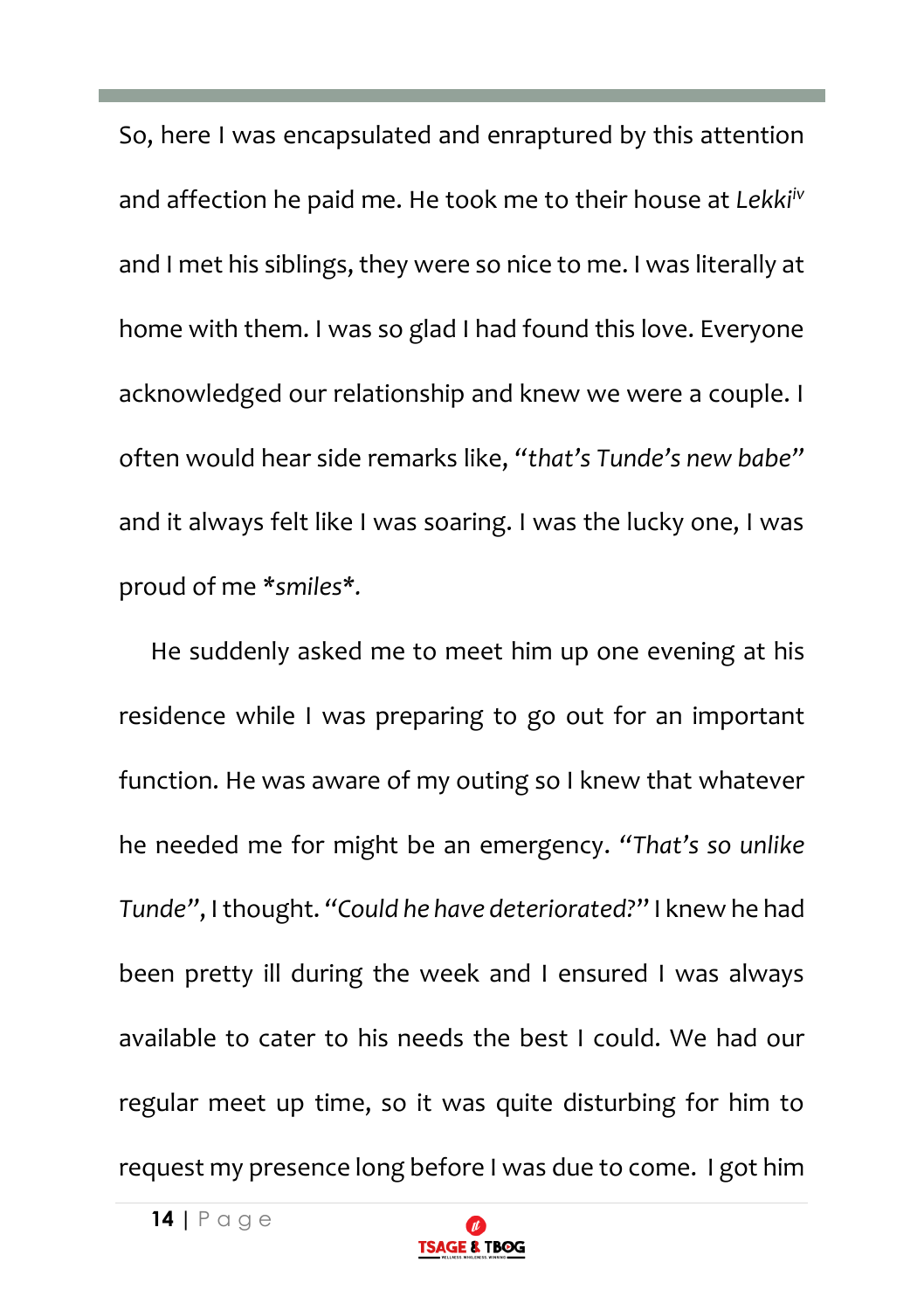some avocados, peppersoup $v$  and a bottle of coke. I knew these were his favourite. I got to the house and observed that the door had been left ajar. That was even more worrisome because the door was always closed. I hurried in and I saw him in the sitting room all alone, crying. I dropped all I held and ran to him. He sat up and held me in his embrace. It was so warm and cozy. I wondered what would make the keeper of my heart cry. I asked him what was wrong and he looked me square in the eye, that same look that always made me feel like there was no one else in the world. He held me tighter and this time began caressing me. This was my first time ever. I couldn't place the flurry of emotions I felt. It was a mixture of ecstasy and fear. Ecstasy because it opened the floodgates of tremor and pleasure but fear because I knew where it was headed and, for the first time, I didn't want this. I allowed him caress me a while and he gave me my first kiss. I didn't know how to respond so I let him lead. I realized that I was getting

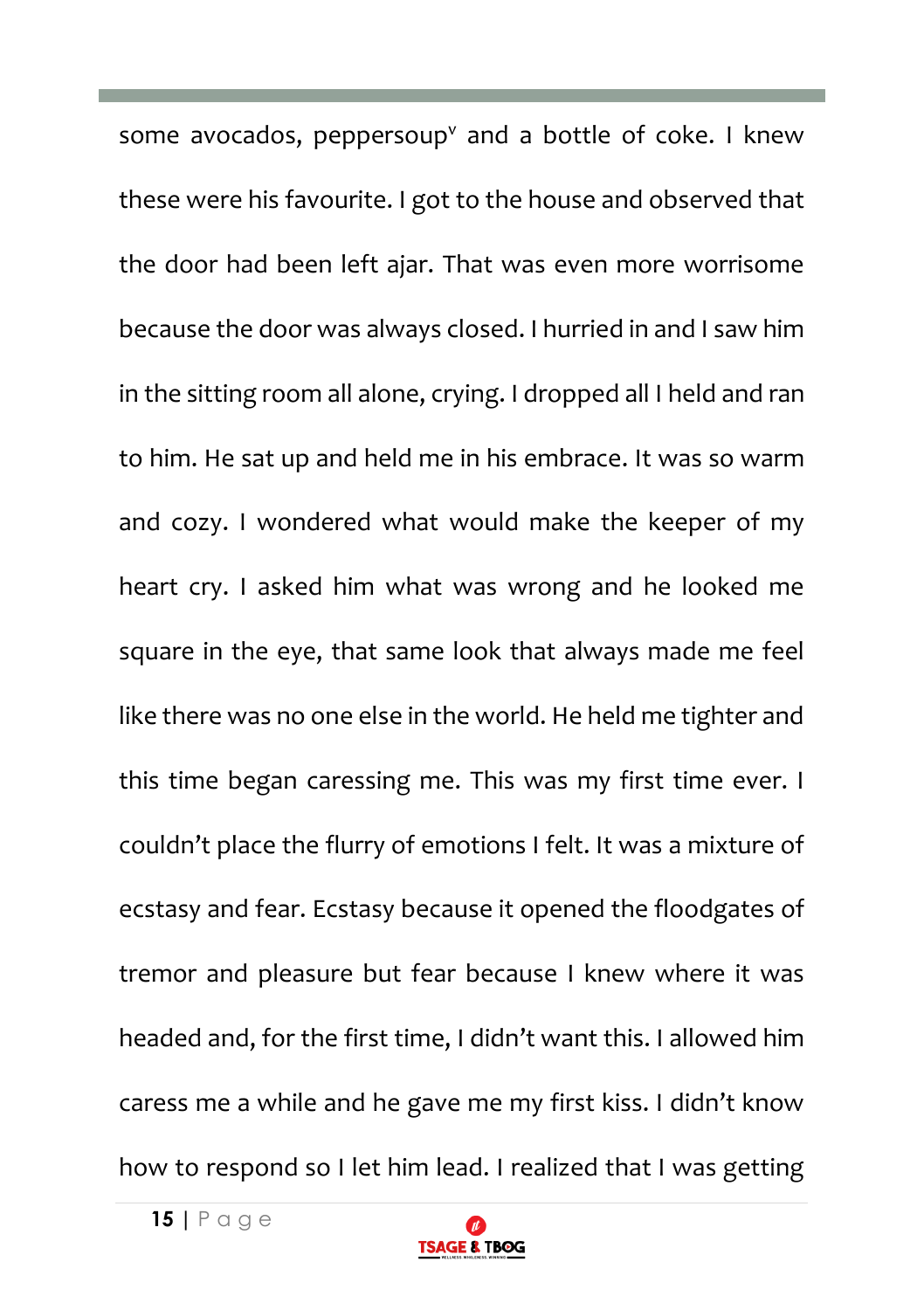caught up in the euphoria of the moment and I broke the kiss. I asked him upfront why he called me to which he responded that he wanted me. I told him that he couldn't have me yet, wondering where my boldness came from, seeing we were all alone and I was highly disadvantaged if he attempted to force his way on me; but Tunde wasn't that type of guy, *or so I thought*.

Then I saw the look! Trepidation flowed through my entire being and I muttered a prayer up to the Creator! *"Lord, if you will help me, I will never get into a relationship until I discover purpose".* Apparently, He didn't seem to hear me as Tunde's gaze went all over me with his eyes stopping briefly on my already exposed breasts. He held me harshly and spoke to me in a voice I had never had him use on me. His eyes were hard and cold, I couldn't see the Tunde I knew. His jaw was set and I knew what was coming. I had been advised never to be alone with a guy so as not to get raped but Tunde had never been

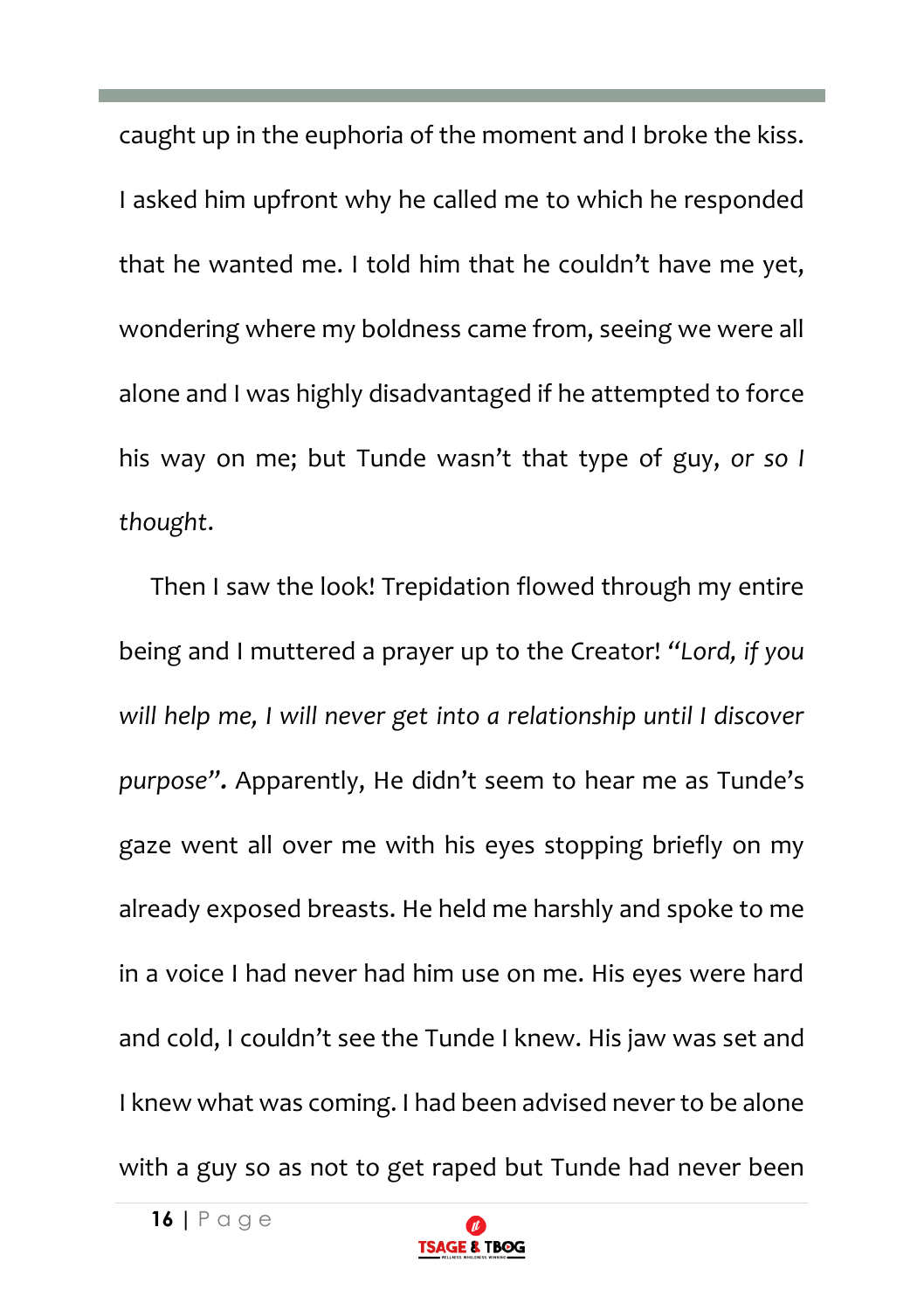that kind of guy to me. He had been sweet and pure and perfect. But the person standing before me looked like the devil himself. I told him to let go of me with every courage I could muster but what was the courage of a helpless girl in the face of such a well-built physique? He told me there and then that he would deflower me and leave his signature forever imprinted on my heart. I didn't hear that right! The one treasure I was keeping for my husband was about to go down the drain. As I bit his hand to let go of me, he gave me a terrible slap and I was disorientated with my ears buzzing alongside. I fought back but he hit me even harder. He tore my clothes and I was before him in just my pants. I was crying, fighting and pleading but even to my own ears they sounded so lame. He stripped me naked and began to lick my body when I heard a voice scream, *"What's going on here!!?"* I had never been so glad to hear an adult voice in my life like I was this day. His dad had come home unexpectedly to meet us in that position.

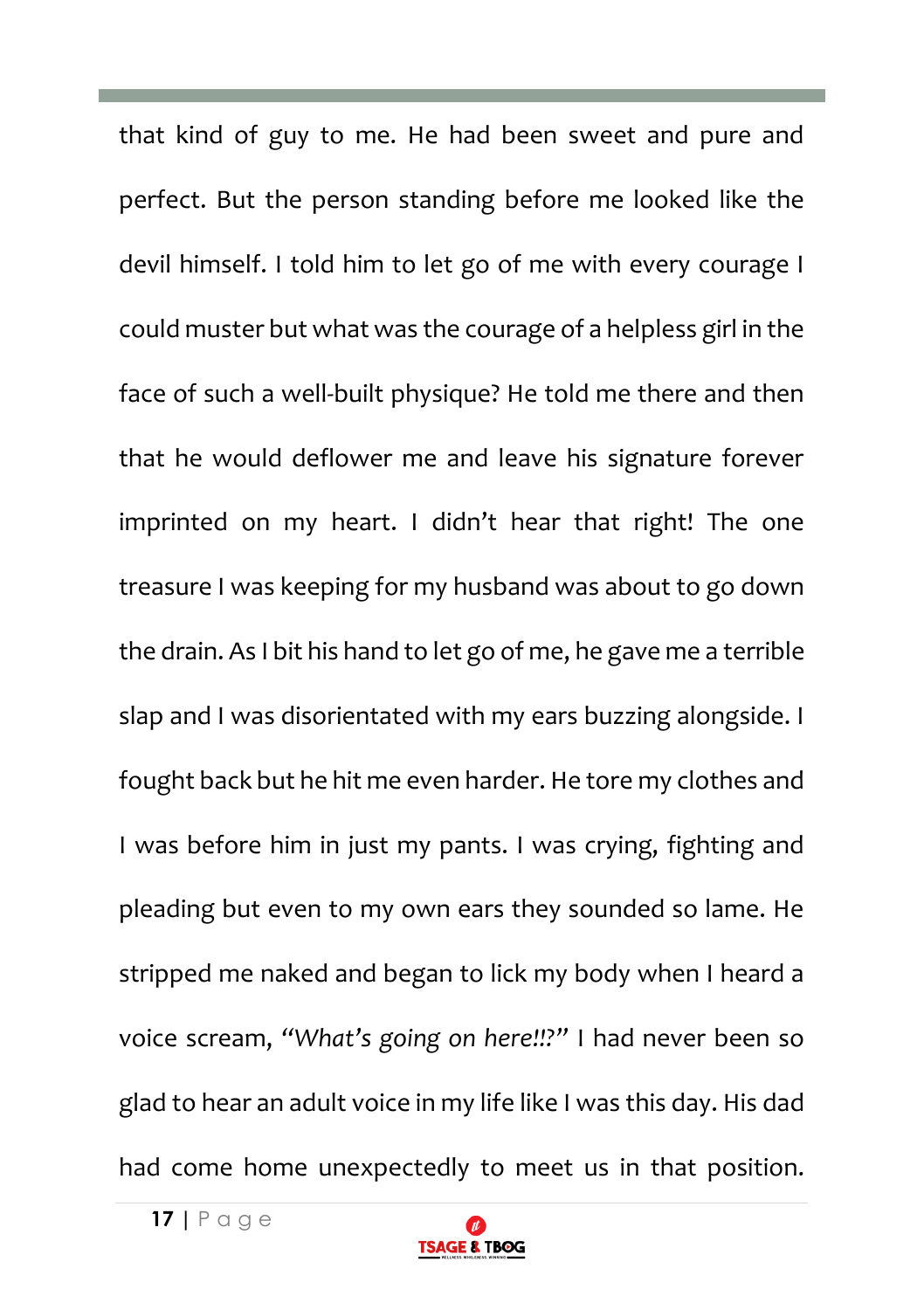Tunde ran out of the house and his dad went in to get me some clothes and asked me to take a shower. He offered to get me food, but I declined. I had no appetite. He asked me if I had been violated. Fortunately, I had not been and he heaved a sigh of relief. He apologized to me and told me to tell no one else as they would lock up his only son if the authorities got wind of it. I promised not to tell a soul. Not like my dad would care anyways, he'll simply be upset that I had a boyfriend at my age and embarrass me rather than emotionally help me. So true to my word, I kept mute. He dropped me off very close to my slum, since cars could not venture that route and I went in still visibly shaking. I was really lucky that no one was at home to ask me obvious questions. I got to change back into my own clothes without raising questions from anyone. While I laid on my bed, I realized that truly the Creator had heard my cry to save me.

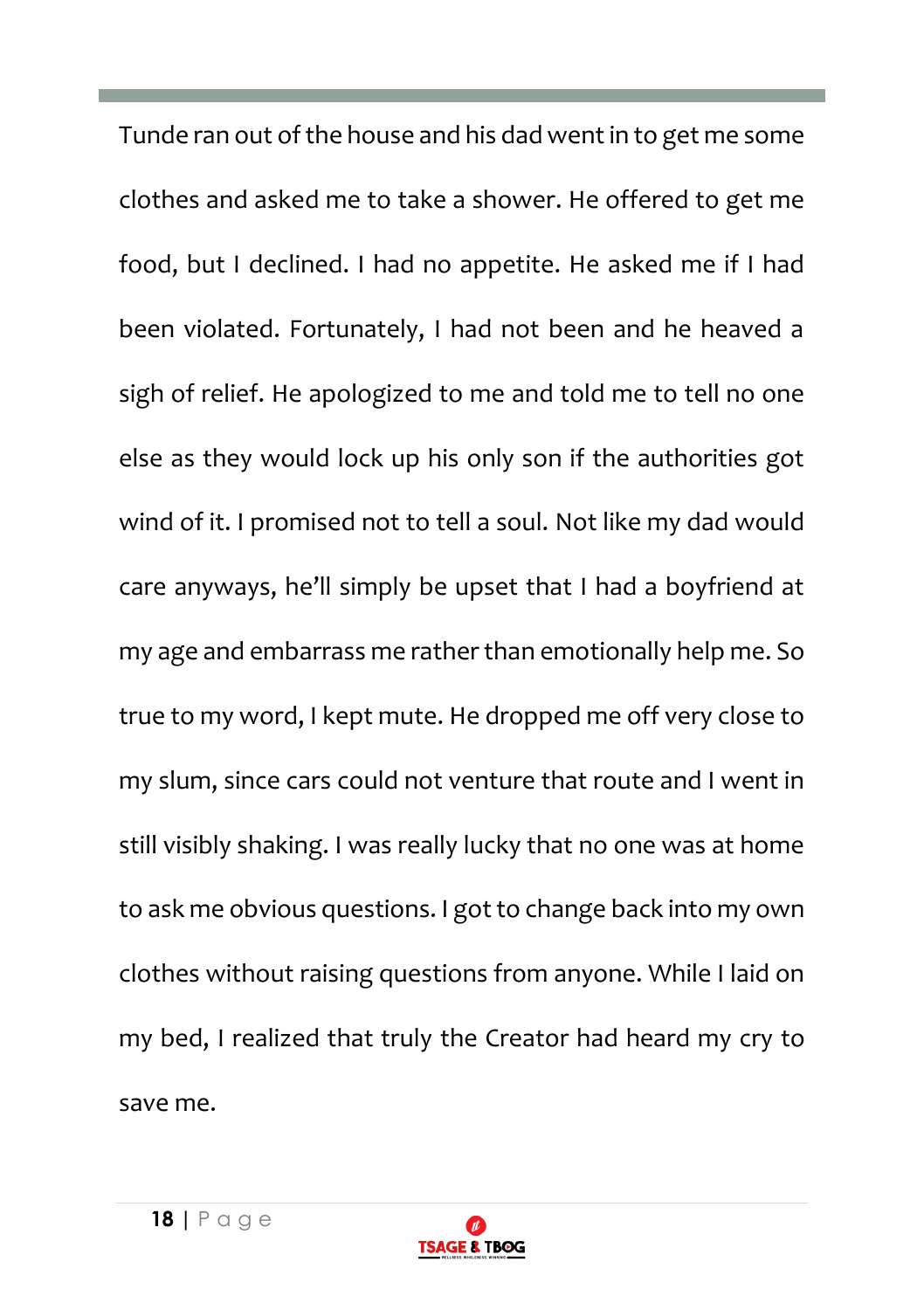I got to school the following day, wondering how to face Tunde, and then, I heard mutterings around me as I passed. I wondered what was happening. Why was I getting unnecessary stares from everyone in class? Well, I wasn't in the dark for too long as Jeff, the one guy who had had a crush on me since I was in Junior school came up to me with pain in his eyes asking me why I allowed Tunde sleep with me. He was almost crying as he told me how much he had loved me all those years and how I had refused to give him a chance but rather chose Tunde who everyone knew was just with me because he had a bet with the boys that he would take my virginity and make nonsense of my *'good-girl'* reputation. I was dumbfounded as realization hit. So, all those moments, all that affection, all the attention, were just a heartless kiss-and-tell ego trip. I was the one girl no other guy could get, so he just had to get me so as to boost his popularity. I froze up. *"No! He wouldn't bring tears to my eyes at this point",* I calmly told

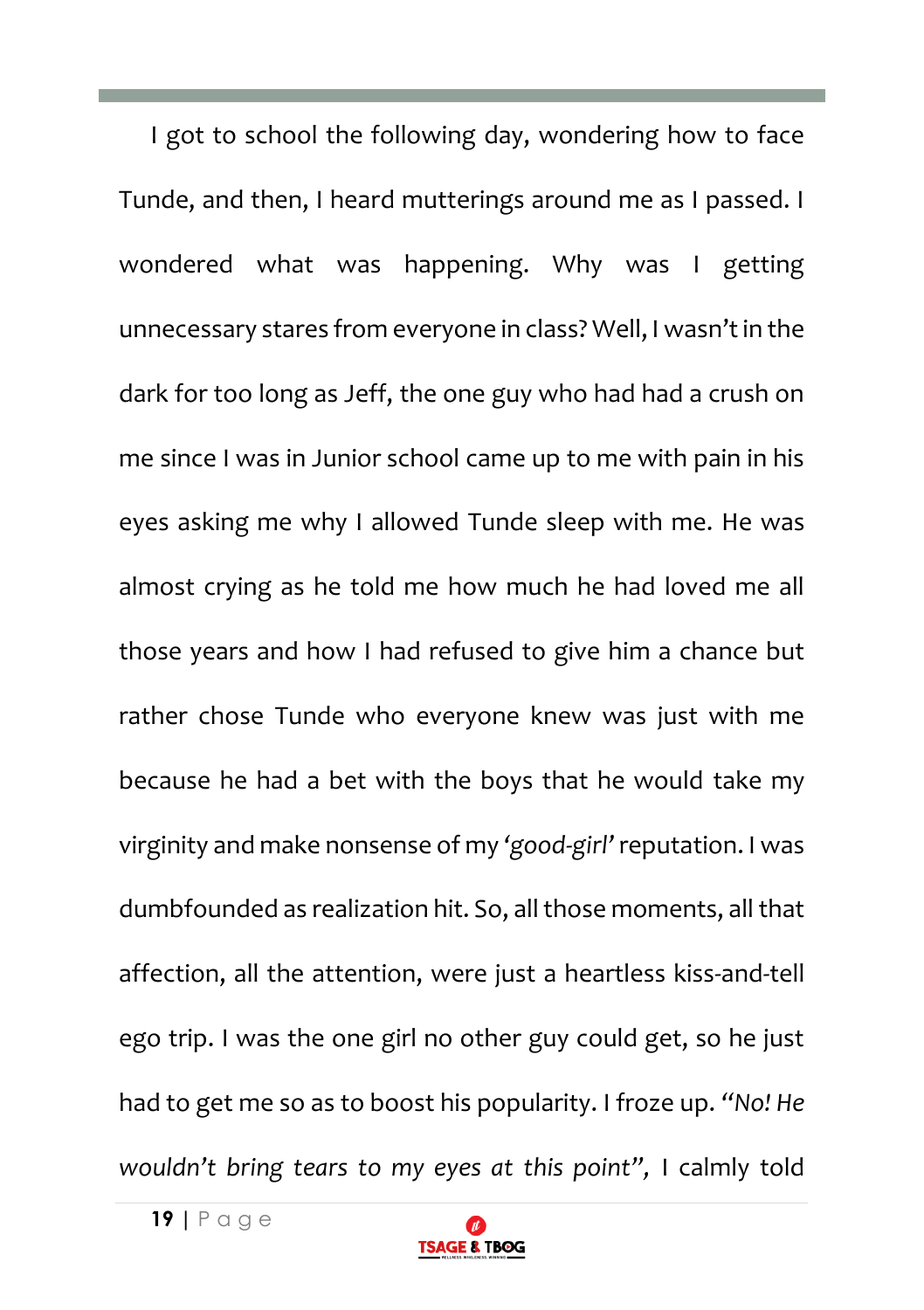myself. I wanted to explain all that happened to Jeff but I also remembered I made a promise to Tunde's father not to let anyone know what transpired in the house that evening. I stared at Jeff and burst into tears. He hugged me, my second hug in less than 24 hours and I flinched. I ran out of that embrace, out of the class and took permission to leave school on the grounds of ill health. Well, it got approved as my emotional unwellness reflected outwardly. I was moody at home but learnt to keep a straight face so as not to draw any attention to myself. *After all, if my dad had shown me as much love as he showed my brother, I would have been spared all the hurt,* I told myself, hating him even more. I braced up for school the following day and put up a face that portrayed a state of mind that didn't care what anyone thought, though I was damaged on my inside. Jeff did all he could to get me to talk to him, but I wouldn't. I was too damaged to know who to trust.

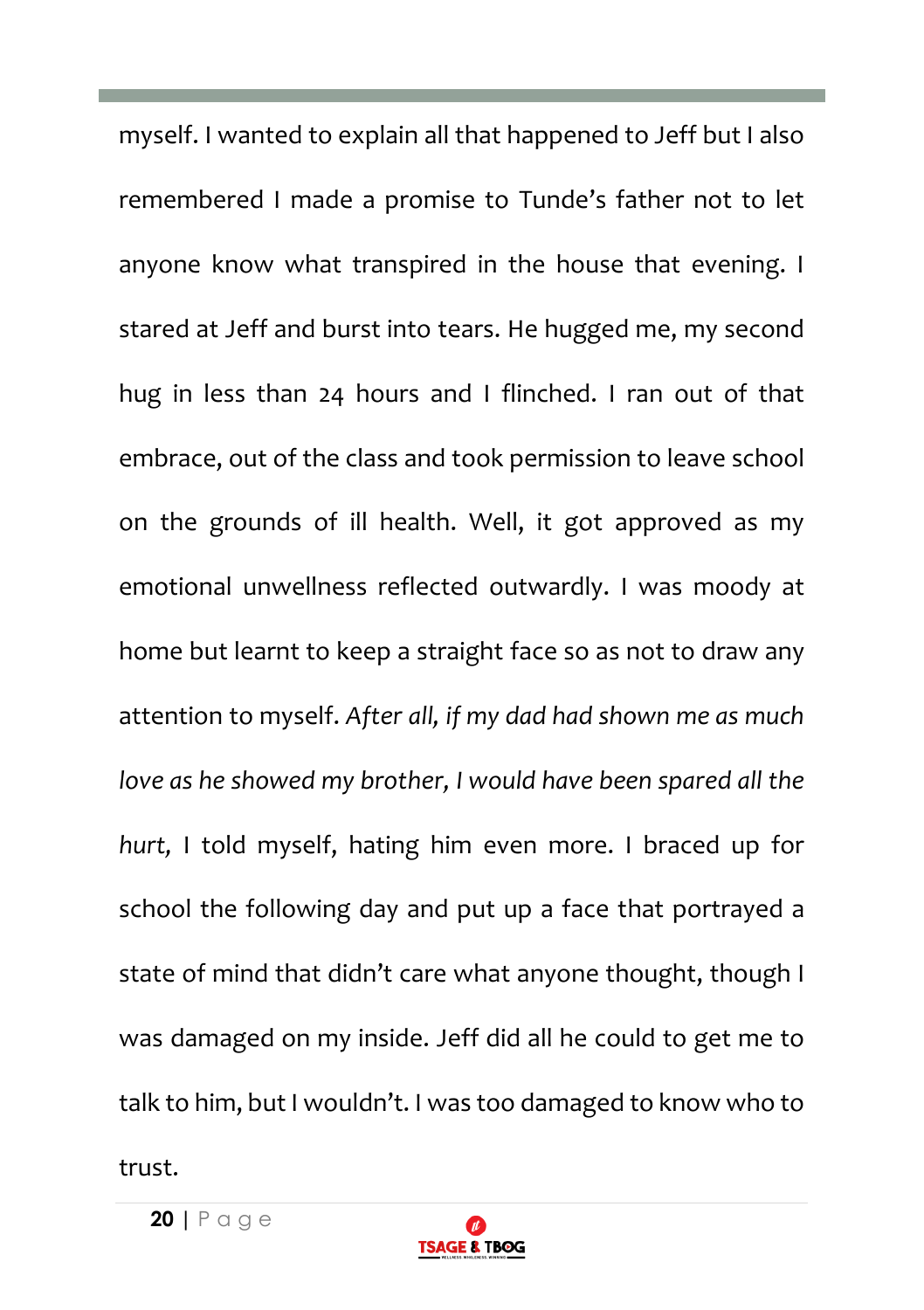Jeff was a sweet soul and I saw that he loved me genuinely but I had made a mistake thinking Tunde loved me too, *"what made Jeff any different?"* I bemoaned.

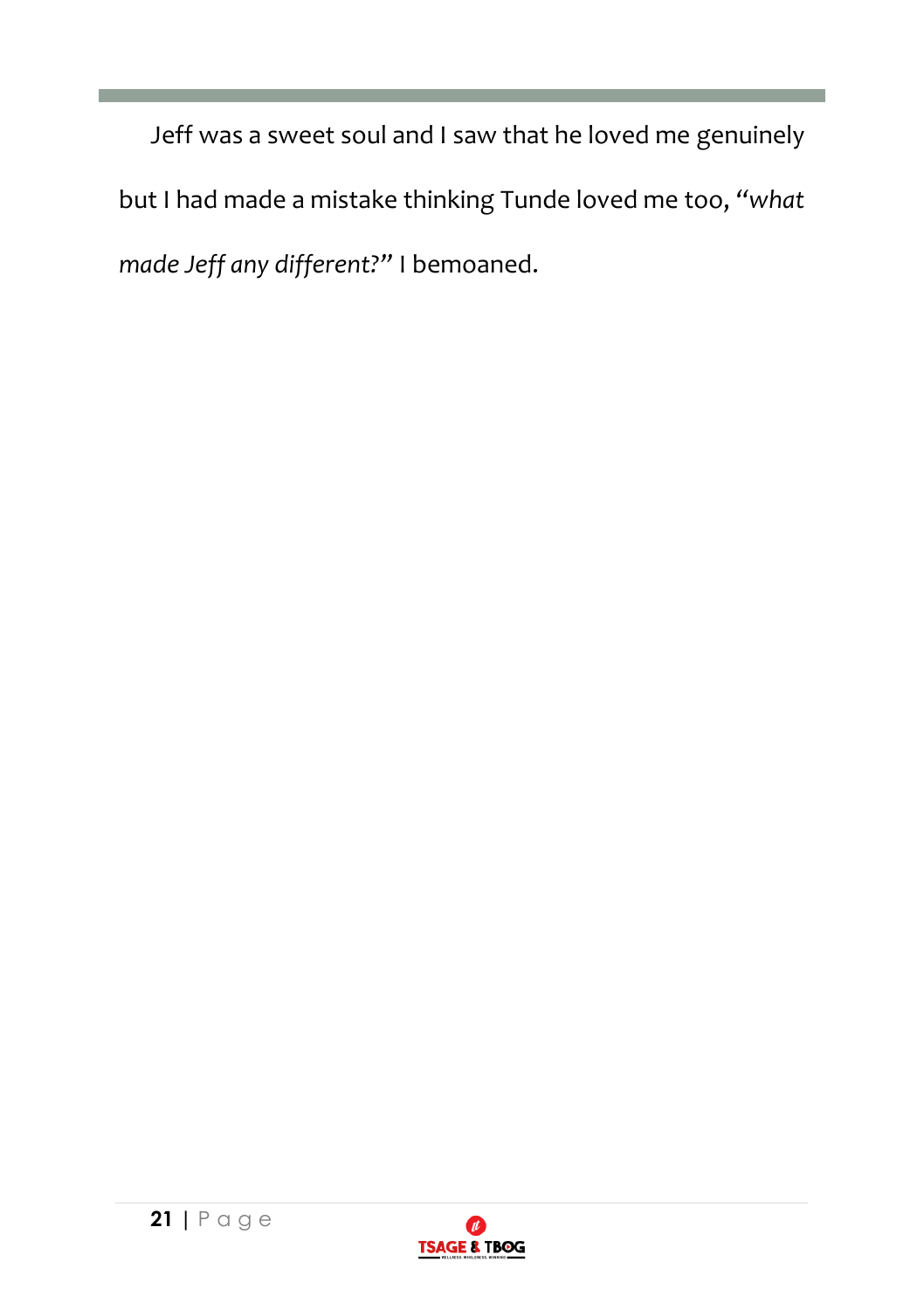## THE PRESENT

*…where you are…*

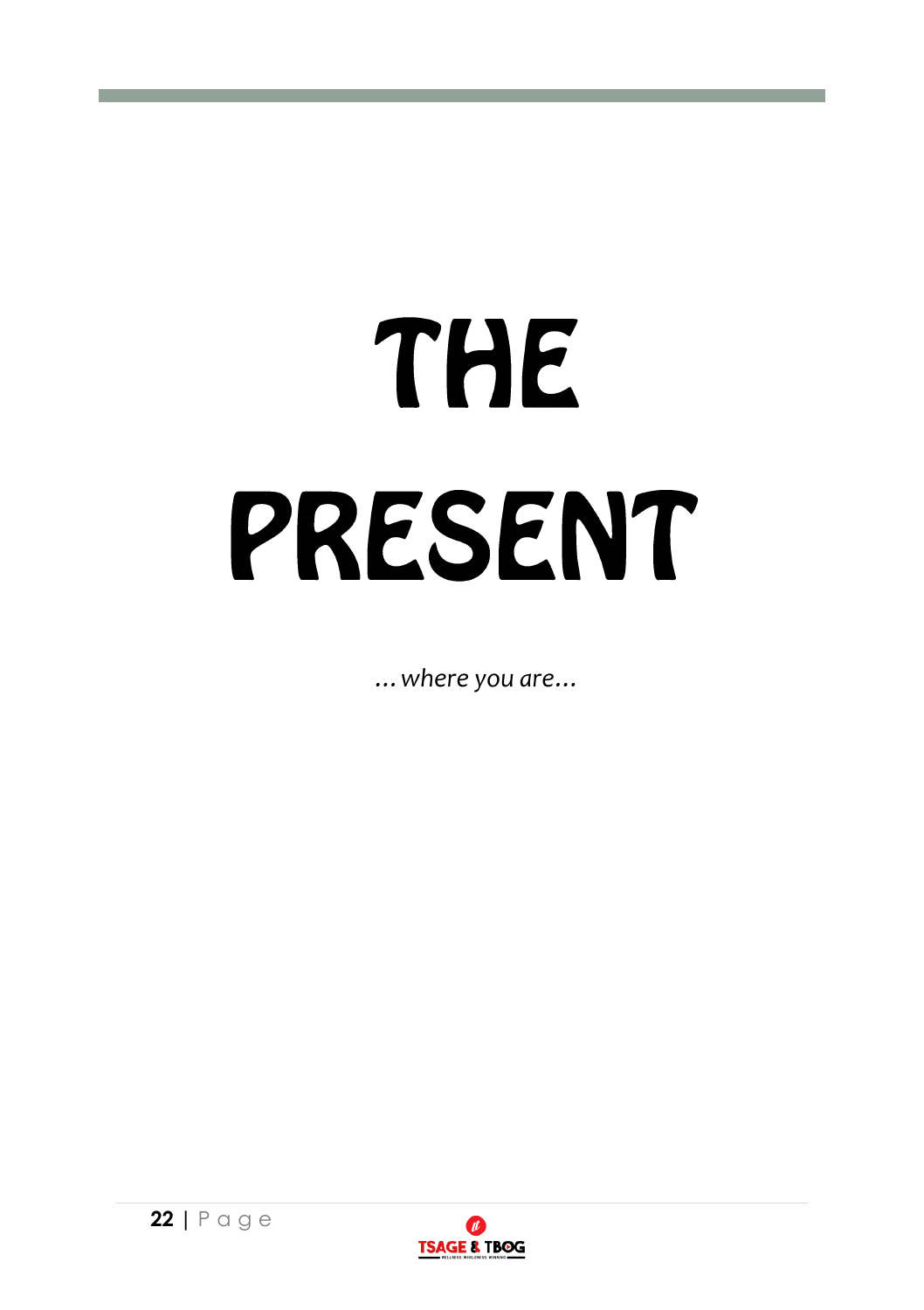#### **SASHA**

It's yet another Valentine's Day – a day I have grown to detest. It's also been ten years since the near-rape incident. It's been ten years of loneliness, of telling myself that *"men are scums"*. It wasn't like my entire being was consumed with wanting a man in my life [or hating them either], but I had been damaged as a child which had opened me up to unhealthy expectations and as a fallout of those expectations I had set myself up for further damages – a vicious cycle born and I didn't know how to end it. Although, I am a Board member at one of Nigeria's topmost advertising agency and I also run my own perfume line, I am still alone, very much in pain and very much damaged.

I haven't been with another since Tunde but I had loved another besides Tunde. Even though I hide behind feminism, I

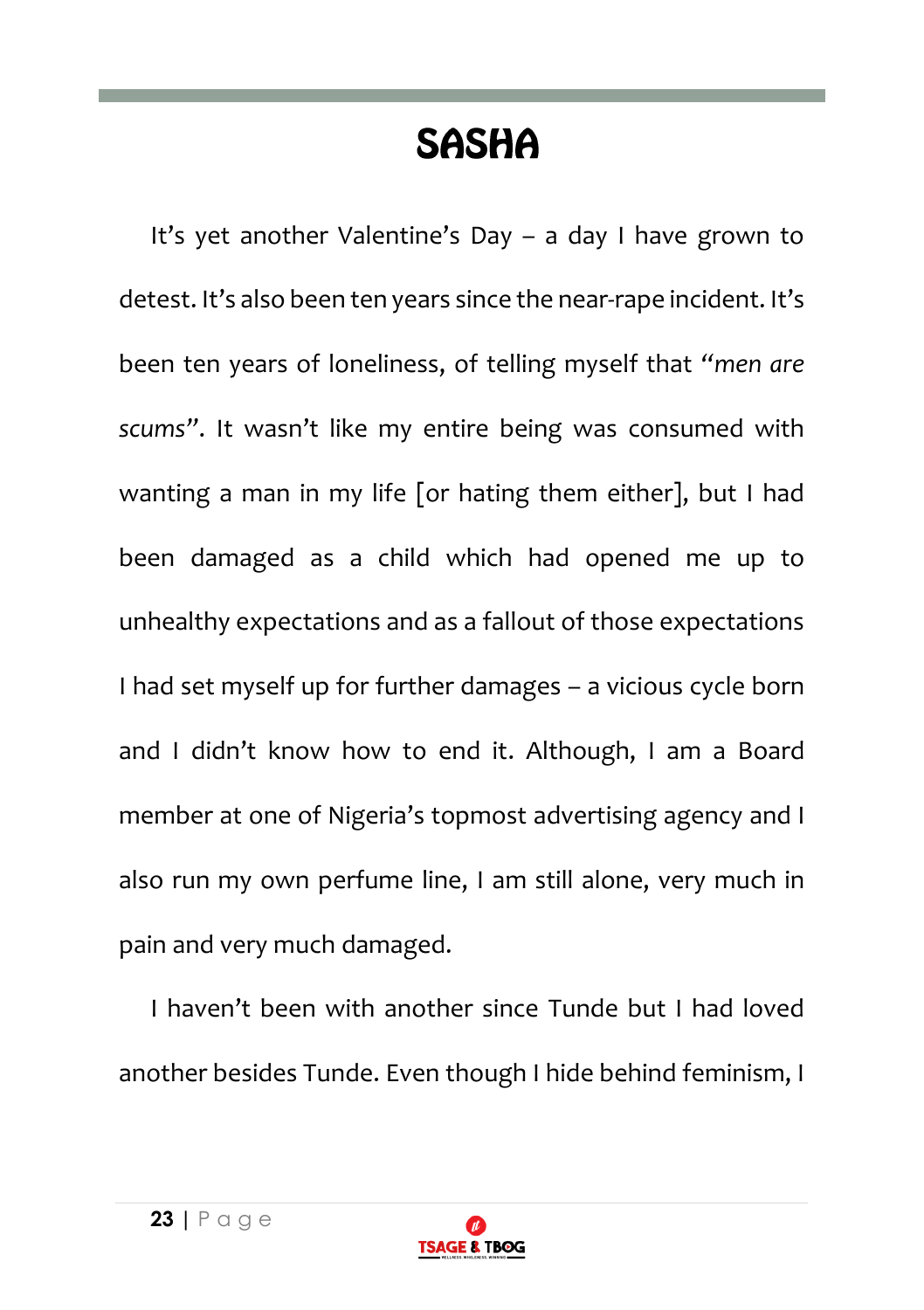know that I use that as my cover up to explain away the turmoil I feel.

Over the years, Jeff crosses my mind a lot more than I would love to acknowledge especially on Valentine's Day. After graduation, Jeff took me on a valentine date, my first date actually as Tunde and I never really went on any. He told me how he felt about me and said to me that even if Tunde had violated me, he would not mind, as long as I was his. Although we never dated, I knew that I loved him genuinely, in a way I never even loved Tunde, but that was a fact I was not going to admit. That was ten years ago.

*"What has become of Jeff? I hope he's doing alright. I hope he has found the woman who would love him as he deserves",* I muttered to myself as I stood before the mirror getting dressed for an outing with myself.

How did I lose so much trust in men? How can one event tamper with every certainty I had known? How can the once

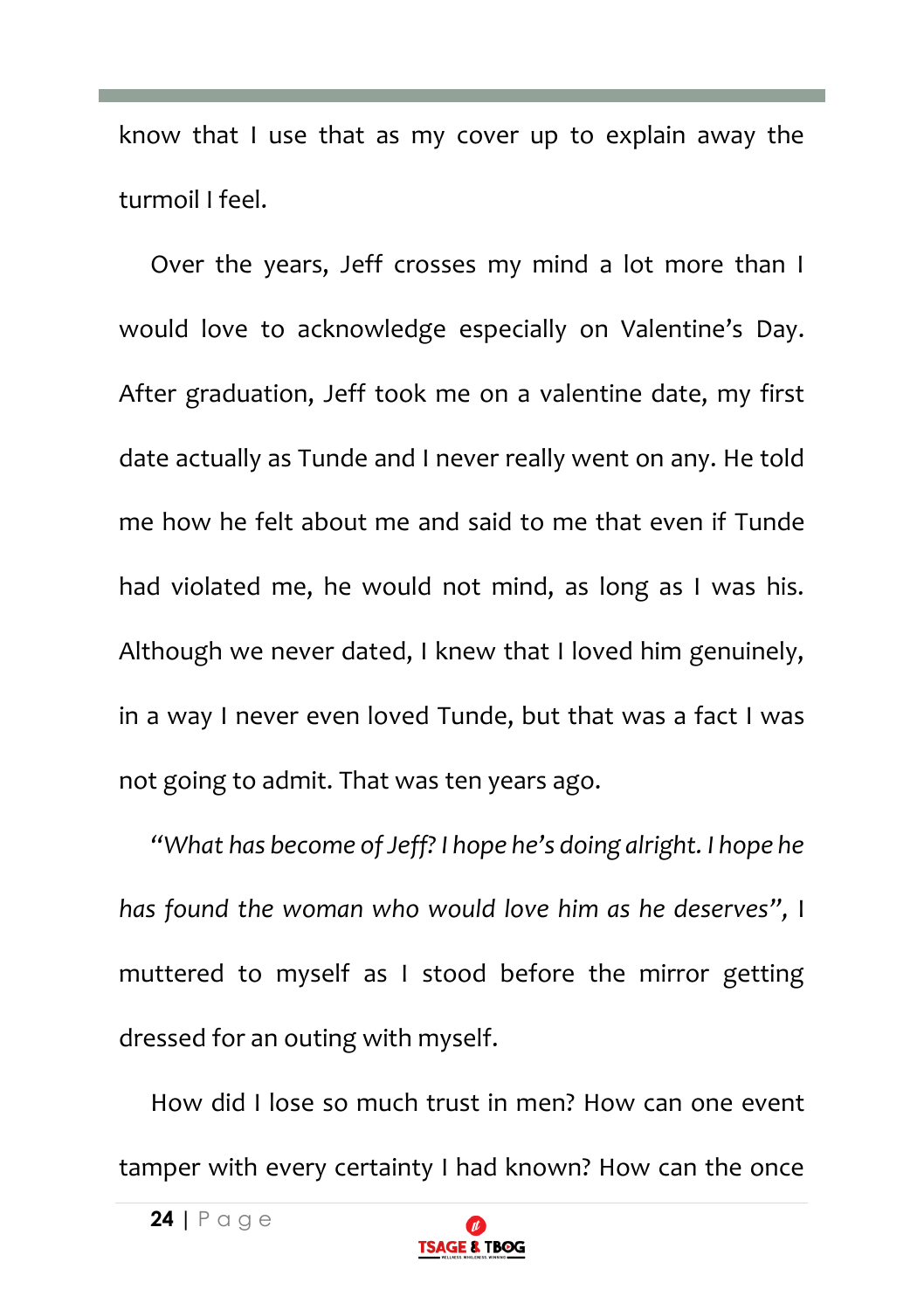upon a time sweet, innocent and loving girl, become transformed into this hurt, damaged and distrustful woman? I miss me a lot. I cry many times when I remember how my childhood experiences defined my path and made me into a broken entity. I am doing well in my career and business but I still do not feel whole. I have friends but not one of them truly know me. I am socially awkward around men but I have successfully built a façade that portrays me as an independent and successful woman. I want to enjoy my successes without the pain of childhood hitting at me. I want to be successful for me, not to prove a point to the men in my childhood slum that women can be as good or even better than men. I regret every time I remember how I had to turn Jeff down simply because of the trauma I had experienced with Tunde or the subtle reminder from my slum background that I am not good enough. I hate that my past haunts me every single day, making me feel as though my successes are a fluke. I hate how

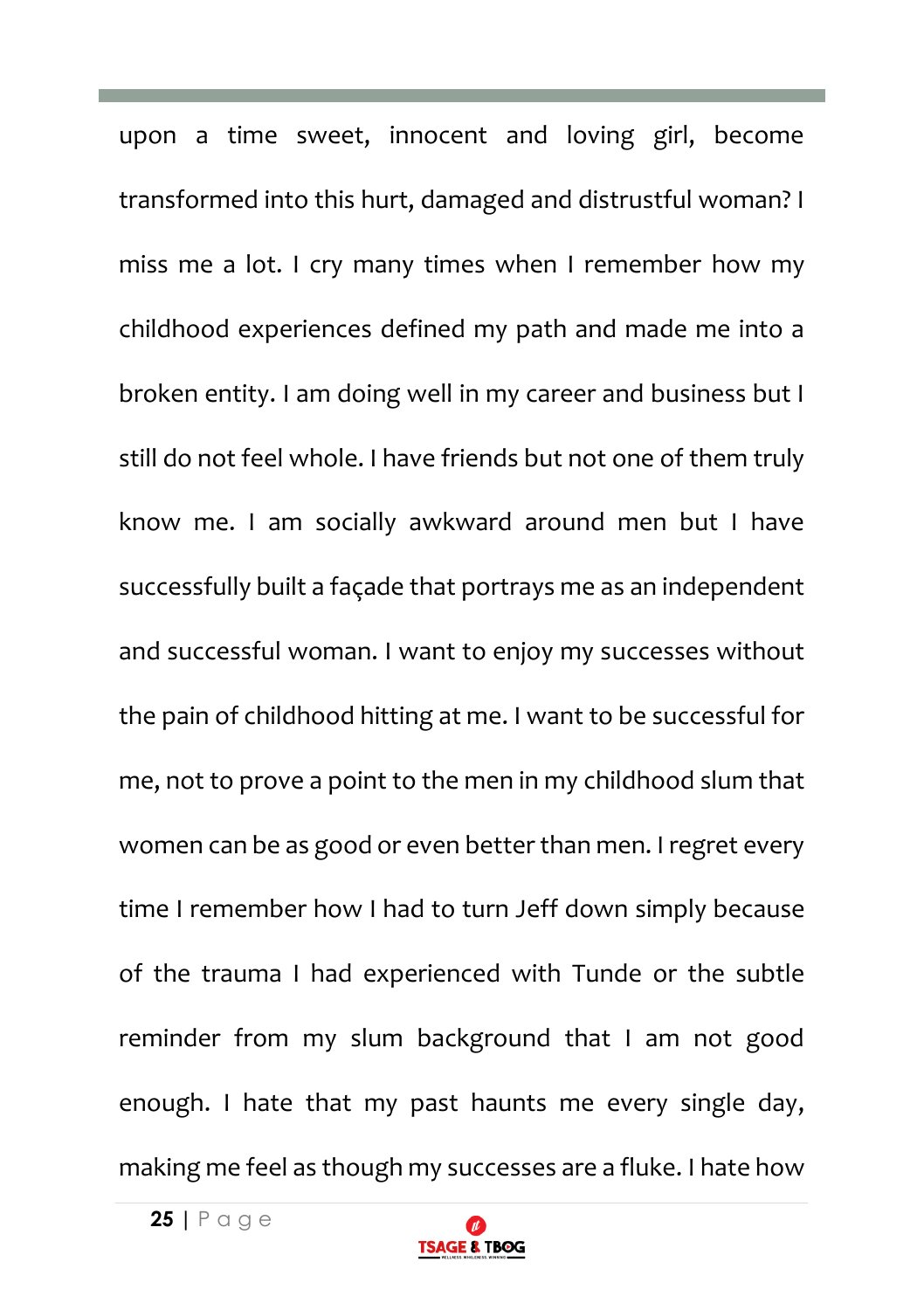one rotten area of my life is negatively affecting the flourishing aspects of me. I hate how intertwined everything seems to be!

Ironically, before Tunde stole my heart, I had known that Jeff had it. There was just something about him I couldn't place; a genuineness about him so uncommon. I guess I just was not wise enough at the time to discern true love from lust. I was just desperate for love, for acceptance, for that feel of wanting to know that my slum didn't define me or my gender didn't make me any less human and I was willing to get it from anyone who would give me something close even if it was phony.

Tunde was more domineering, and he got me to switch focus from Jeff, a decision I have continued to regret. How silly I was. I try to smile as I take one last look at the mirror. As usual, I can't find that joy on my inside but it's a terrain I'm very familiar with*. "It's time for a change!",* I tell myself, as I take my

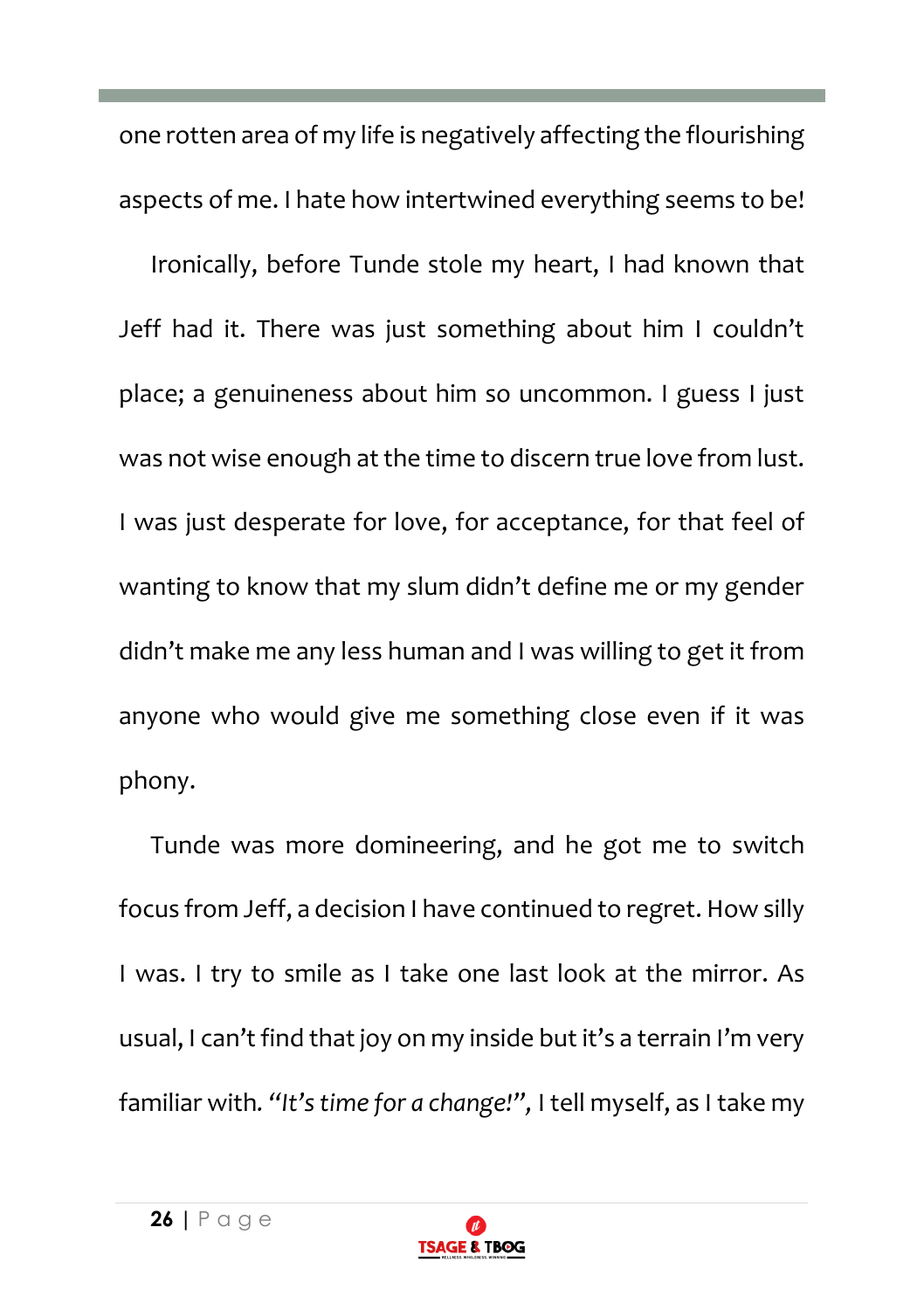car keys, "I shall celebrate Valentine's Day this time with or without a man" …

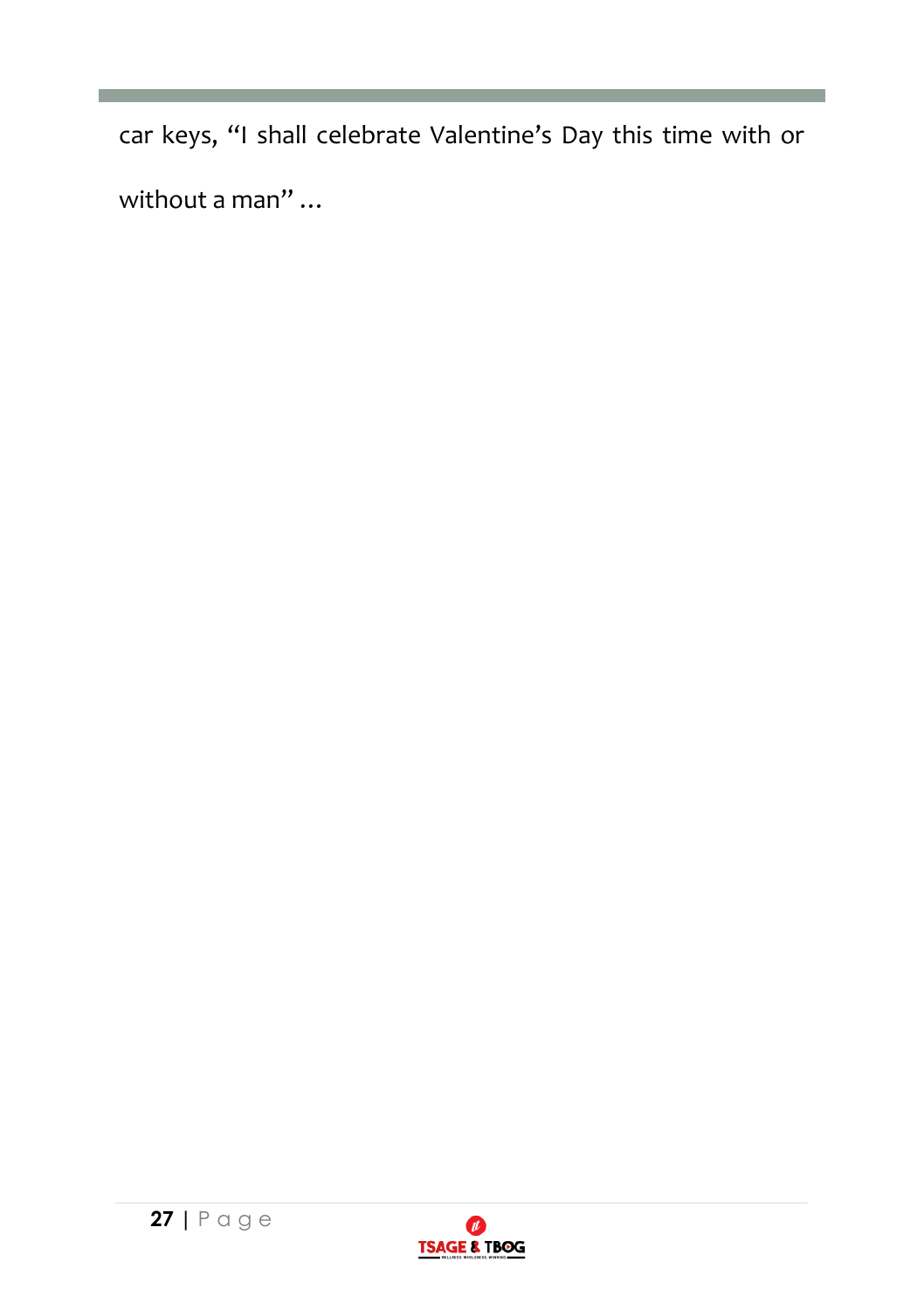**JEFF** 

"*This can't be true!"* I shouted. While parking my brand-new Lexus RX 350 at The Palms Shopping Mall, Lekki, a Mercedes-Benz A-class hit me. It infuriated my already turbulent heart. As I got down to intercept the rider of the A-class, I stood faceto-face with Jeff. I was speechless. Before me stood the most amazingly sculptured man my eyes had ever seen. His eyes still reflected intelligence about them. We both stood wide–eyed, mouths agape and mystified. It took a lady who also alighted from the A-class to pull us out of that spell. I presume she's the girlfriend because I noticed that they both did not have rings on their fingers. I truly do not know how I managed to observe that on the spur of the moment.

His face lit up as he caught my stare and I saw that innocent, caring Jeffery I used to know. He gave me a bear hug as he screamed my name. He introduced me to the other

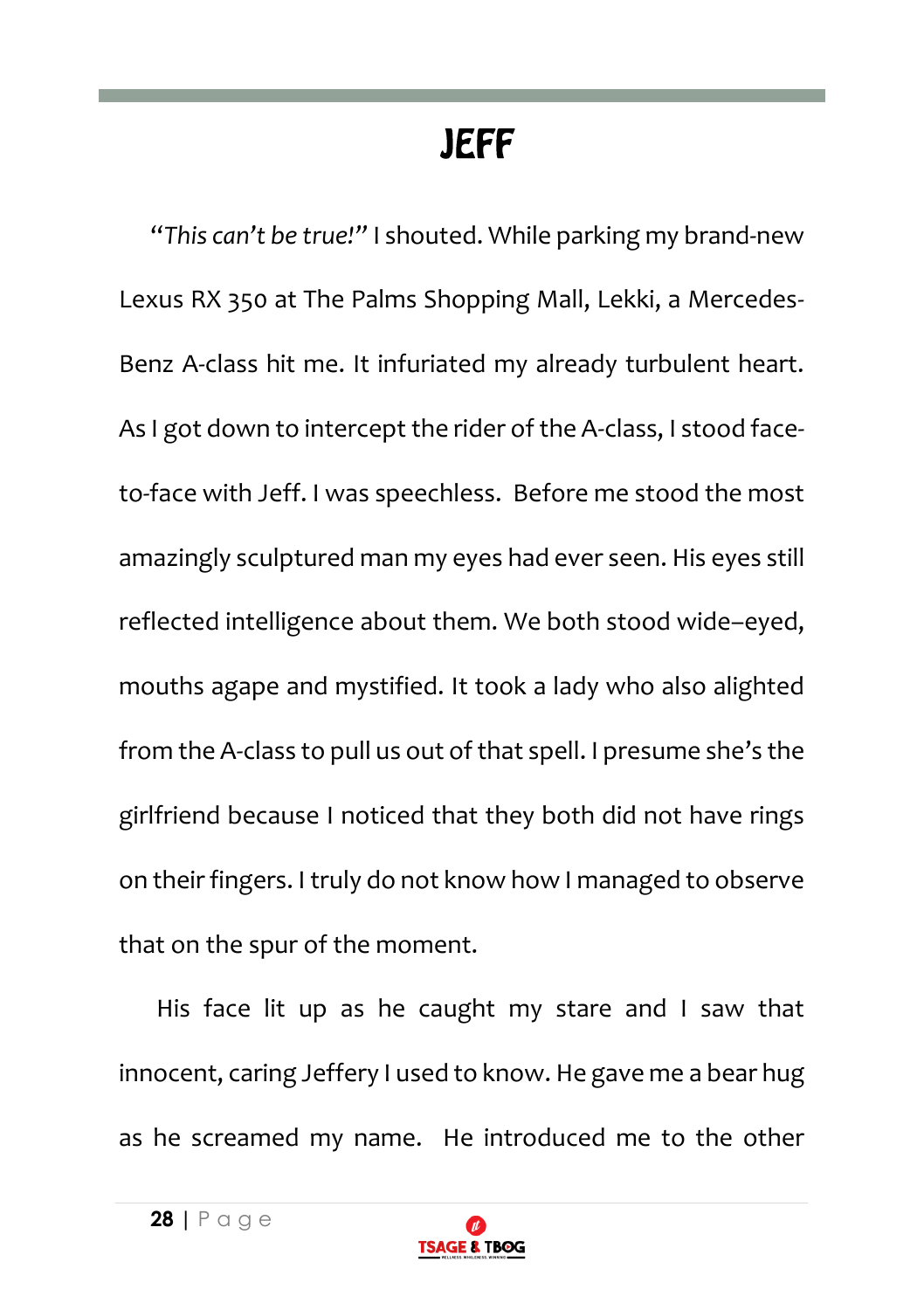woman as a colleague. Apparently, that didn't go down well with her as her face reflected disgust. But, hey! Who cared? Here was Jeff! Not like I was interested in him anyways *[or was I?]* so she didn't need to be scared. He was all over me like a school boy. He asked me about life and we talked at length. We both forgot there was another woman until she said she would like to be excused. We apologized and I gave Jeff my number to beep me as soon as he could and I left. I couldn't get him out of my head! This was Jeff! The only one who stood by me when Tunde destroyed every iota of self-worth I had left. This was Jeff, the one who wasn't afraid to be tagged my "hand-bag" because he always wanted to be where I was. This was Jeff who fought off some guys who were trying to harass me when they found out Tunde 'slept with me'. He got beaten for me and I didn't even treat him nice, yet he stood by me. After years of silence, I see him again and, apart from his body

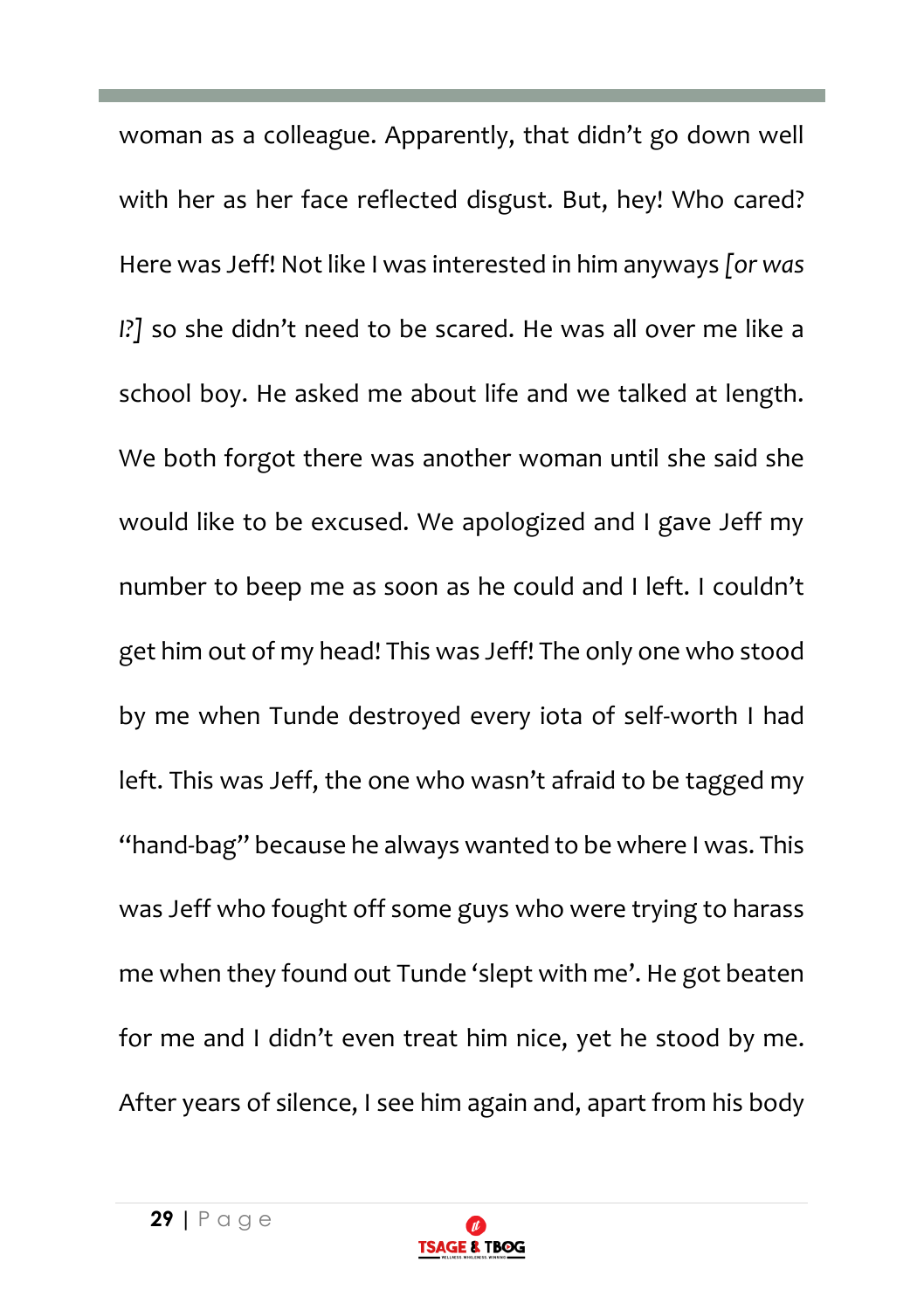that had become hotter and catchy, he still hadn't lost his innocence and love. There was just something about him.

True to his word, Jeff called me up the following day and we went on a date to catch up; amazingly my second date. He picked me up from my house to a Sushi restaurant at Lekki where we tried out various *sashimi* and *tobiko* recipes. He told me that he hadn't gotten me off his mind. When I asked about the other woman, he laughed and said to me that she had always chased him and he was contemplating giving her a trial seeing I never gave him a chance and he had lost contact with me. I laughed and asked him to go ahead with her. He looked at me piercingly but lovingly and said*, "How can I, when I have found you once again?"* Thoughts of Tunde came haunting me. Would Jeff become that man? I became scared again. I had started my counselling classes and my very first class centered on being spiritually and emotionally receptive to healing from every hurt. I was to learn the art of trust once again. *"This was* 

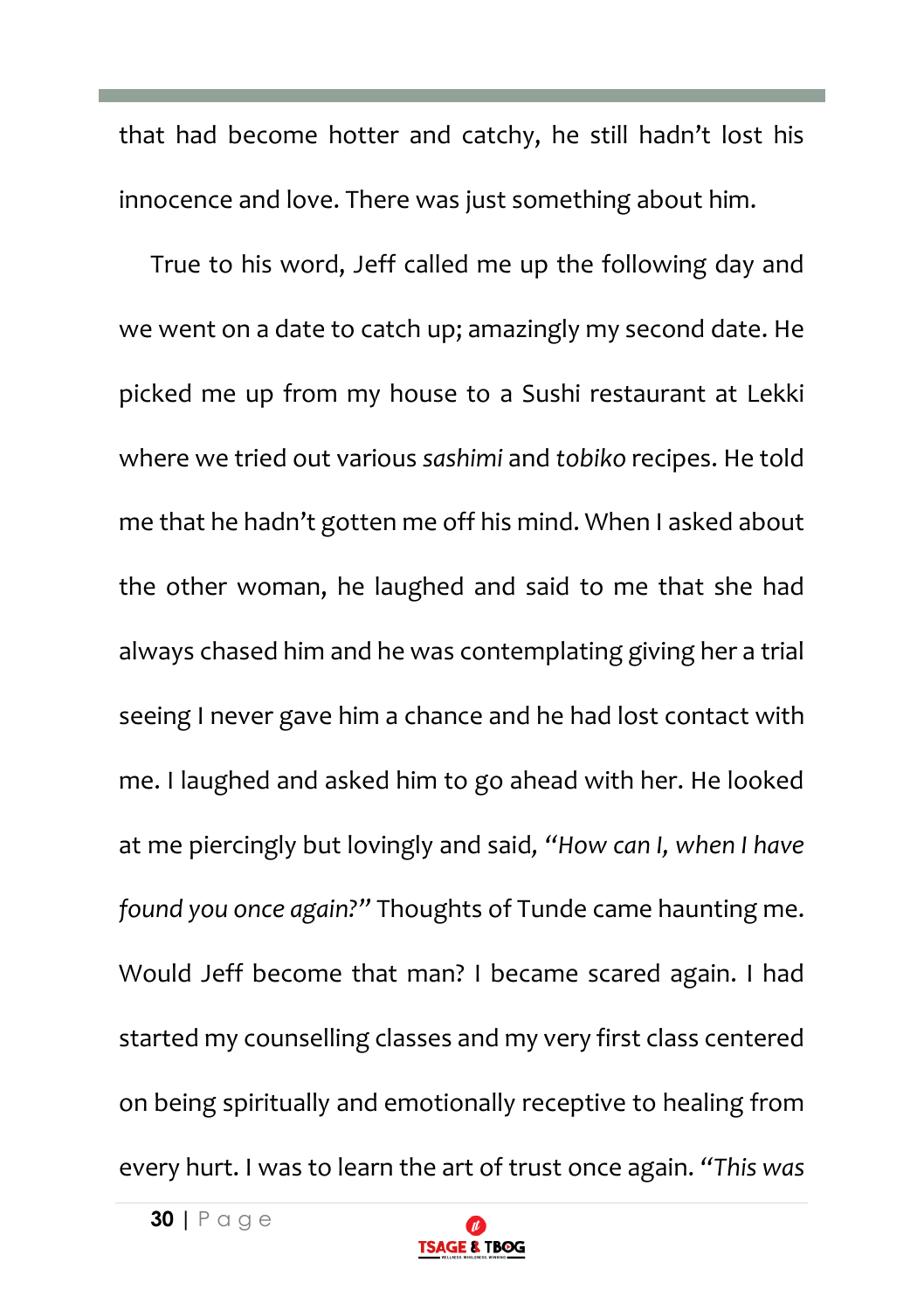*going to be one tough class"*, I had thought at the beginning of the class, not knowing that a practical test was imminent.

So here I was, face-to-face with the one my heart yearned for, yet scared to acknowledge this truth. I had a swell time in his company. He made me realize I could trust again and give my heart to another but was I really ready to try that? After hours of talk, gist, fun and a lot of catching up, we had to say our goodbyes. He asked to see me the following day and I lied that I'd be busy but that I would give him a call to let him know when I would be free. He drove me home, gave me a peck and, before leaving me, he stared at me and that look showed me the depth of love he had towards me. I could almost touch it.

It's been a month since I saw Jeff. He calls me every day and I refuse to pick. I sent him a text message asking him to leave me alone, telling him to find another as I was not interested.

Today, exactly a year after, I stand here from afar, at the mall where we bumped into each other, seeing him with yet

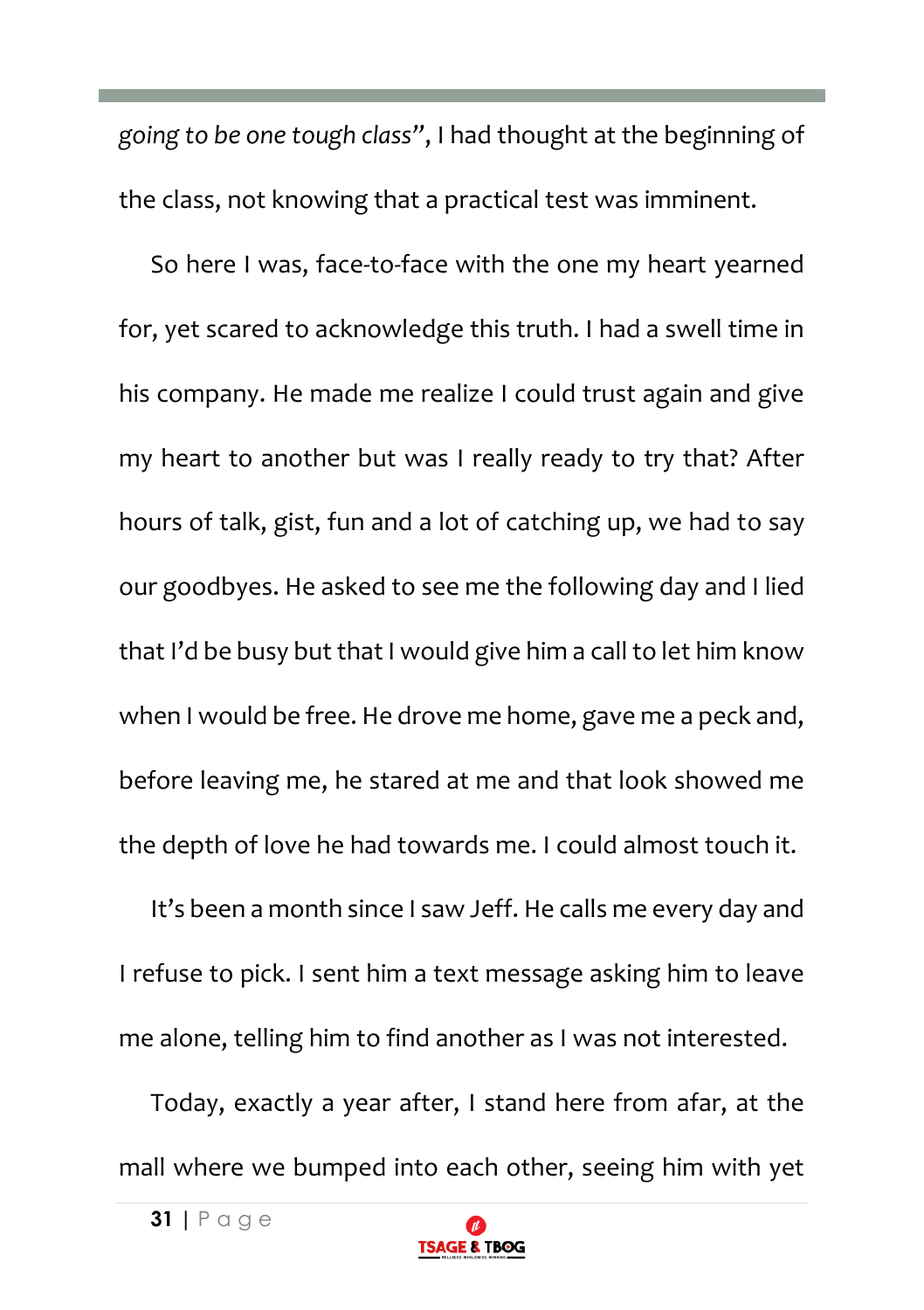another woman. The love, the joy and laughter I saw in his eyes and on his face whenever we were together was missing. He's barely enjoying himself, he seemed distracted; sitting exactly where we sat a year ago. He looked up and sighted me almost immediately. I see his countenance light up, the hope on his face rekindled, I see the question in his eyes, I see the emotions he's struggling to curtail but I just give a curt nod and walk past. I pray for his uplifting. I yearn for his greatness. I desire strongly that he succeeds but here I am in all of this, staring at him in the arms of another with him not knowing the depths of love I have towards him…

*My name is Sasha and I am ready to begin my wellness journey*

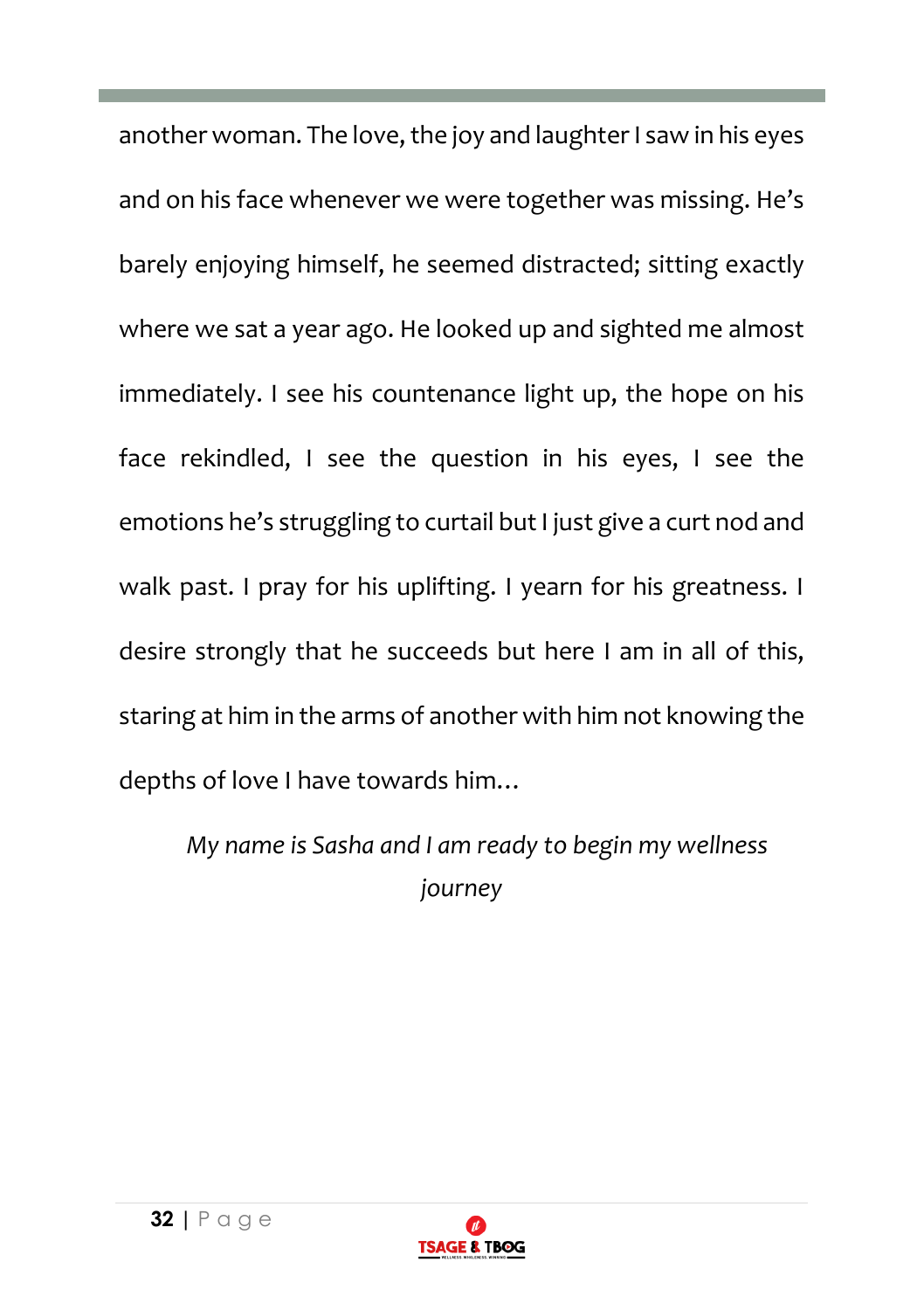# THE FUTURE

*…where you can be…*

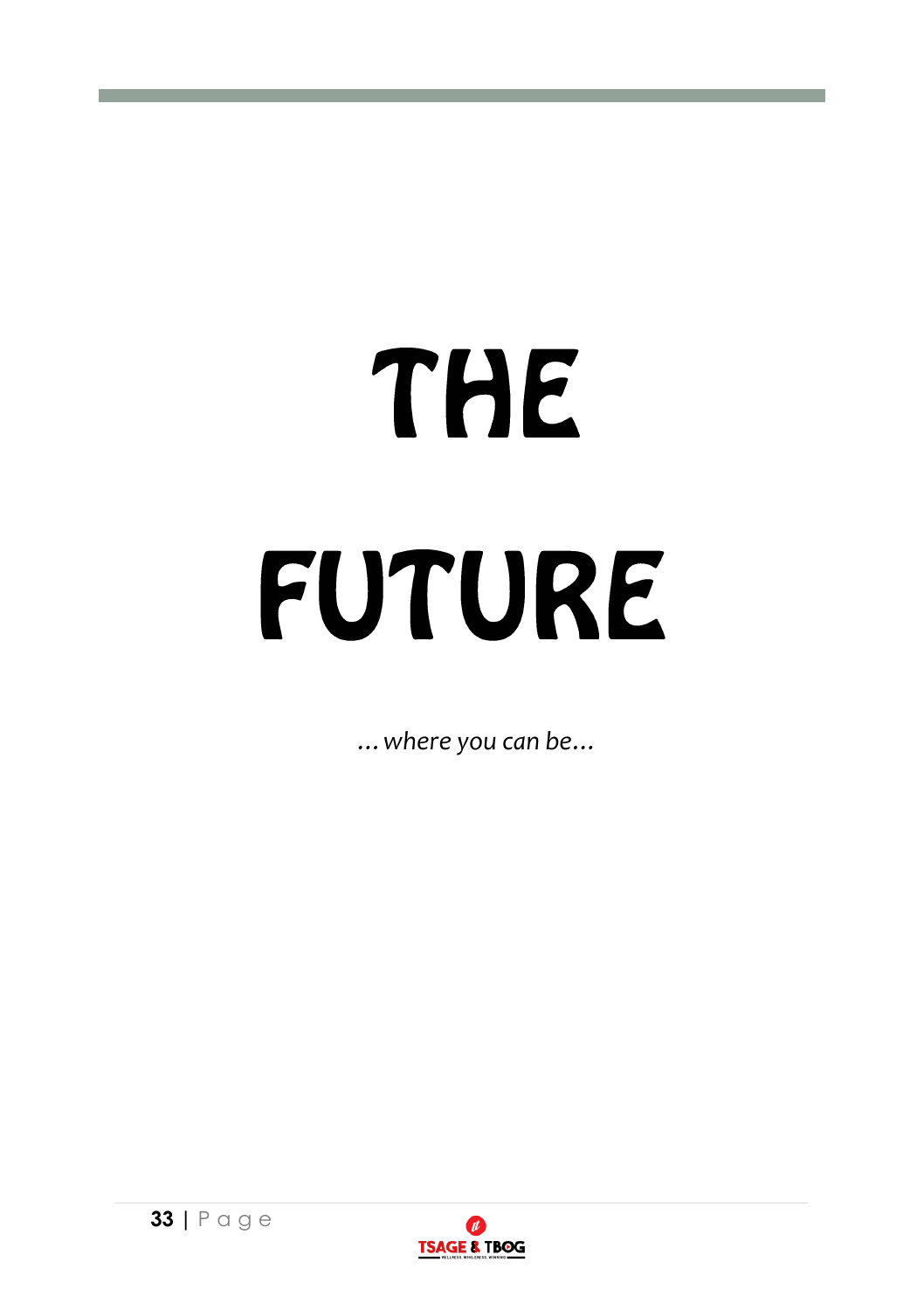#### **Part Two**

## THE FIGHT WELLNESS DIMENSIONS AND THEIR INTERACTIONS

## THE DIMENSIONS OF WELLNESS



**Image source: cpr.bu.edu**

We can totally relate to Sasha in many ways. It is interesting to note that quite a number of us have had challenges in some, if not all the eight dimensions of wellness. But even more disturbing is the fact that all these dimensions of wellness work together to affect the three components of the human

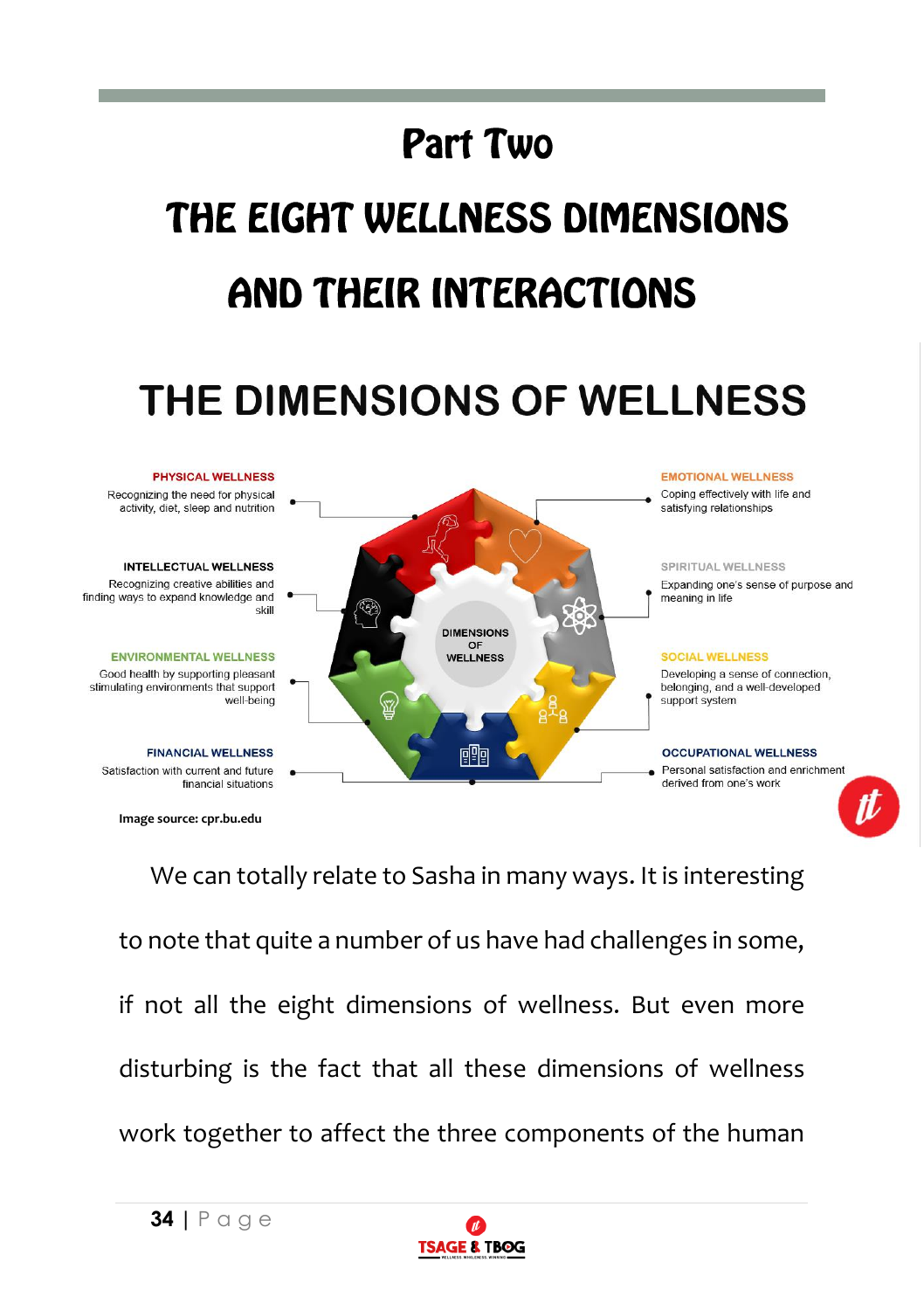entity – *spirit, soul* and *body.* So, an unbalance in any dimension of wellness, ultimately causes a ripple effect on these tripartite components.

Some of us might not have experienced the neglect that Sasha felt while growing up, some might not have experienced rape or near-rape scenarios. Better still, some had it pretty good all the years of their lives but one event usually happens that puts a dent on the bliss. The earth in itself shows that entropy sets in occasionally. Even Venice, Italy that showcases mother nature as a beauty, experiences natural disasters like flooding. It's all a part of the experiences that must come our way. The question then isn't on how to avoid these challenges but rather how resilient we are in the face of these vicissitudes.

The *"Life is Good"* mantra is not always the case for many people but the ability to stay resilient in the face of these upheaval is what makes our journey to wholeness an absolute



**<sup>35</sup> |** P a g e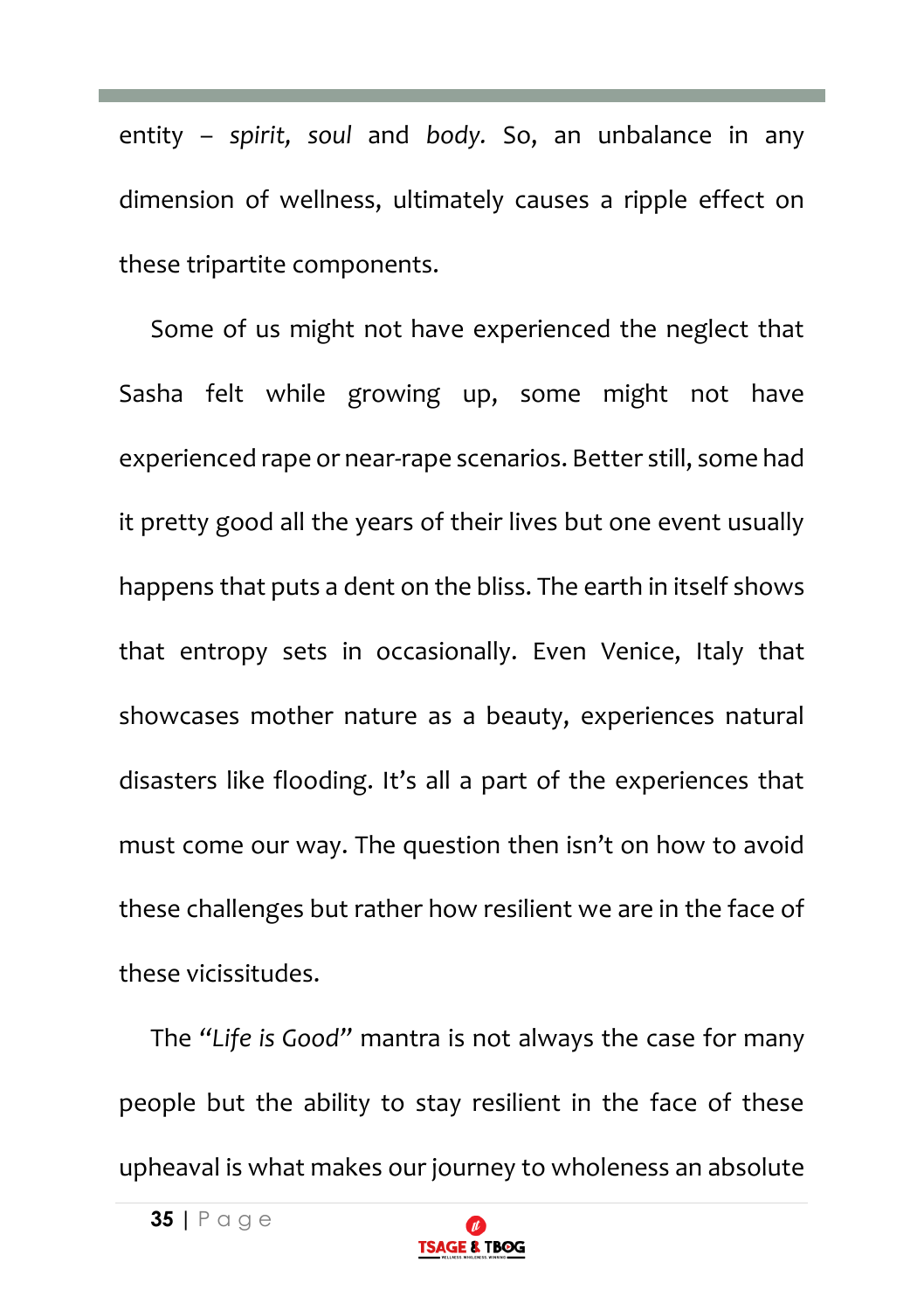delight. Life might have been good for some but one thing is certain, there comes a time when the balance we set is tilted and equilibrium is threatened. How do we deal with life in such situations?

It is interesting to note that about half the world's population will be exposed to at least one traumatic event in their lifetime.<sup>vi</sup> What if we tell you that a traumatic event preor during adolescence can entirely alter the possibility of attaining wholeness in adulthood especially if one does not heal properly? [Indeed, there is a right and wrong way to heal]. In the United States alone<sup>vii</sup>, over 60% of adults have as children experienced at least one adverse childhood experience (ACE), and almost a quarter of adults have experienced 3 or more ACEs. Scientists say that a score above 3 makes children 32 times more likely to struggle in schoolviii. But that's not all. As parents, we want our children to grow into independent adults, flourish in the society and generally

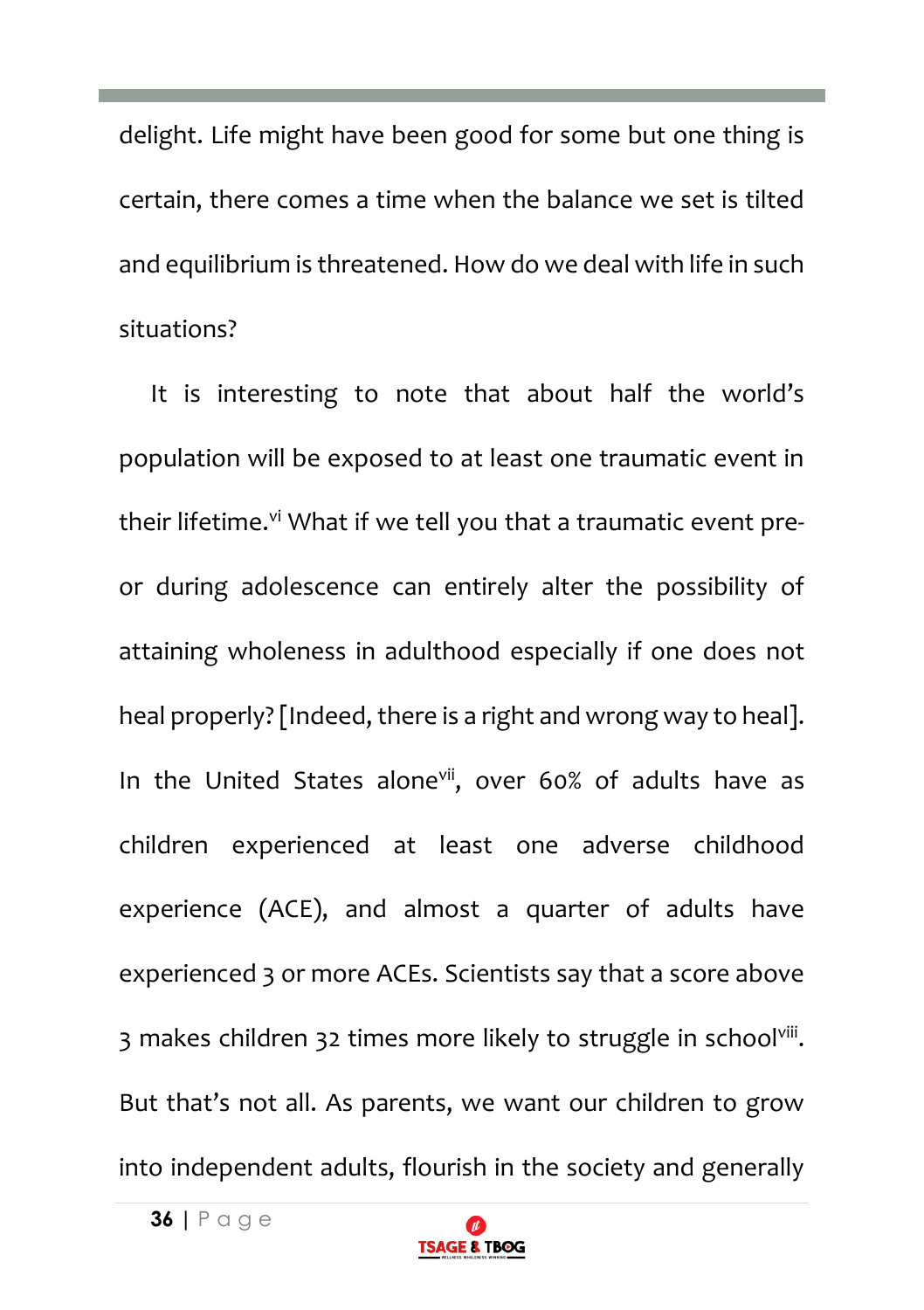be happy and content with life. But what we do not realize is that people with high ACE scores are more likely to engage in crime, have more broken marriages, more emotional health disasters, more autoimmune diseases and worse still, they are at a risk of their lifespan being shortened by 20 years!<sup>ix</sup> If these are associated with high ACE scores, should we not pay indepth attention to parenting? You wonder what parenting has got to do with all of these?

"Hurt people hurt other people", "broken people break people", these are popular statements that hold weight and there are scientific theories that back these up. Have you realized that when you are happy, you do your best to make others happy as well? But what happens when you are grumpy? My thoughts exactly! As parents, we are even more at risk to unintentionally break our children or set them up to struggle! A parent who never actually healed from any form of trauma will find it difficult being a wholesome parent. And it's

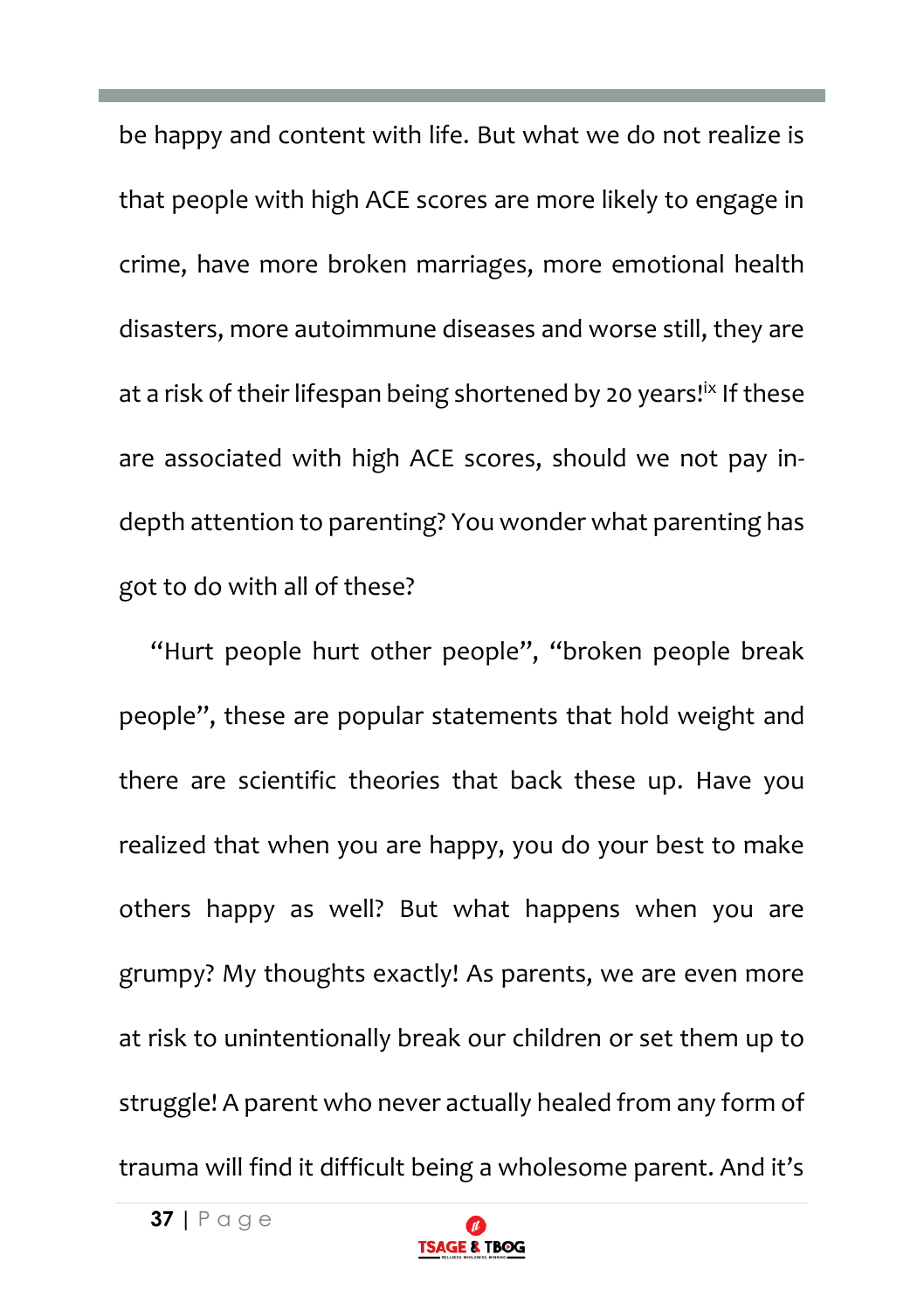impossible to give what you do not have. I'll give a brief example. John watched his dad, a drunk, abuse his mom so bad that she died in one of the assaults. John grew up absolutely hating his dad and ensured that none of his children ever went to visit their grand-dad or worse still participate in any adolescent fun-related activities because he feared his children might encounter alcohol and become a drunk just like his dad. What John however did not realize was that, in a bid to protect his children from the mistakes his father made, he had become somewhat narcissistic and so easily provoked that his children hated him desperately. They would sneak out to join their friends and became alcoholics eventually. When John found out, he became more vindictive towards his children and they in turn became even more rebellious and the cycle continued on and on. Of course, John ended up alone in his old age because his children blamed him for their poor choices and wanted to shield their own children from their

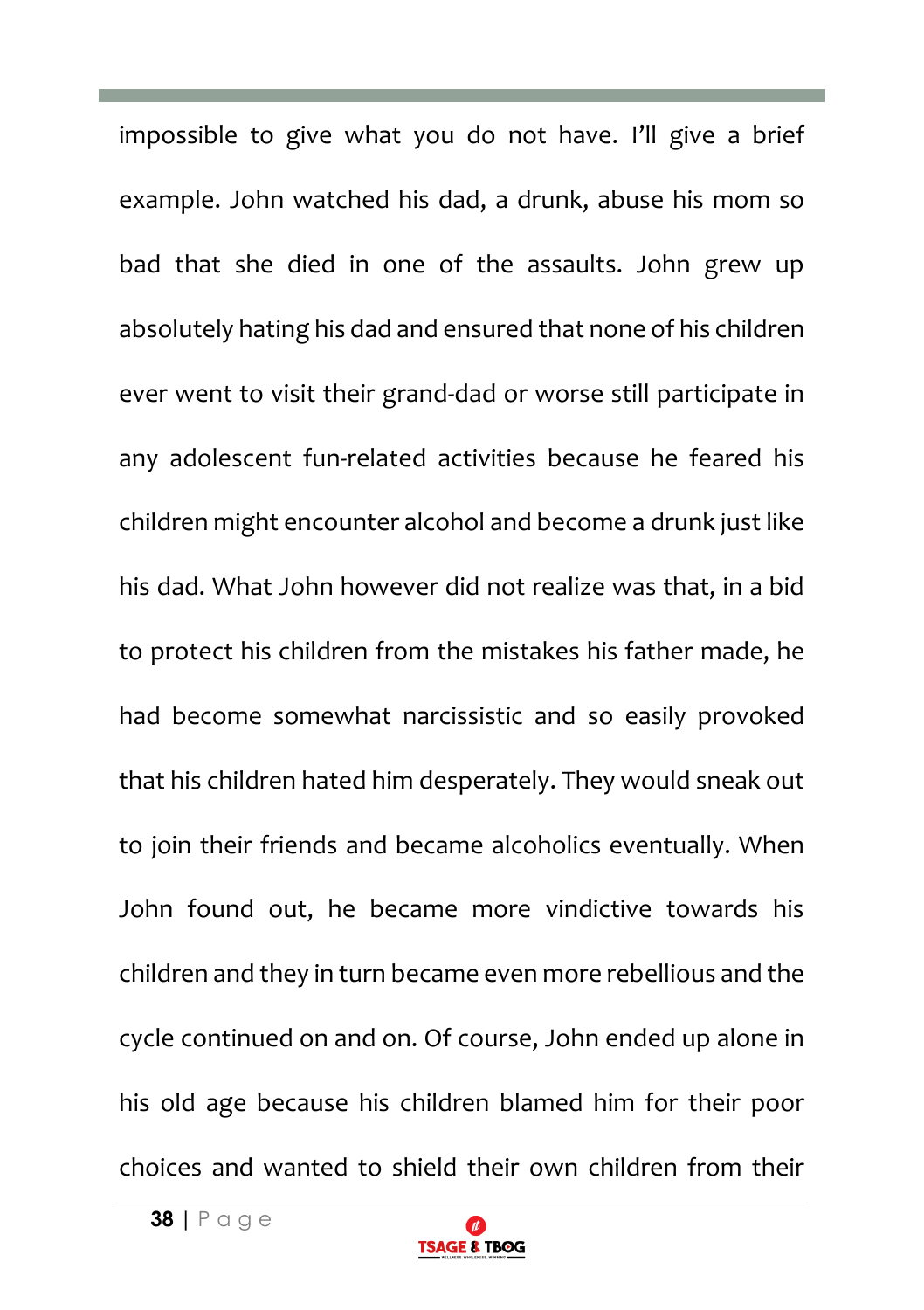dad. One error can alter the scope of our children's life-path, not iust them but an entire generation.

Children do not automatically grow out of trauma once they turn 18. As parents, we unconsciously believe that becoming legal suddenly plunges our adolescents into independence. While this is so legally, it is far from true psychologically and emotionally. This is one of the major reasons, we deployed our signature products – AWE and TRAIN UP. We greatly recommend you utilize resources on th[e](http://www.tsageandtbog.com/) [website.](http://www.tsageandtbog.com/)

Several studies have been conducted by different researchers and it keeps getting increasingly clear that people who have survived childhood trauma or any form of trauma are susceptible to varying degrees of disorder in any of the eight wellness dimensions, if they do not heal properly. Contrary to what we believe, time does not heal wounds. Time only reveals. So, what we end up doing while 'waiting for time

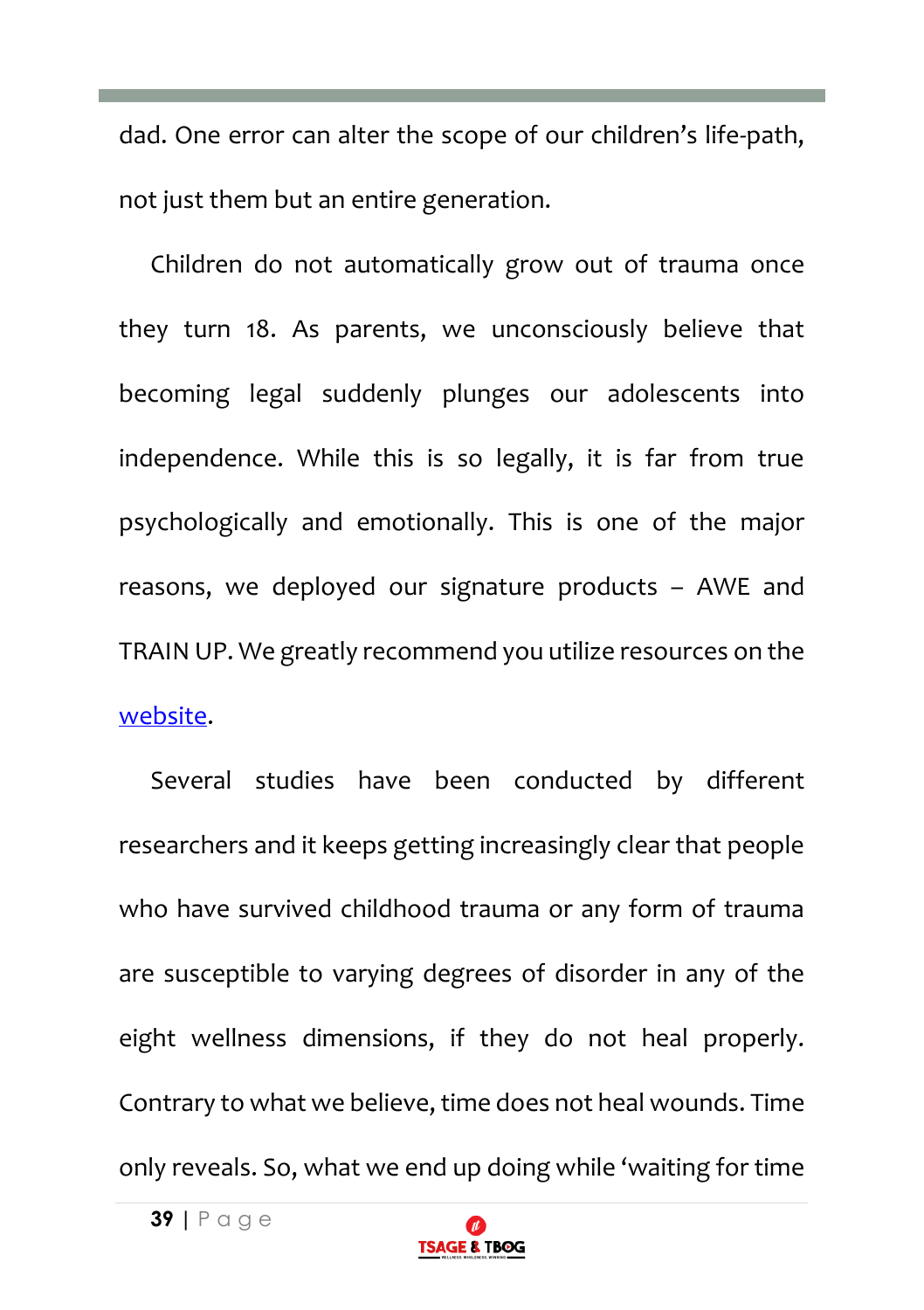to heal wounds' is to master the art of cohabiting side-by-side with the pain. In other words, we simply acclimatize. The scars are there. The hurts are there. And like a dormant volcano, it lays waiting for a trigger to erupt! What is even more peculiar is the fact that many of these childhood traumatic experiences can be, to a large extent, prevented and when it does occur, can be effectively managed.

In our engagement with adolescents, we have encountered an alarming number of teenagers/adolescents with incredibly high ACE scores. *[\[You can check ACE scores here\]](https://www.npr.org/sections/health-shots/2015/03/02/387007941/take-the-ace-quiz-and-learn-what-it-does-and-doesnt-mean).* We consider this very alarming because this affects the adolescent's ability to thrive as measured by the Adolescent Wellness Quotient (AWe-Q) and this is why TSAGE and I will stop at nothing to ensure that we share our knowledge with you as best as we can because we have a dream to bring healing to families, to ensure that no one else goes through the pain we went

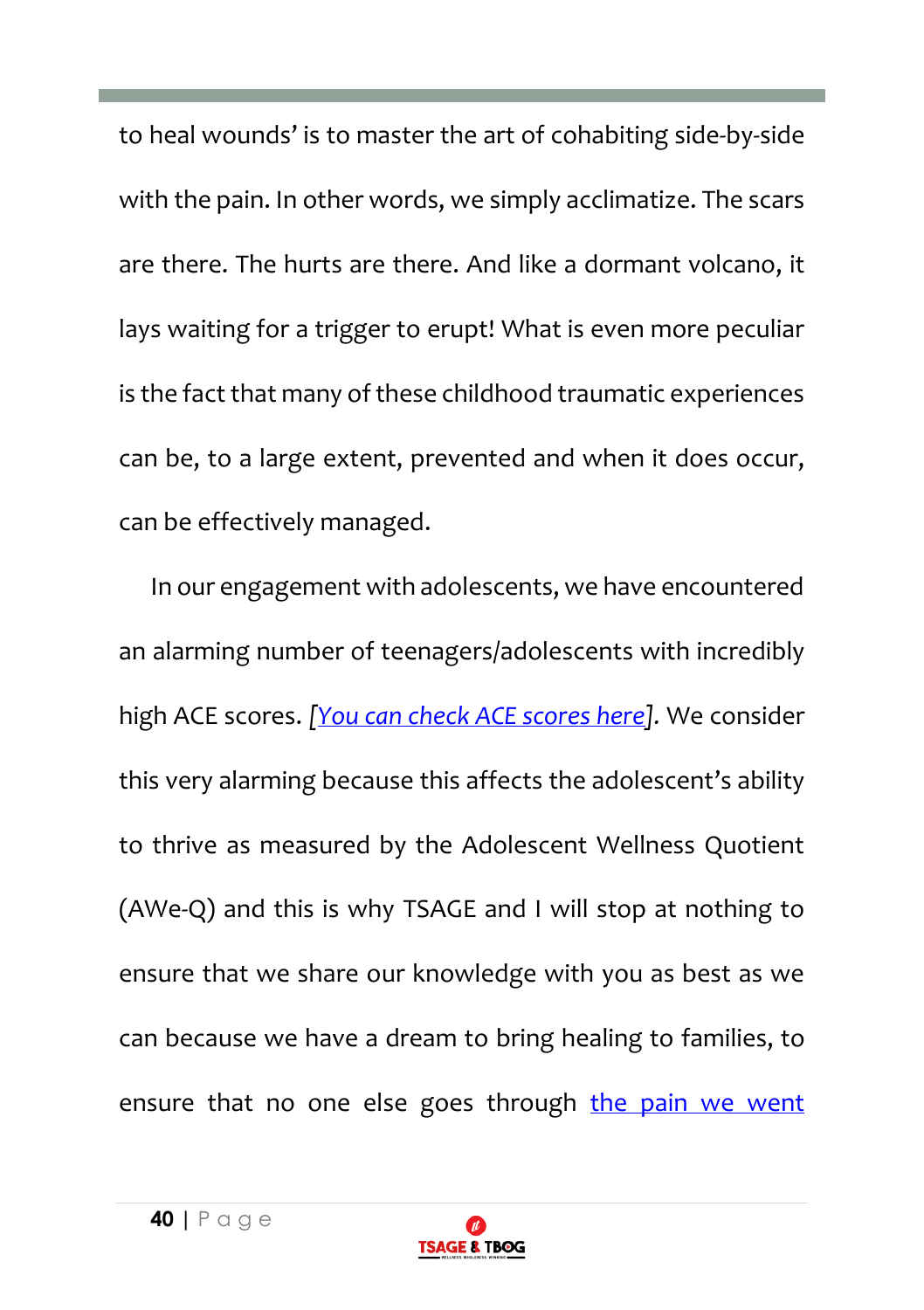[through](http://www.tsageandtbog.com/about-us) as children, and to raise wholesome adults of the future.

All of the eight dimensions of wellness are intertwined and all-round development in all eight of these dimensions is the hallmark of a wholesome adult. If you are a parent reading this book, then we encourage you strongly to take the **AWe-Q** [Test.](https://www.tsageandtbog.com/quiz/the-observatory-awe-q-test/) AWe-Q is an acronym for Adolescent Wellness Quotient. It is the level of an adolescent's holistic health across the dimensions of wellness, often represented by a score in a standardized test. A high AWe-Q score suggests that your adolescent is thriving instead of just surviving and is well on his/her way to becoming a wholesome adult. A low AWe-Q score on the other hand indicates that your adolescent is in urgent need of help, failure to intervene could suggest that they are prone to falling into any of the many vices currently plaguing adolescents globally.

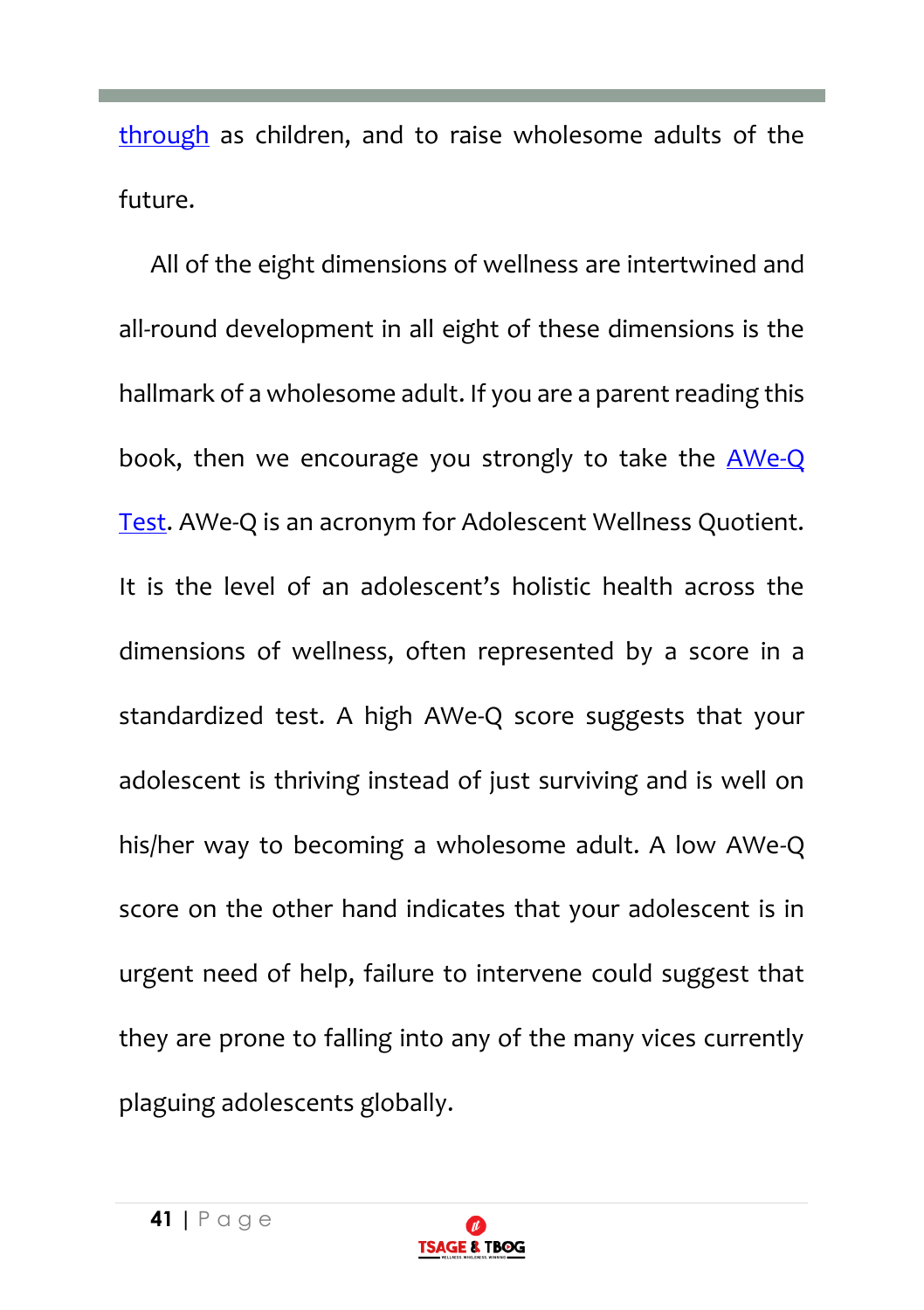For the adolescents however, we focus on just six of these dimensions because they are largely still on the journey to independence. These six dimensions include spiritual, physical, emotional, social, intellectual, and environmental wellness. An unbalance in one area of wellness many times affects all the other dimensions as you'll later see. Let's discuss the interactions between these wellness areas.

#### **1. Occupational, Environmental and Emotional Wellness Interaction:**

There are subtle feelers in our environment that affect our well-being and wellness without outrightly coming off as such. A toxic environment is as dangerous as ingesting toxic substances. I remember some time ago, while I was working at a management consulting firm. I had a boss who was an authoritarian and an abuser. At the time, I had no idea he was all of that. On my first day at work, there was a feel of gloom

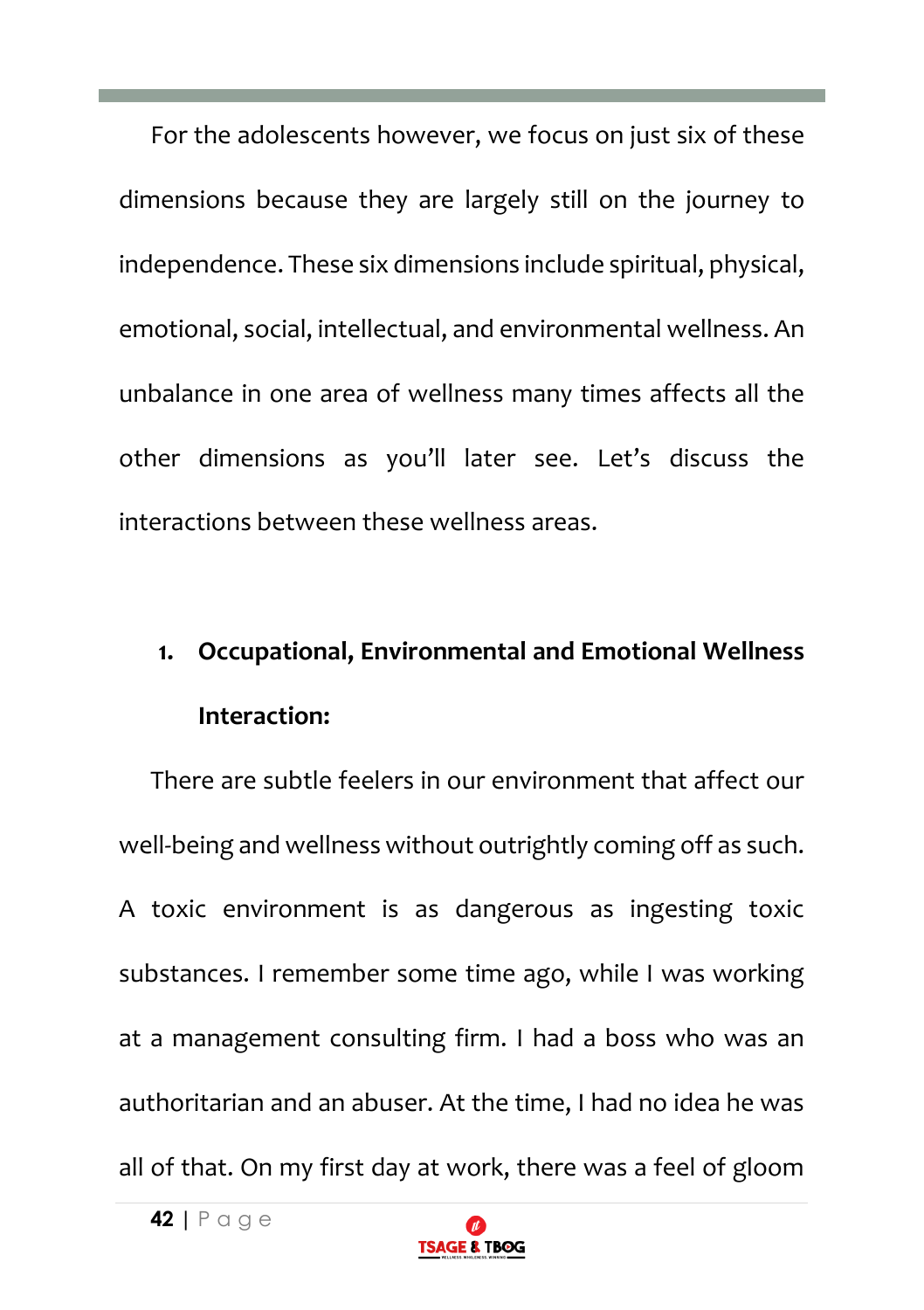in the air even though the members of staff were very friendly to me.

As months passed, I began to discover that my boss was a narcissist. He would become violent with the staff, physically assaulting them [I was assaulted too on some occasions], he would use demeaning words on us all and even sexually assaulted some. He was a terror. The work place was horror. His words were always laced with poison. I weighed about 60kg before I began working there but, at the time of my resignation, I was 51kg. I had lost a massive 9kg just by being in a toxic environment for less than 8 months. I fell ill too often because I was emotionally unbalanced and I was always making mistakes in my tasks because I was unsettled. My occupational/environmental unwellness had resulted in emotional and physical unwellness.

Prior to this time, I was quite friendly. People gravitated towards me and sought friendship with me because I was

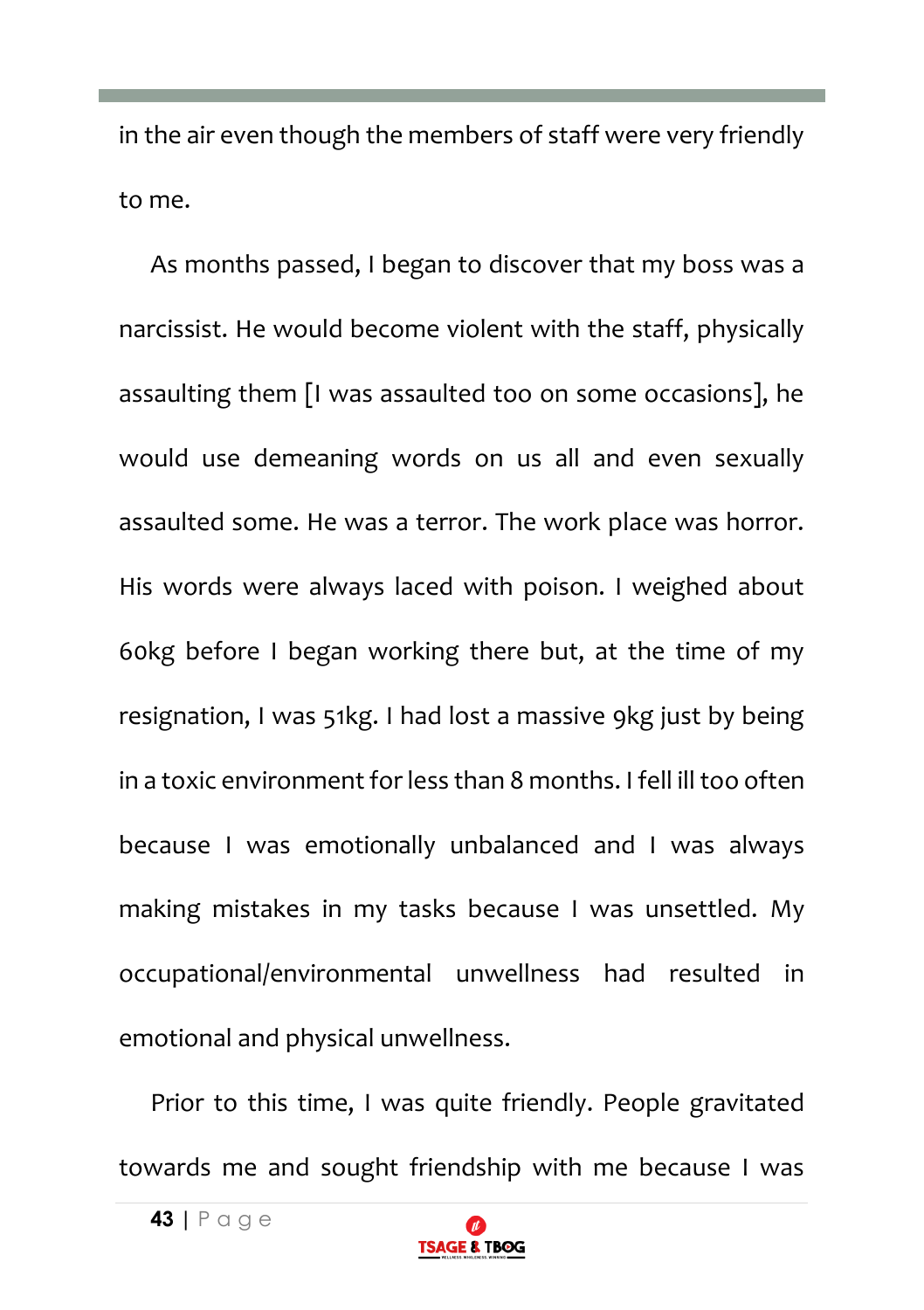caring. However, at the time I resigned, I was a withdrawn individual with no interest in life. I became a loner which meant I had also become socially unwell.

My role as the Operations Manager while at the company was an interesting one, but my boss as a narcissist made life unbearable. I had always been a very curious and creative person but here, there was no room for creativity, for positive criticism, for fun. He regimented our lives even down to our personal lives. Fast forward months later, I got a job and was working closely with a new boss, but I was always scared and suspicious of him – A symptom of emotional unwellness. All of these started by being in one toxic environment.

We need to realize that occupational and environmental unwellness are as big a problem as any of the other areas. As parents, when work-life balance is skewed or there is career dissonance/dissatisfaction is at play, it leads to all kinds of problems ranging from physical unwellness (ill health) to

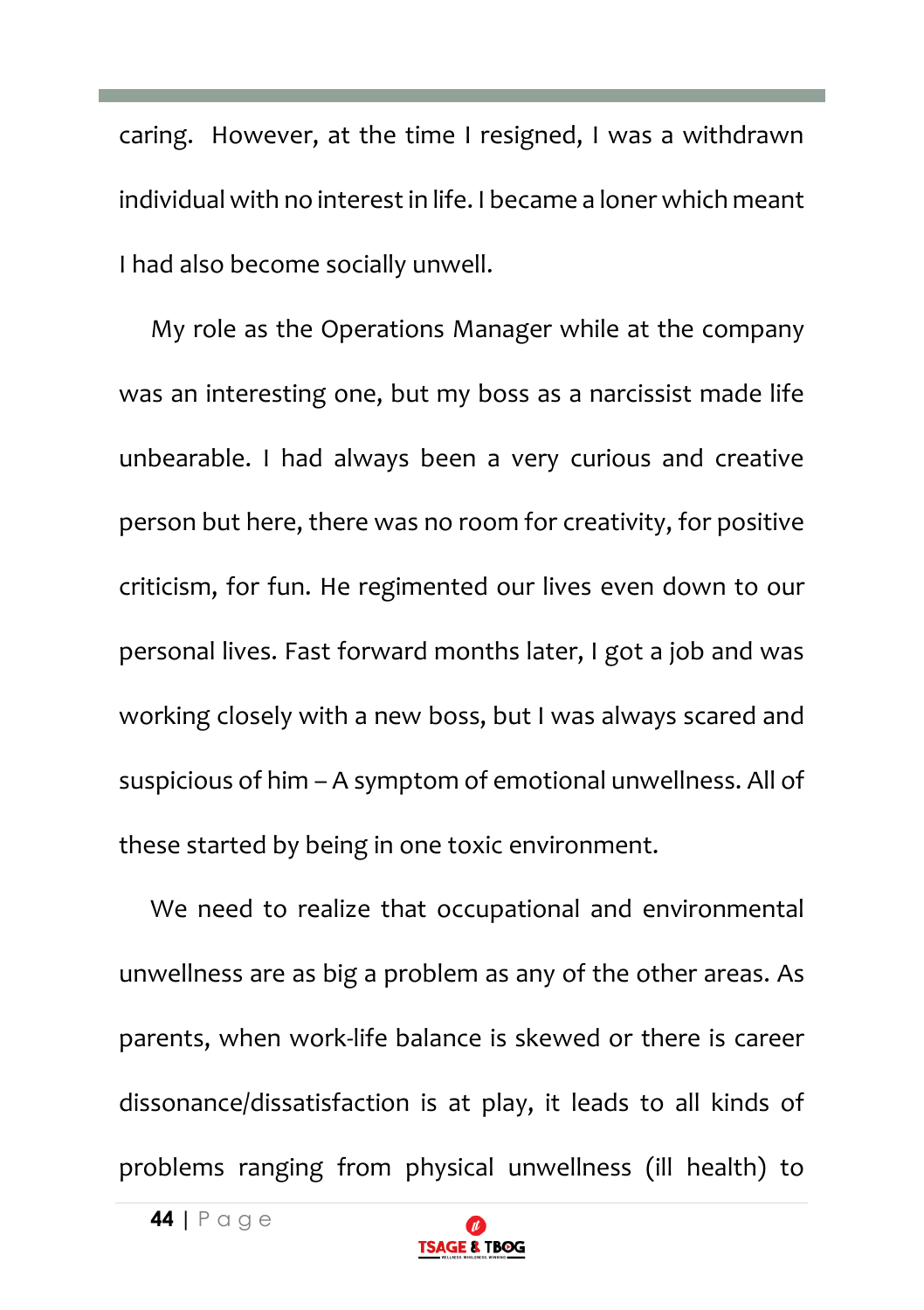transferred aggression especially to our spouses and children (emotional and social unwellness).

#### **2. Environmental, Social and Emotional Wellness Interaction:**

One of the challenges Sasha had, was her environment. She grew up in a community that disregarded females. She had a father who showed her clearly that she did not matter even if it might not have been his intention. This made her emotionally unstable and desperate for love. She found love but she was unable to let herself blossom in it. Her near-rape experience affected her emotionally and she was unable to move past that.

While Sasha might seem to the outside world that she was flourishing especially as her business and career obviously soared, she was damaged on the inside. She was broken. She did not truly have friends as she was too distrustful to bring

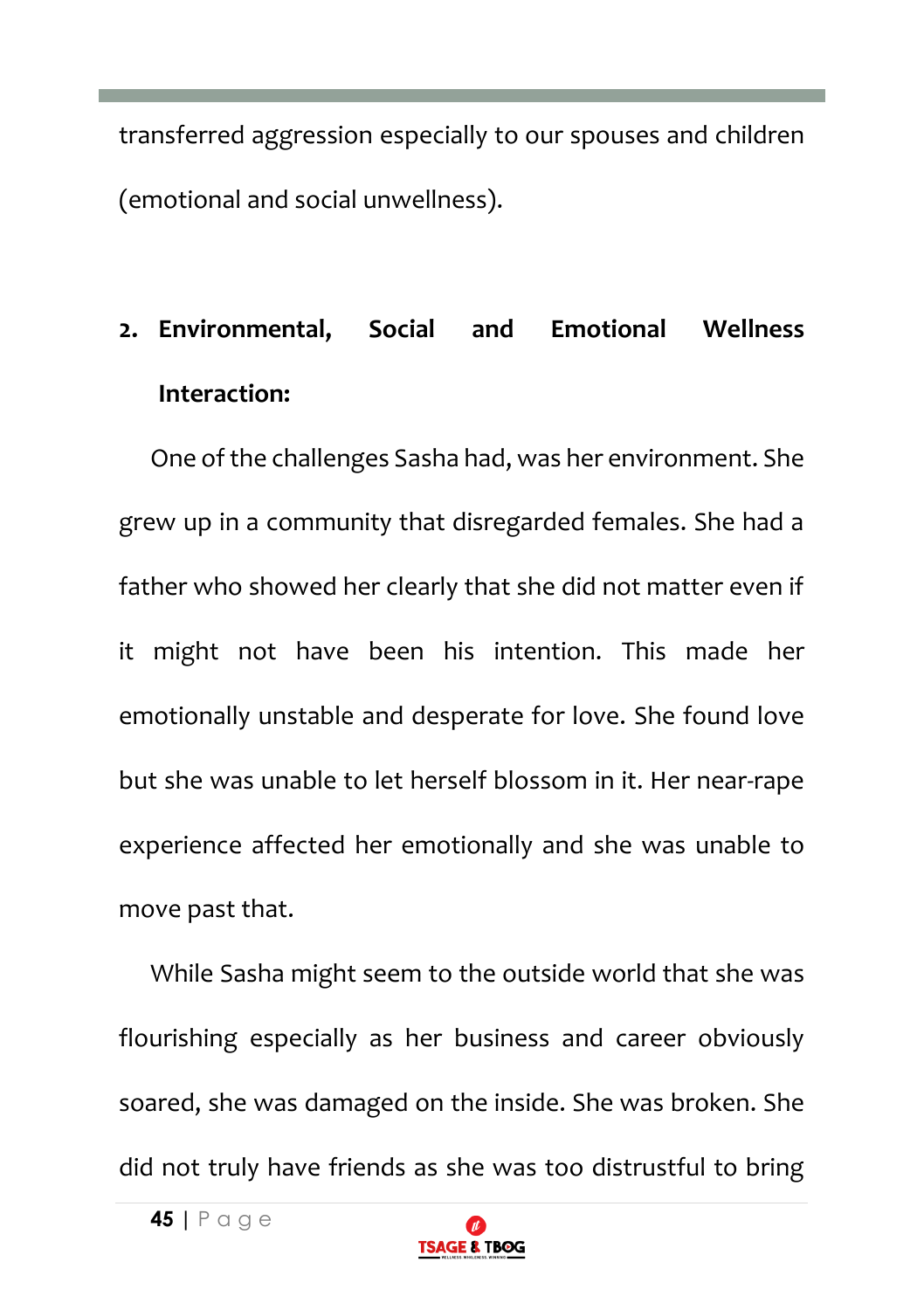anyone into her heart of hearts. She had been withdrawn for so many years. In those ten years of loneliness, she never had a social outing. She went on a date once but broke it off as soon as she realized that they were both in love with each other.

At my previous work place, I experienced bouts of depression. My creativity was dying, and my curiosity was being tamed. It got to me and when I couldn't handle it, I became severely depressed. It took help from TSAGE to bring me out of it.

Emotional unwellness is often the toughest to deal with because it is intangible and requires a lot of patience and sorting out. One formula does not fit all when it comes to tackling emotional burdens but consistent love, the right kind of counselling, guidance and coaching can take a person back to wellness. This was my own case. Sasha is well on her way to

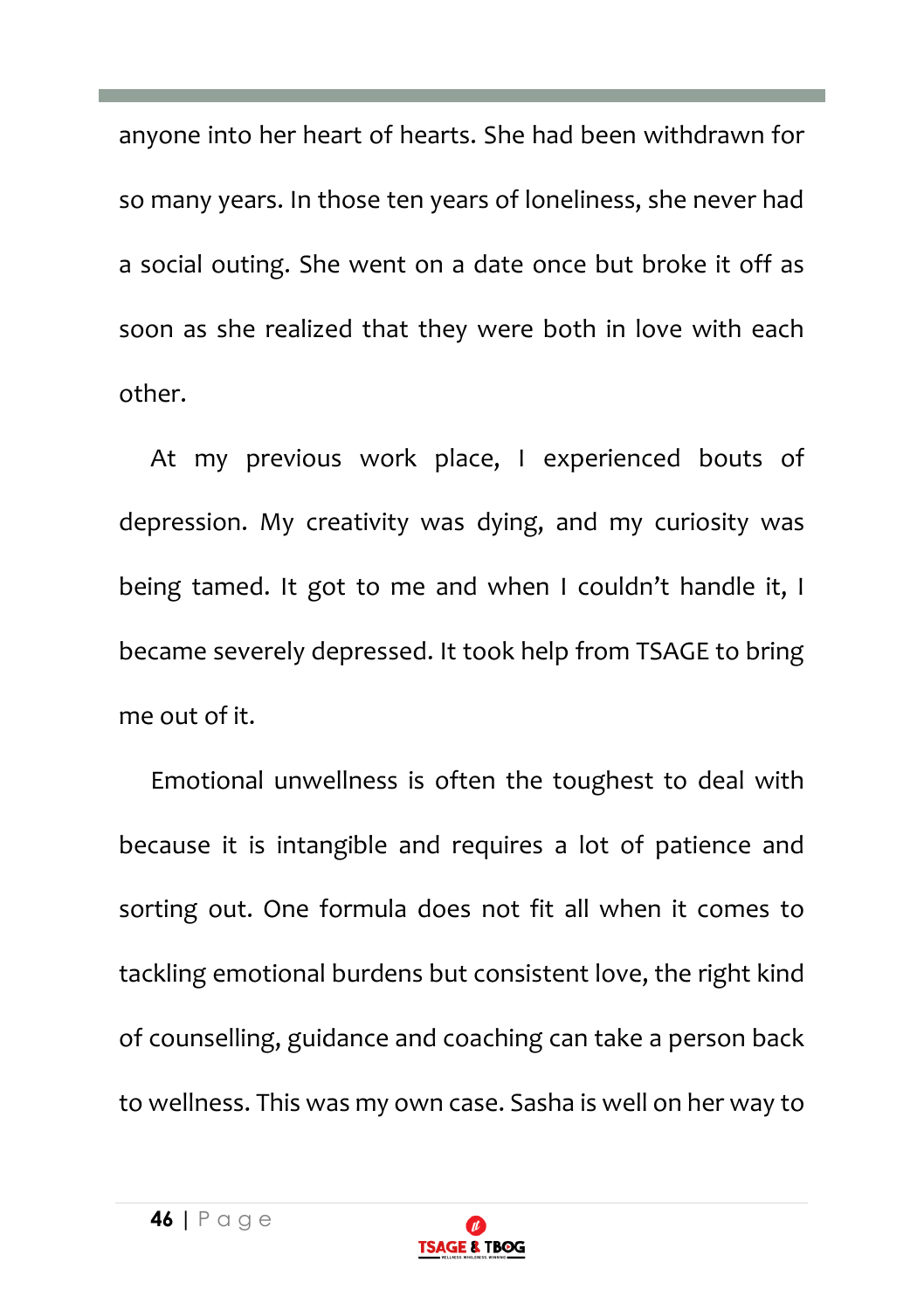recovery and I do hope she gets her happily ever after with Jeff. Don't you?

#### **3. Physical, Social and Emotional Wellness Interaction:**

Again, using Sasha as our case study, she disliked her body image as she wanted to be a boy. While I am not disparaging tom boys, *as I was one myself during my childhood and early teen years,* the reason for the discontent in her body was because she felt that if she became a boy, maybe her father would love her more. Again, we see the import parenting has on children. The effects go well into adulthood.

All the dimensions of wellness typically intersect. All it takes is for a breakdown in one dimension and poof! there is entropy. Like a rotting apple damaging the apple cart, so does damage to one area of wellness affect the others in time.

I had always been slim since I can remember. Maybe even slimmer than normal. During adolescence, I was taller than my age. But in spite of my being slim and tall, I had serious body



**<sup>47</sup> |** P a g e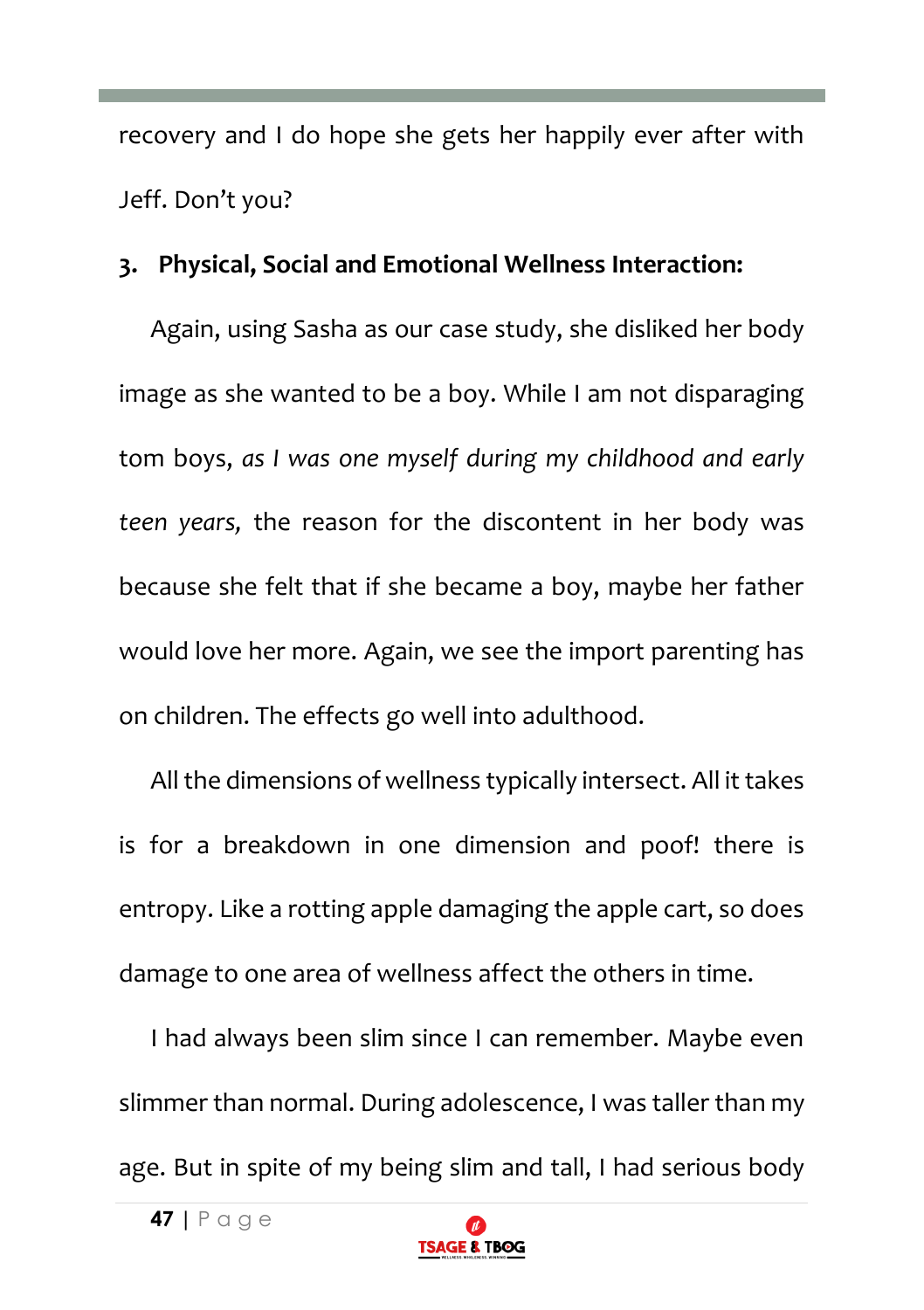image issues. My breasts were a size A, I had hip dips and I had a bulging belly. I felt people cringed at the sight of me. For someone with small breasts, I felt my tommy should be as flat as possible but nature had other plans. It got worse when my friends began to have curvy hips and buttocks while I stayed stagnant. I really struggled to love my body but having to ignore pretty dresses simply because I knew it would not fit my body type really hurt me, made me extremely selfconscious and unable to properly socialize.

What was the resulting effect of my physical unwellness? I became emotionally unwell. I developed inferiority complex. I looked down on myself and ultimately stopped socializing because I felt I was not good enough. When I snapped out of it and began exercises, I began to feel better about myself and a reversal occurred.

Adolescents are very susceptible to developing body image issues and these are things we as parents should look out for

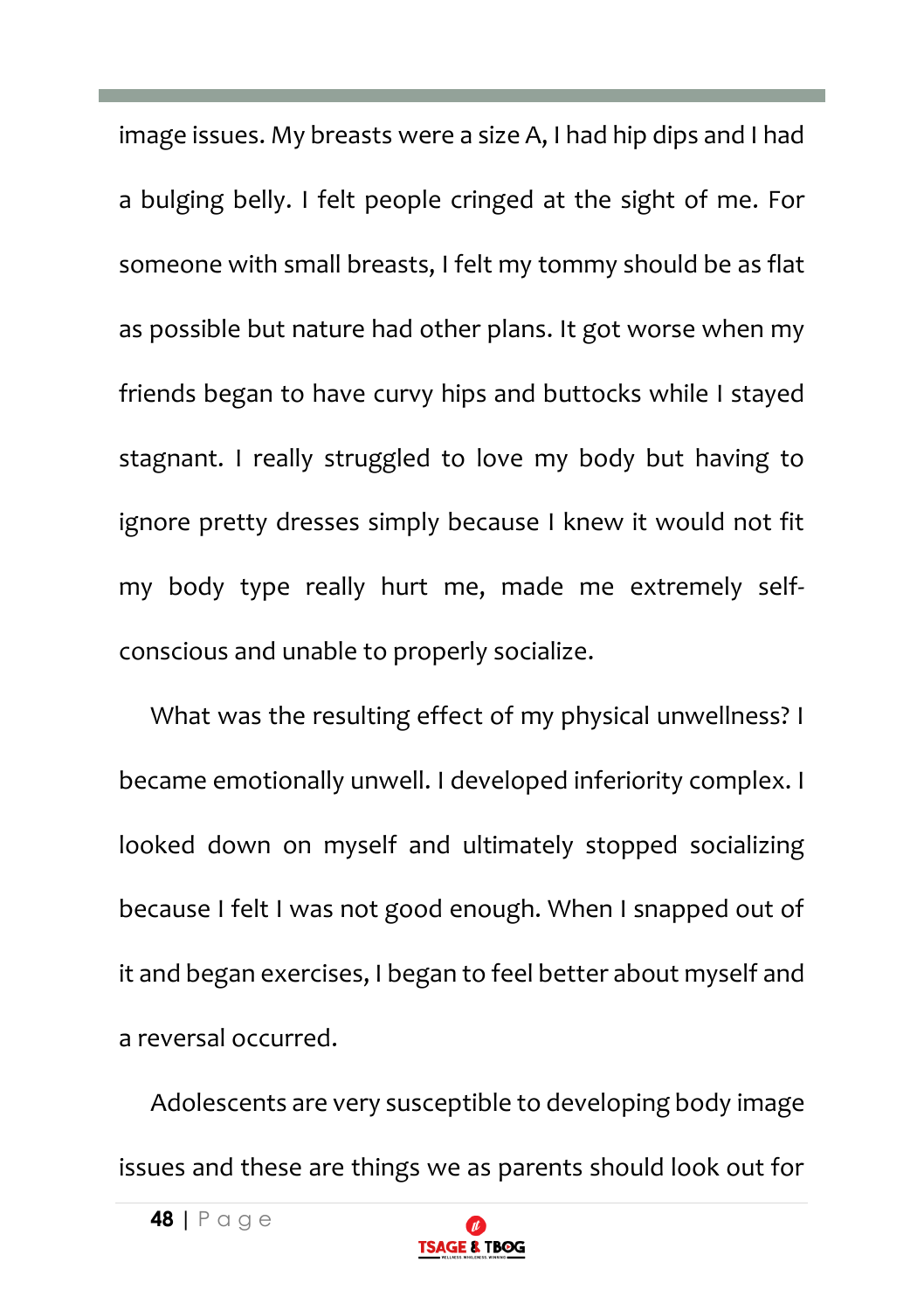because the resultant effects of that issue are a roller coaster of decisions made in error. I am pretty certain that certain decisions come to mind regarding such decisions you made as an adolescent.

#### **4. Financial, Physical and Emotional Wellness Interaction:**

Financial worry is one of the prevalent concerns in our dispensation. The COVID-19 era even made it more pronounced. Financial worry and stress act like a cancer that slowly eats one. It seems like we work so hard with so little to show for it. The funds are low, but the debts keep rising.

I remember a joke a friend of mine once shared. She said, *"sometimes, the sickness will not be cured by taking medications. It will get cured by getting a credit alert from your bank"* Although she was joking, it had a ring of truth to it. Some medical conditions are not primarily caused by an anomaly in our physiology but as a result of financial stress and

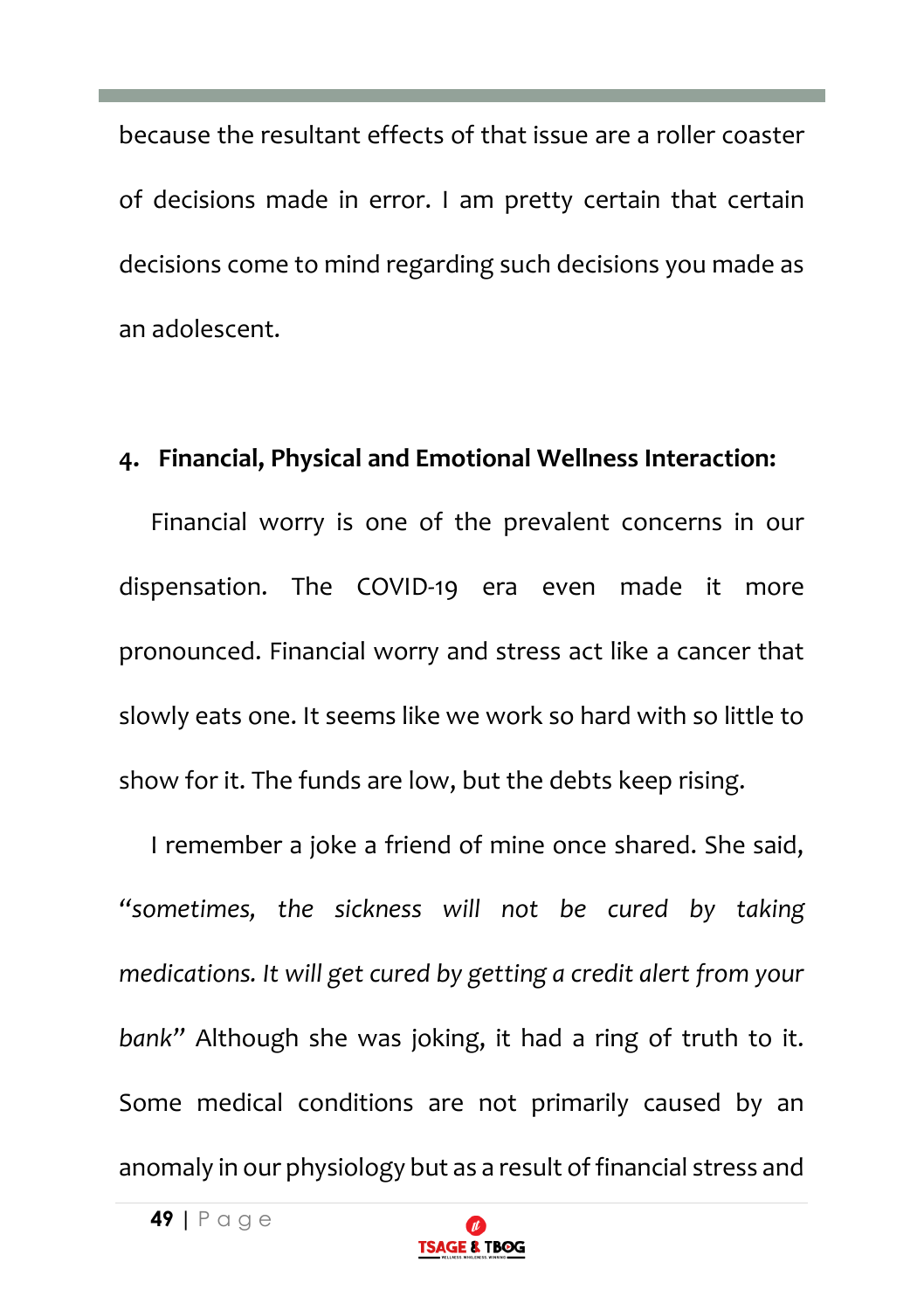worry. Worry triggers stress hormones that weakens the immune system allowing for any kind of illness to find expression in the body.

So, here's the intersection. There's a need but no funds to meet that need. One gets really sad almost to the point of depression. One gets physically and emotionally sick from all of the pressure. Aggression is transferred to the children! A negative cycle is born.

#### **5. Social and Emotional Wellness Interaction:**

I remember vividly a period of my life when I was depressed. I refused to go out or meet with anyone. I was just wallowing in self-pity and shame. I could relate to Sasha here. The more you stay at home, cutting off everyone, the more into depression you get. Some of us are introverts. We thrive in solitude; I know I do. But there is a delicate balance. There are occasions when we crave companionship.

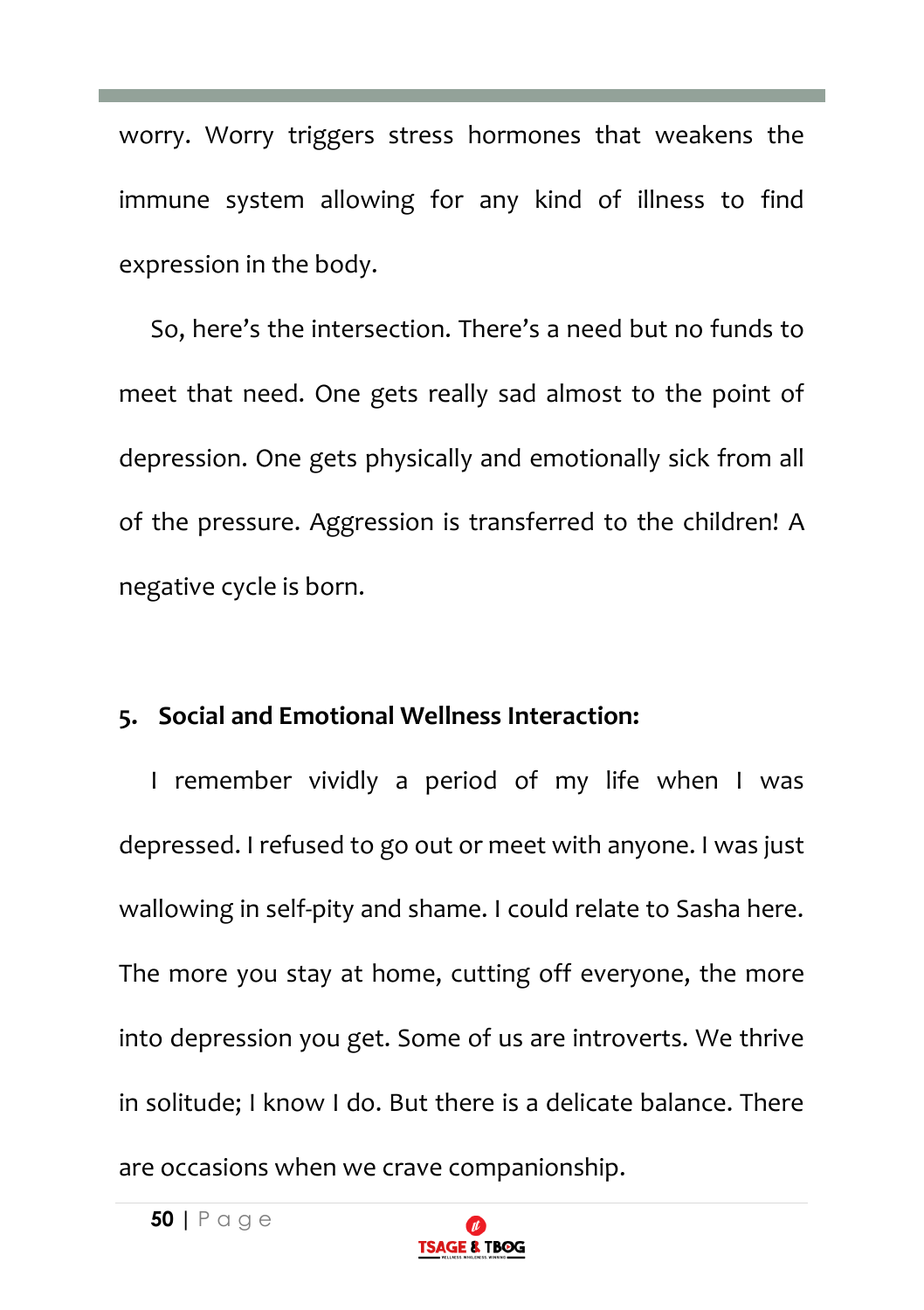As humans, we need a sense of connection, of belonging, a well- developed support system that, if not present, can cause social awkwardness and even family/relationship dysfunction. When that happens, such individual is said to be socially unwell. But it typically doesn't stop there. Social unwellness usually is triggered by other elements, the most common being emotional or physical unwellness.

Occupational unwellness also has a role to play, in that a career dissonance or work-life imbalance can also trigger social unwellness. The wellness dimensions have an interesting yet complicated blend of interaction. Just like an electrical connection in series, when one part burns out, it affects every other part.

One of our value offerings is to show you how to compartmentalize [an electrical parallel connection] so that while we are helping you through the damaged areas of wellness, all other areas are still very intact and healthy.

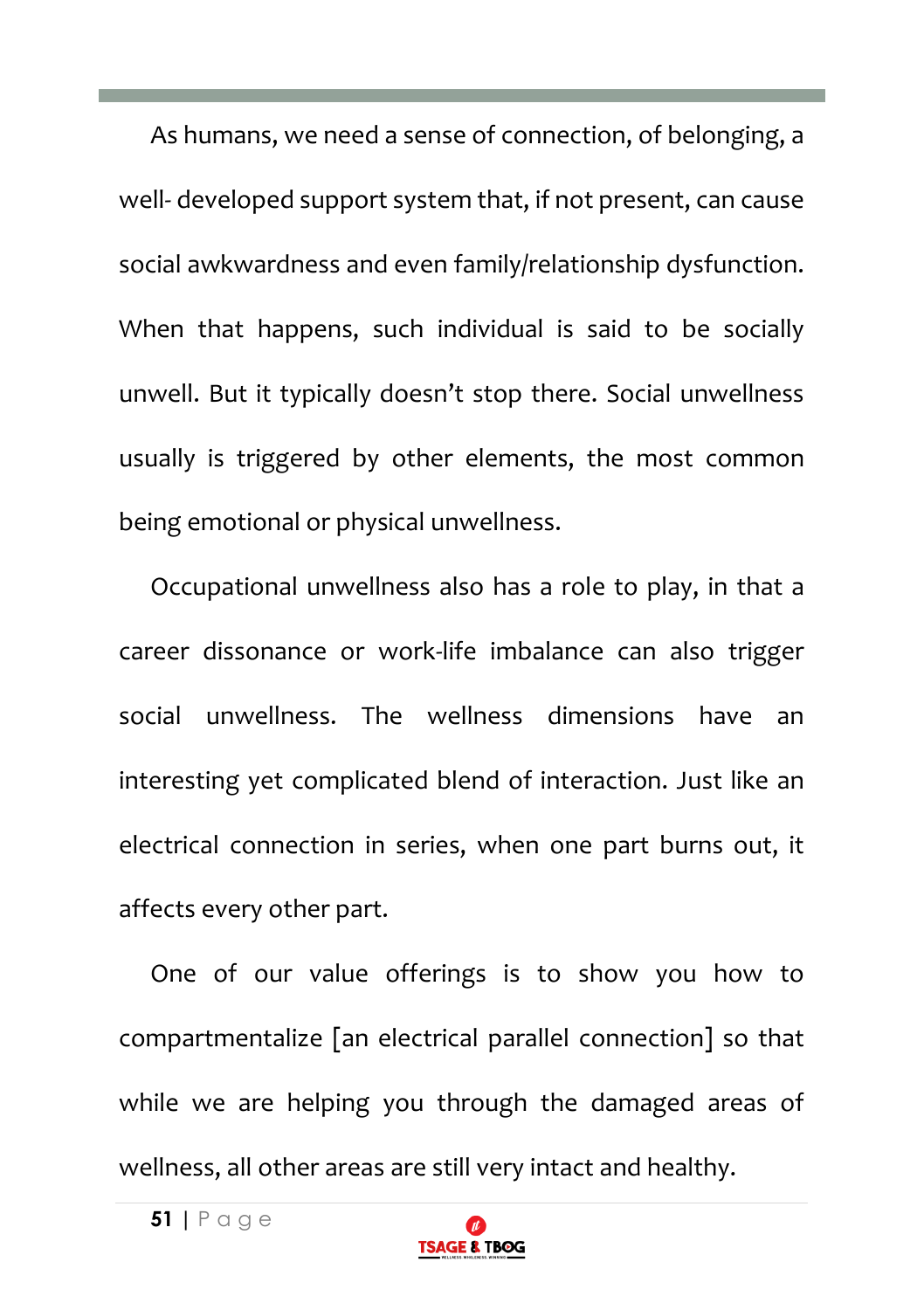#### **6. Intellectual, Emotional and Physical Wellness:**

Although, I hardly ever attended any social function because of my struggle with body image, I loved to read. I read books beyond my age and my mind was so full of concepts and ideas that were uncommon among my peers. Some termed me as precocious.

A particular incident in my adolescence stands out. My dad forced me to attend a social function with him. It was an elite birthday party and every one of my peers had at the time visited a Western country, some even schooled there and came back to Nigeria only during the holidays. So, imagine my utmost fury when I was forced to go. I already was dealing with a terrible sense of self-worth because of how I felt I looked so I did not want to further compound my issues with an actual comparison with others I actually felt were better than I. Something interesting however, took place.

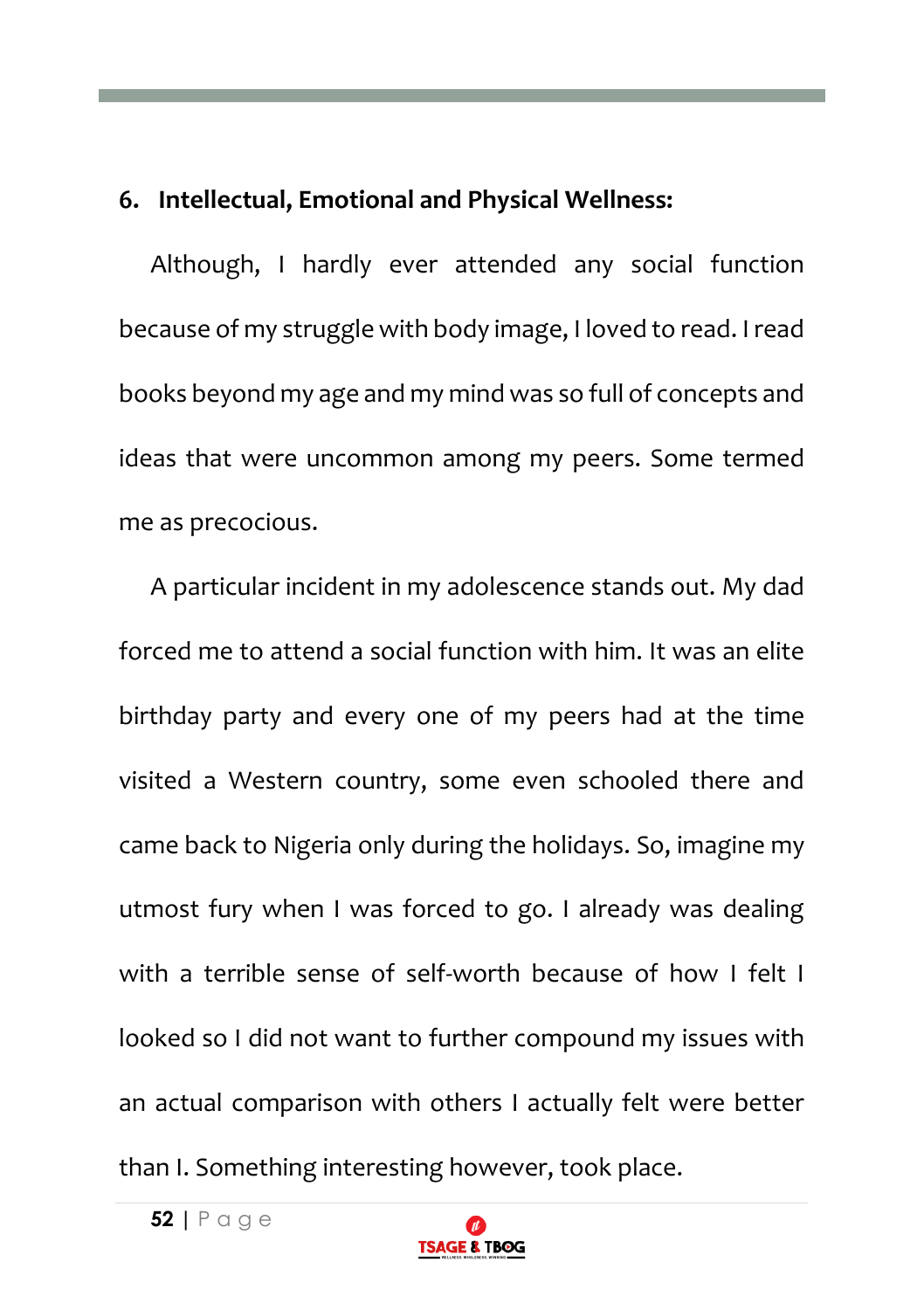Because of my vast knowledge from reading books, when I got to the party, I began to put to test some of those etiquettes I had learnt. I was so natural that most of them ended up galvanizing towards me and I became the star of the event. One of the benefits of engaging [our resources](http://www.tsageandtbog.com/blog) is the intellectual strength you'll interact with to improve your parenting skills.

I remember reading Mitchelle Obama's book, *Becoming* and seeing something striking. She explained that one of the things that helped her become an achiever was her access to good education. This might not sound like a big deal so I am willing to give you a summary of what that was like. She grew up in a community that some people termed, *"ghetto."* Families were moving out of that environment to give their children a shot at the good things of life. Her family stayed on but her mother ensured that she got the best education even in the 'ghetto'. Mitchelle would later say that, were it not for

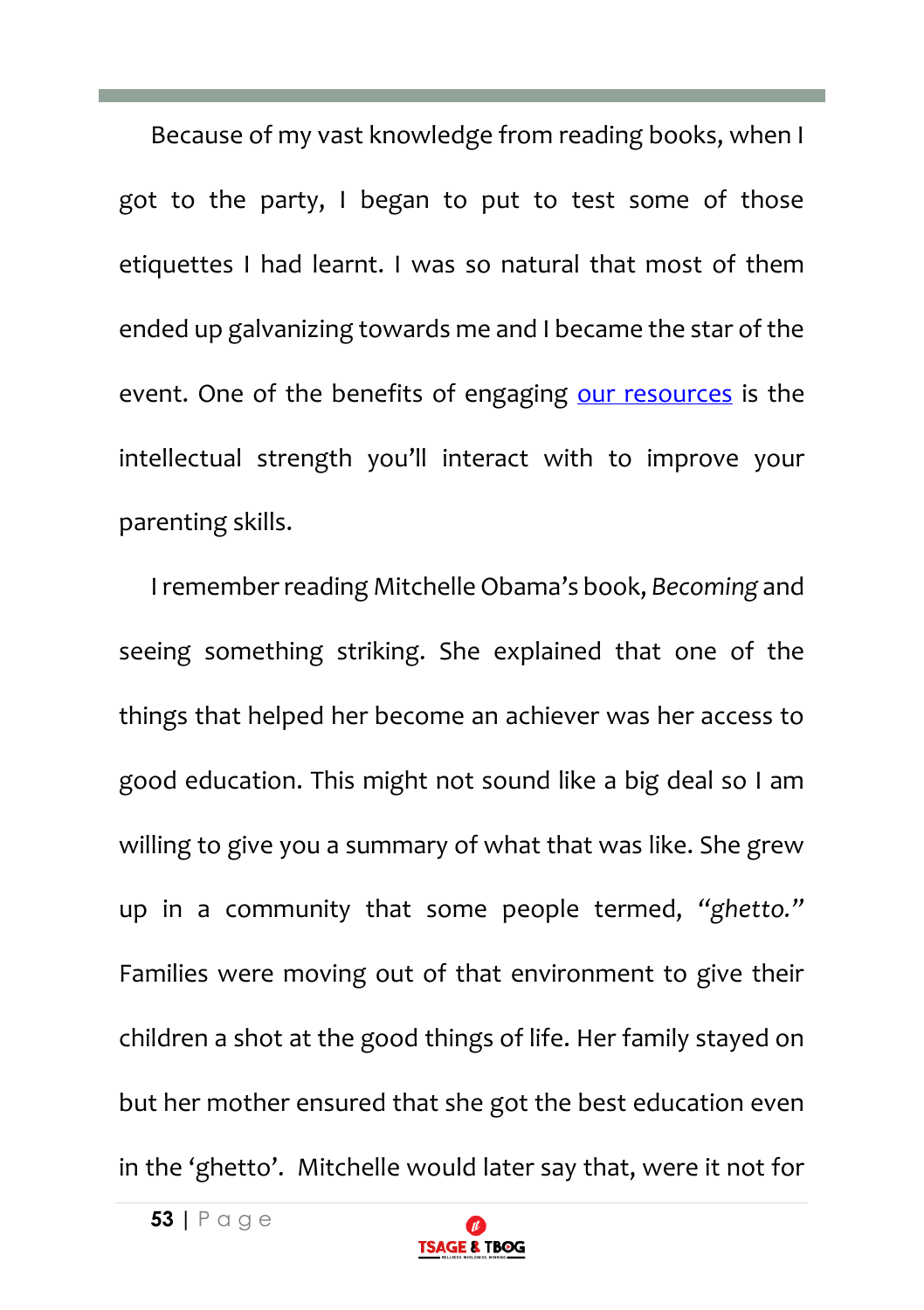her mother, she would have been set back academically by at least a year and would have had no chance at the Ivy League school she later attended for College.

Even if you stay in an environment that shuts out your creativity like Sasha's or my workplace, it is essential that you have a 'Mitchelle's mom' in your life who would be your eyes and ears, monitoring you and ensuring that you become the best you can be. We can be that to you if you let us.

When creativity is not allowed to flow without interruption, there is an intellectual prowess being shut down. It can be downright frustrating. Frustration is one of the major feelings that leads to emotional unwellness.

#### **7. Spiritual wellness and other dimensions of wellness:**

When there is hope beyond the scope of human limitation, man tends to aspire. He tends to keep breaking barriers. Hope is that flame that keeps you going even when all else fails.

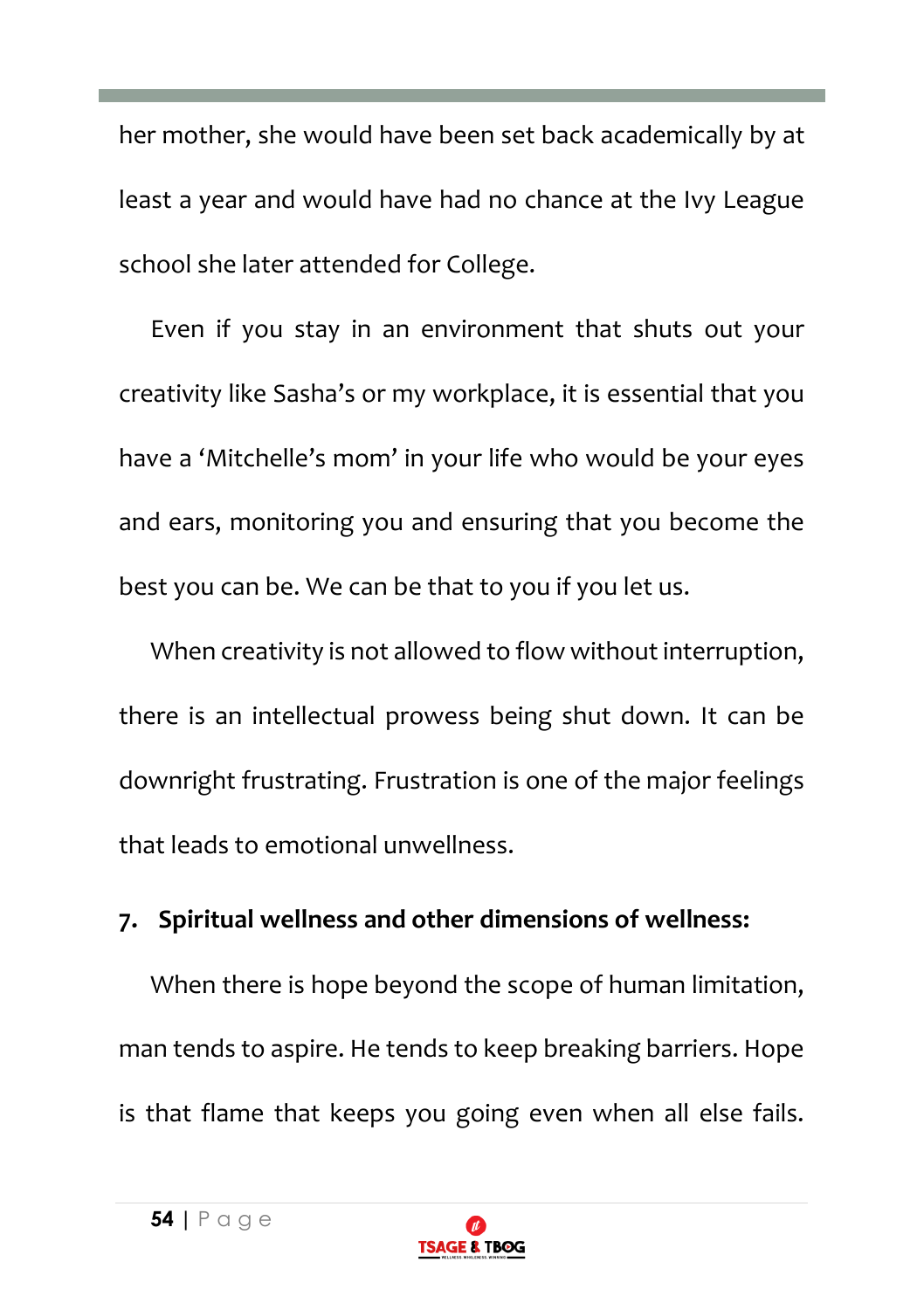Purpose and hope are the two natural elements deeply ingrained in the heart of one who is spiritually well. Purpose is like fire that burns even in the face of opposition. You cannot stop a person who has found purpose, whose daily breath is a reminder that there is a cause to fight for and a territory to take up. I remember clearly the words of a Sage saying, "hope does not disappoint" because truly when there is life, there is hope.

At the beginning of this book, I mentioned that the tripartite nature of man – Spirit, Soul and Body, are actively engaged in all the dimensions of wellness.

Interestingly, all the wellness areas affect two major entities, the emotional (which is the soul seat) and the physical (which is the body). It usually takes strength from our very essence (the Spirit) to fuel the will and desire to snap out of emotional unwellness. Have you seen people in coma who have no resolve to live, how they keep emaciating? But once

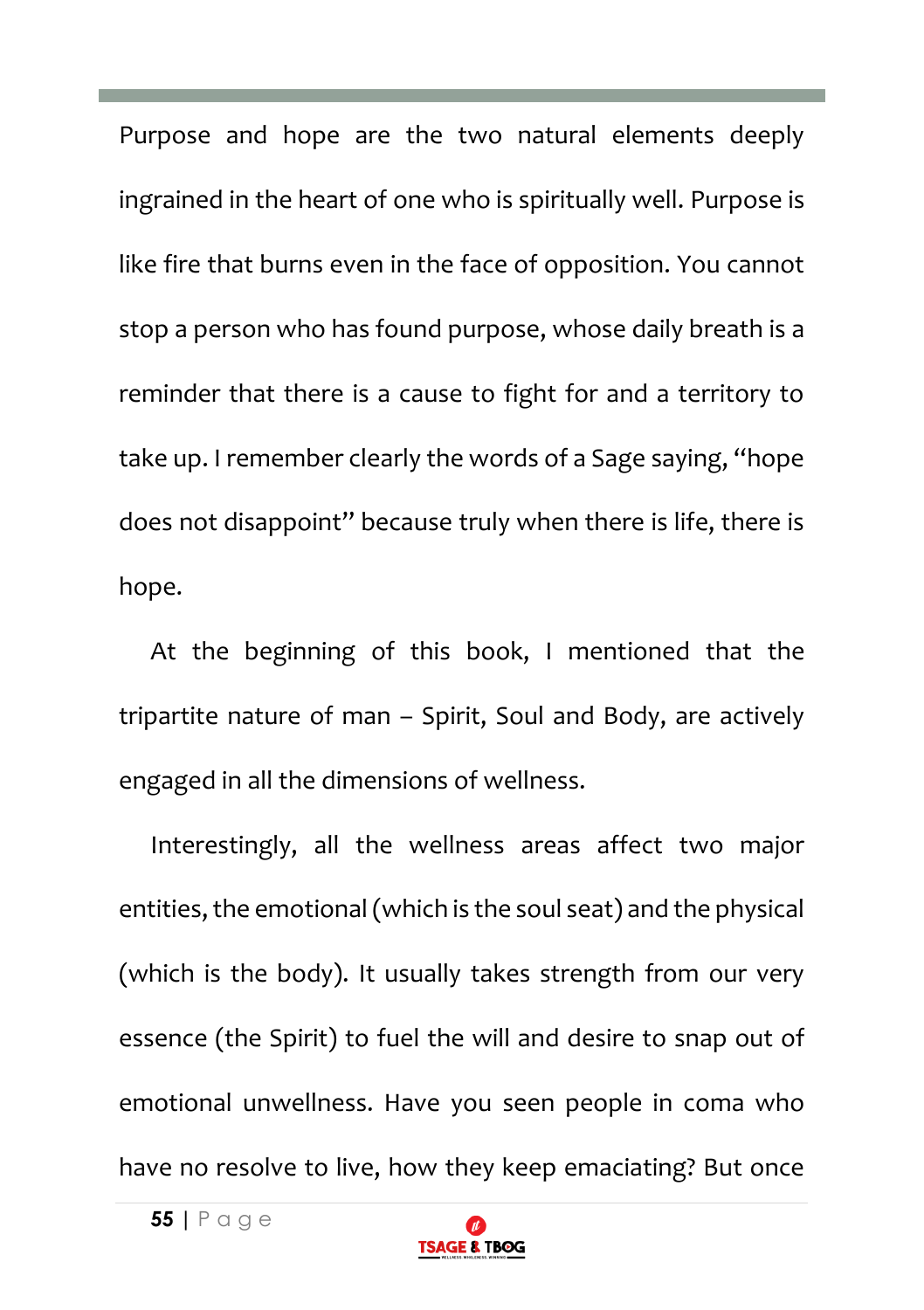hope is fired up in their spirit and they find meaning in life again, the way they recuperate fast is amazing. When the soul is broken, it takes the spirit to cause a resuscitation. What happens when the spirit is broken?

If we were to create an equation that defines how the tripartite nature of man works it would be something like this:



Once hope is kindled in the spirit man, it triggers the will of man [resident in his soul] to strive towards healing and wholeness, then the body recovers. But once the spirit is in despair, there is despondency in the soul and ultimately an unwellness in the body.

The interactions between the dimensions of wellness are unending and could be more complex that what we described in this e-book. But for the purpose of simplicity, we decided to streamline it to these.

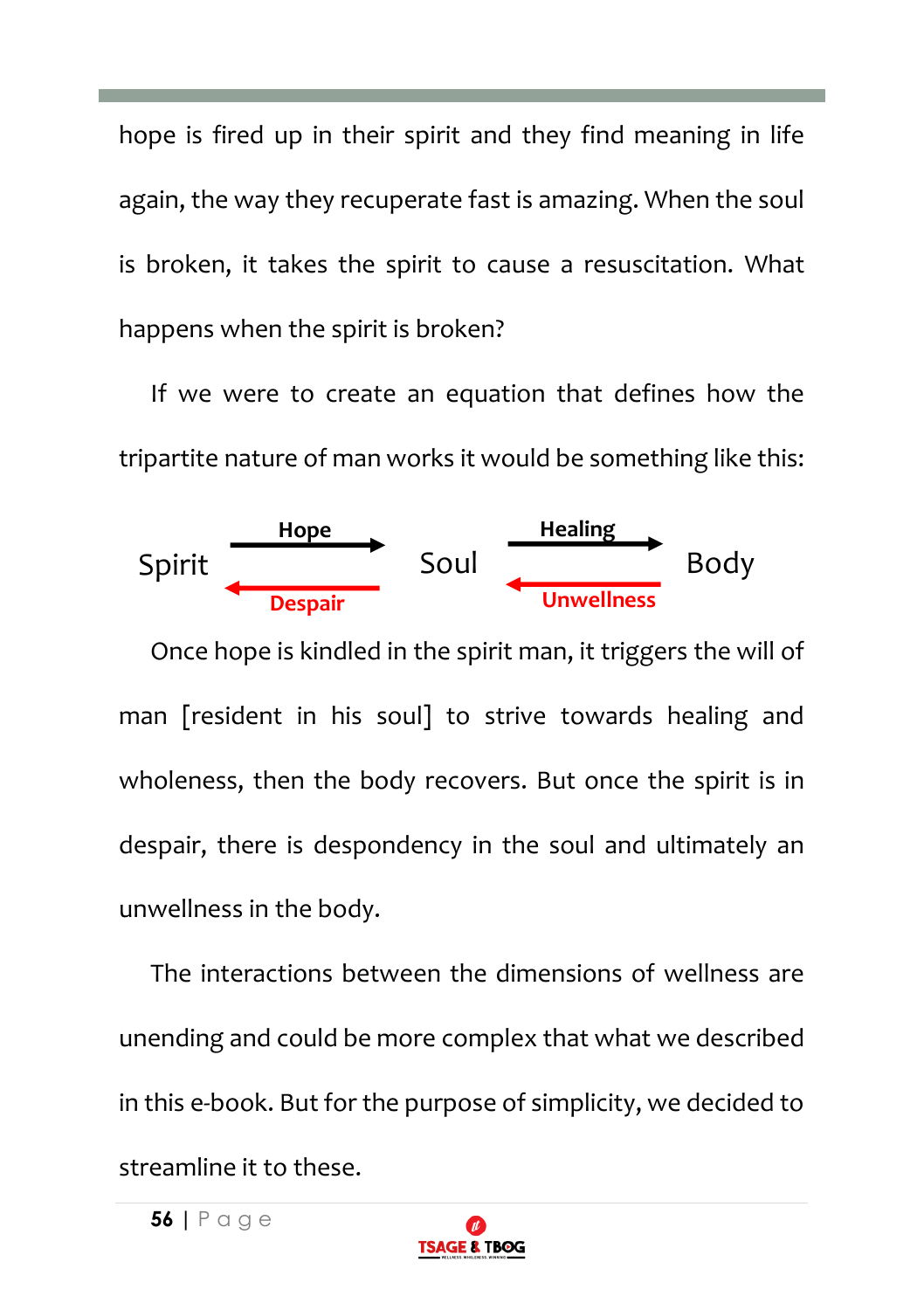**Here is an assignment for you:** Review your wellness journey as best as you can *(you might need your friends and family to help you out*.) Try to locate your areas of wellness interactions (positive and negative) and see what effect they've had on you. What do you think can be done to bring you to wholeness? You can reach out to us if you need help with this.

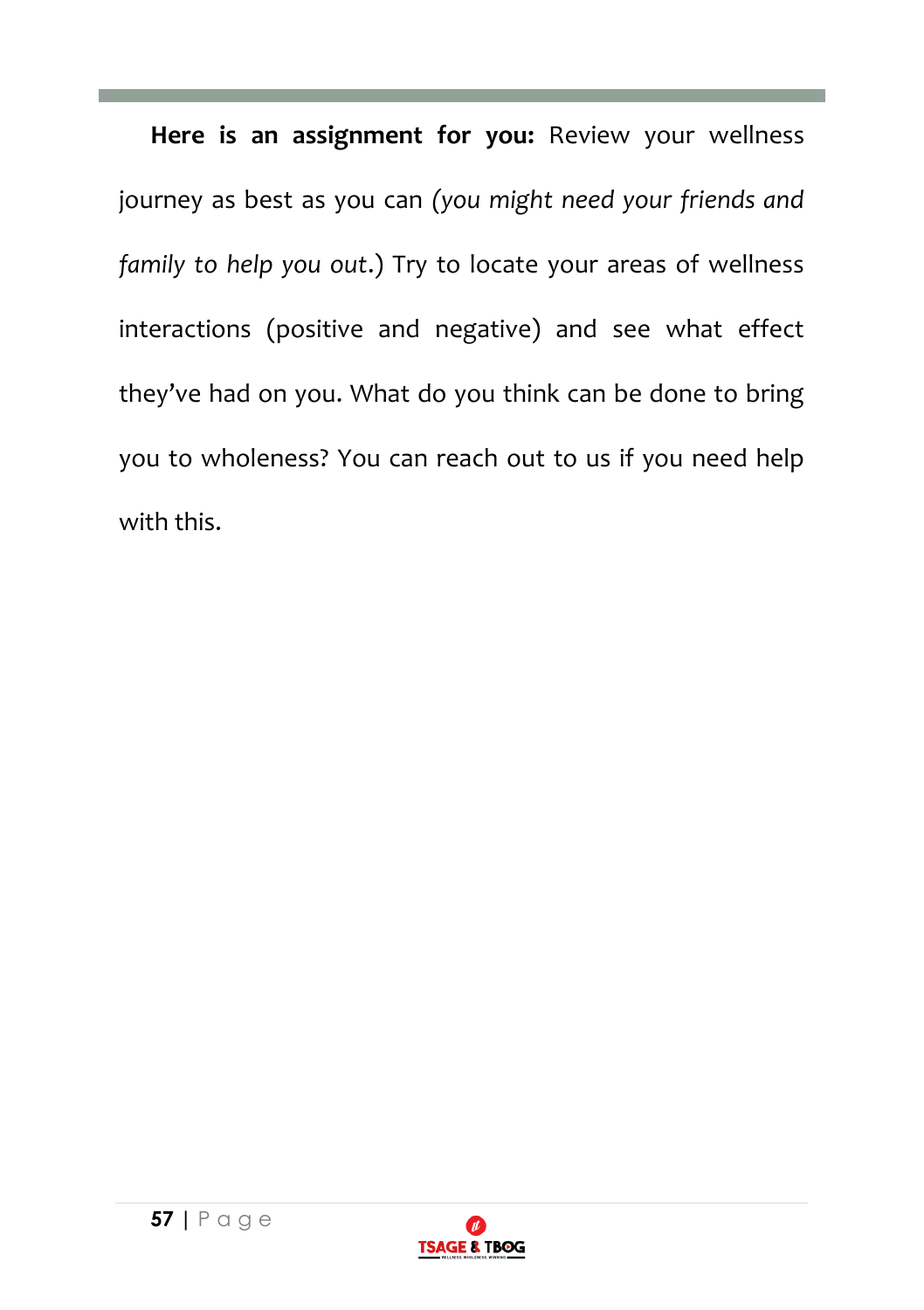#### **Part Three**

## PRACTICAL STEPS TO THE WWW **EXPERIENCE**

#### **How to Attain Wellness in All Dimensions**

- a) Separate yourself from toxic environments. Whatever does not aid your wellness is slowly damaging you. Cut off from it. If you need to change your location, please do so.
- b) Nature abhors vacuum. Once you have to go through a separation, either from work, places or people, that vacuum would be felt, and the temptation to return to the source of your unwellness becomes inevitable. Ensure you find substitutes for whatever you drop off, pick up healthy substitutes.
- c) Surround yourself with people who can help you and cheer you on. Nothing works faster than having a

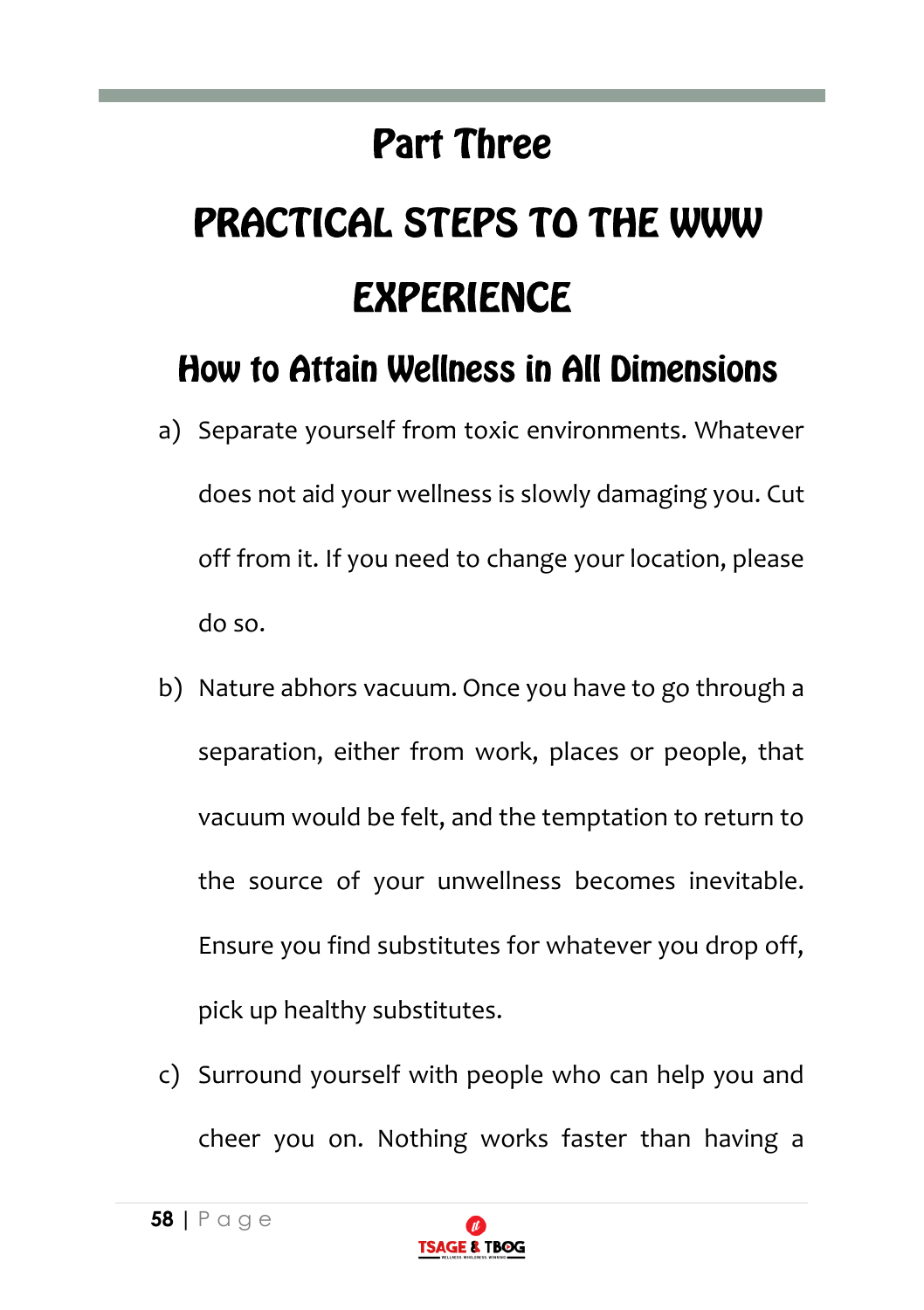support system to cover your back when you are down and to cheer you on when you are advancing.

- d) Like Sasha, seek help. There is no one-size-fits-all approach. Counselling sessions help you find out the "why" it happened, the "why" it's reoccurring, and shows the "how" to wriggle out of whatever unwellness is ongoing in your life.
- e) Eat healthy. Use the gym. Exercises help brighten the mood. Not to talk of the fitness it brings.
- f) It is essential you find work-life balance. "Is there really such a thing as work-life balance?" I've heard people ask. I have also been asked. We have a package (Workplace Emotions) for you that answers this question. If you'll like us to facilitate a training session with members of staff, kindly reach out to us. We offer you wellness in every area.

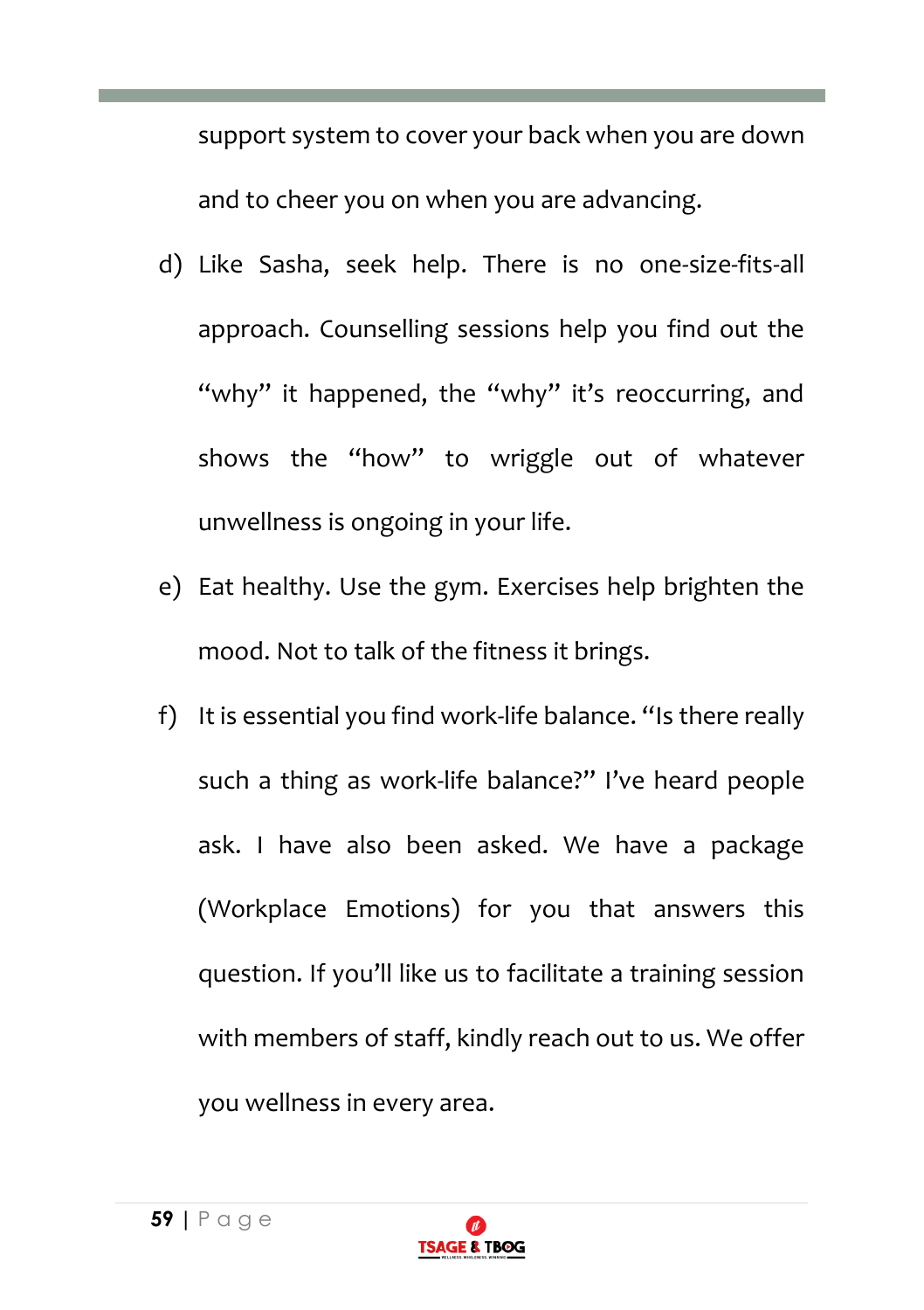g) [Enroll for our parenting courses](http://eepurl.com/g9WL21) [TRAIN UP] while you

sign up your adolescents to join the waiting list for our adolescent coaching school coming soon.

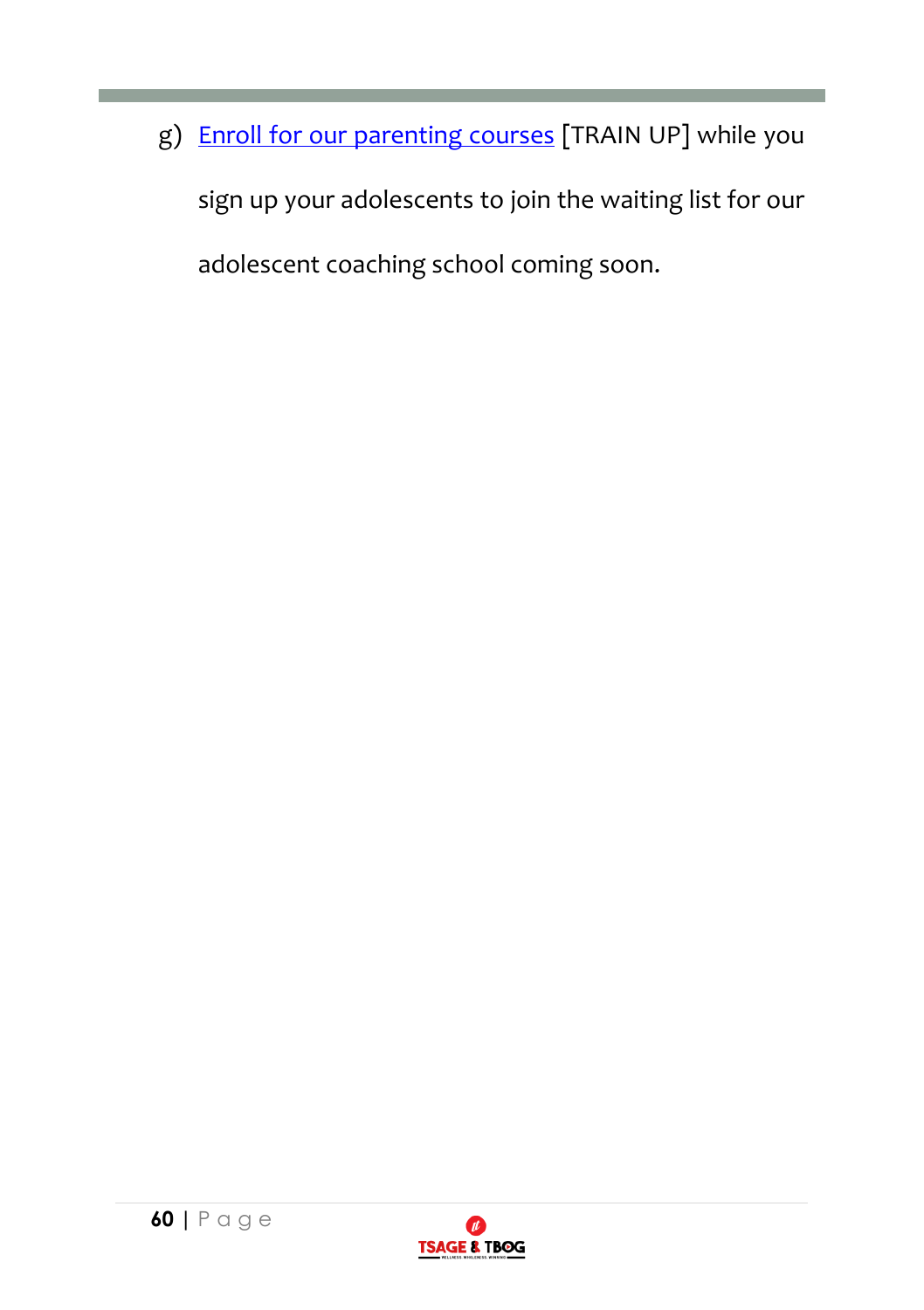## ON A FINAL NOTE

Thank you for involving us in your personal journey. We hope to hear from you as to how this book has helped you. If you have questions, suggestions, complaints, you can send an email to **tbog@tsageandtbog.com**

Finally, by visiting our website, **[www.tsageandtbog.com,](http://www.tsageandtbog.com/)** you are sure to find life transforming content that are, at once, entertaining, educative, informative and inspiring. You can also have access to periodic newsletters that help your Wellness, Wholeness and Winning journey. So, don't forget to subscribe!

> **Love, [TBOG](http://www.instagram.com/iamtbog)**

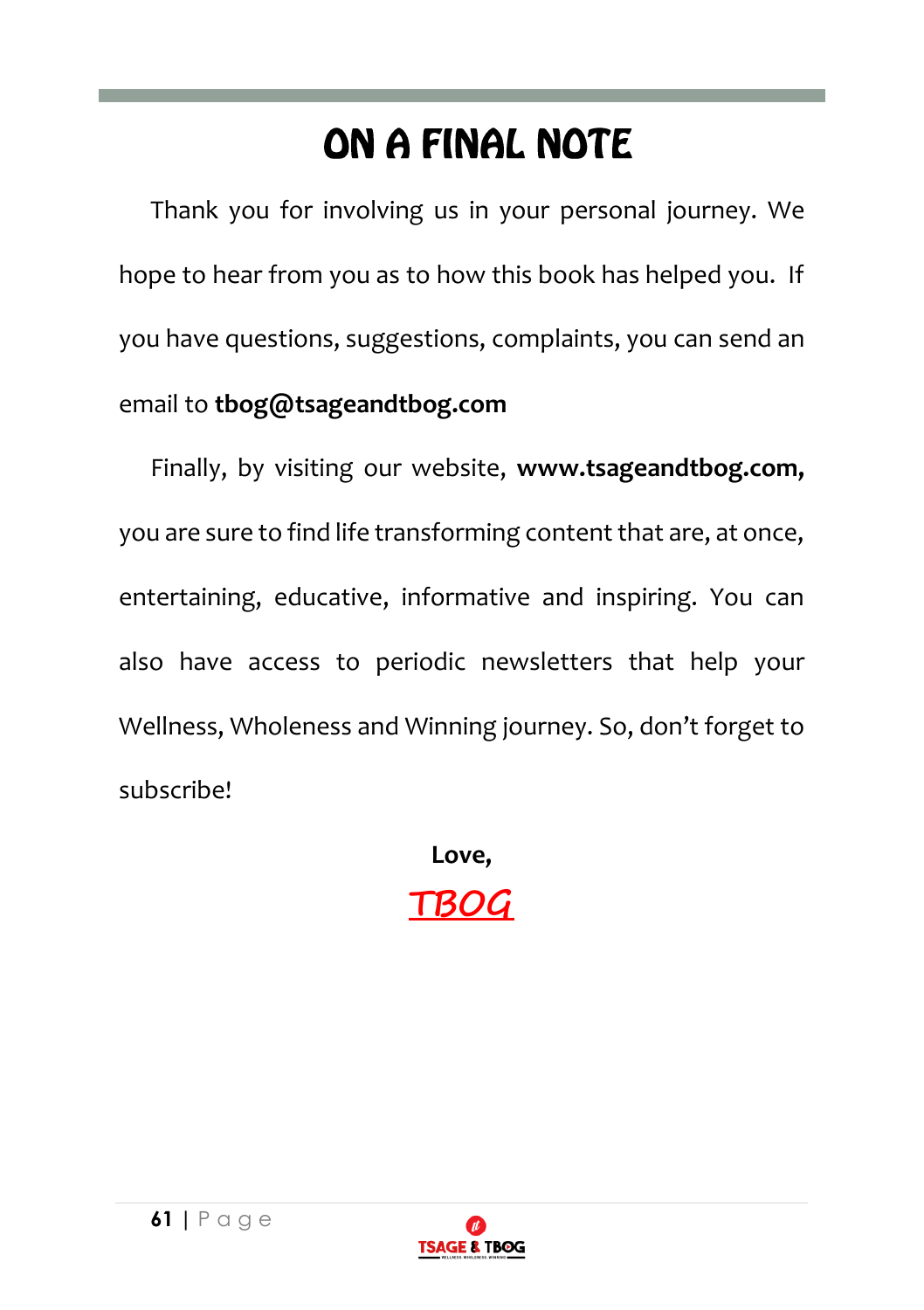#### **GLOSSARY**

<sup>i</sup> Makoko is a slum in Lagos, Nigeria. Here is a link to [images showing Makoko](https://www.google.com/search?q=makoko&sxsrf=ALeKk01ozAY_pCBwiObPsxXfMcBKzqntzQ:1602841982828&source=lnms&tbm=isch&sa=X&ved=2ahUKEwjXvJHY67jsAhUMDWMBHQdEBi8Q_AUoAXoECCMQAw&biw=1366&bih=625)

iiii Class Monitor. Some call them Class Governor or Class Captain. They are the ones who represent the interest of the teachers in class and ensures the orderliness of the class.

iii Tunde is the shortened version of Babatunde. It is a male name in the Yoruba tribe that literally means, Father Returns. Here is a definition from Wikipedia. [https://en.wikipedia.org/wiki/Babatunde#:~:text=Bab](https://en.wikipedia.org/wiki/Babatunde#:~:text=Babatunde%20(variant%20forms%3A%20Babatunji%2C,%2C%20grandfather%2C%20or%20great%20grandfather) [atunde%20\(variant%20forms%3A%20Babatunji%2C,%2](https://en.wikipedia.org/wiki/Babatunde#:~:text=Babatunde%20(variant%20forms%3A%20Babatunji%2C,%2C%20grandfather%2C%20or%20great%20grandfather) [C%20grandfather%2C%20or%20great%20grandfather](https://en.wikipedia.org/wiki/Babatunde#:~:text=Babatunde%20(variant%20forms%3A%20Babatunji%2C,%2C%20grandfather%2C%20or%20great%20grandfather)

iv Lekki is a city in Lagos, Nigeria usually occupied by the high class and elites

<sup>v</sup> Peppersoup is a Nigerian delicacy, primarily liquid, prepared using various meats and usually served hot. [Click here for pictures](https://www.google.com/search?q=peppersoup&sxsrf=ALeKk02r6t-PD9odMmVJhgxHFCyPnw8K3w:1602843164410&source=lnms&tbm=isch&sa=X&ved=2ahUKEwiKtseL8LjsAhUEuRoKHW0HBUAQ_AUoAXoECBYQAw)

vi [www.apa.org/advocacy/interpersonal](http://www.apa.org/advocacy/interpersonal-violence/women-trauma)[violence/women-trauma](http://www.apa.org/advocacy/interpersonal-violence/women-trauma) American Psychological Association. Written August 2017. Accessed August 9, 2020. FACTS ABOUT WOMEN AND TRAUMA

vii Centers for Disease Control and Prevention. CDC Washington. Identifying, Preventing, and Treating childhood Trauma. July 11, 2019.